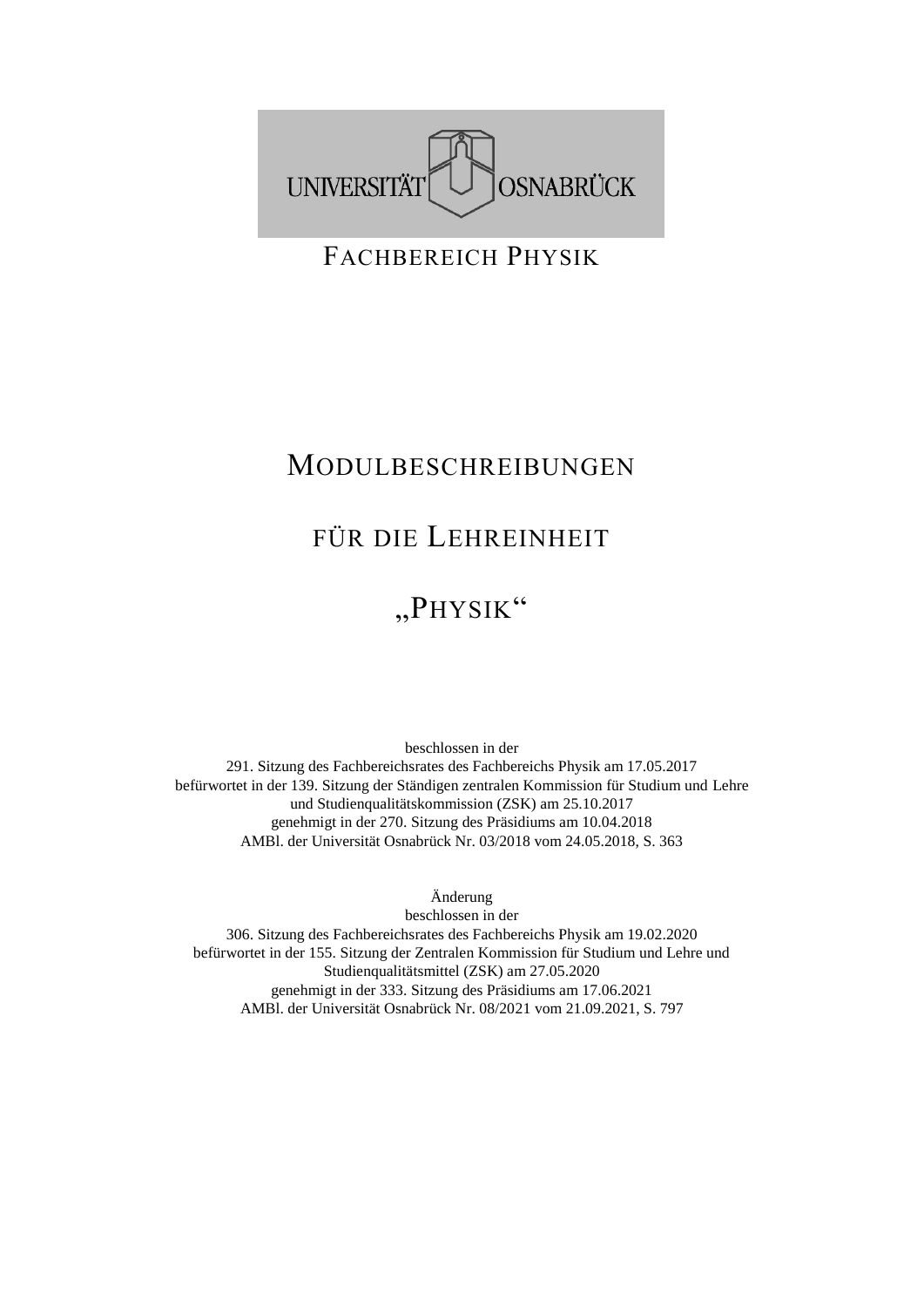| Modul PHY-EV-V-y: Complement and deepen the knowledge of physics: y |                                                                                                                                                                                                                                                                       |  |
|---------------------------------------------------------------------|-----------------------------------------------------------------------------------------------------------------------------------------------------------------------------------------------------------------------------------------------------------------------|--|
| Identifier                                                          | PHY-EV-V-v                                                                                                                                                                                                                                                            |  |
| Module title                                                        | Complement and deepen the knowledge of physics: y                                                                                                                                                                                                                     |  |
| German module title                                                 | Ergänzung und Vertiefung zur Physik: y                                                                                                                                                                                                                                |  |
| Authorised module representative                                    | Dean of Studies                                                                                                                                                                                                                                                       |  |
| Qualification objectives                                            | Acquisition of supplementary or in-depth knowledge of physics<br>$\bullet$<br>Social skills such as the ability to cooperate, advisory skills as well as personal<br>skills such as time and self-management, proactivity, diligence, accuracy,<br>perseverance, etc. |  |
|                                                                     | Selected topics in physics                                                                                                                                                                                                                                            |  |
| Contents                                                            | Different module contents are distinguished by different sub-identifiers<br>y∈ {A, B, C, , Z}.                                                                                                                                                                        |  |
| Module components including CP<br>(LP) information                  | Lecture (3 LP)                                                                                                                                                                                                                                                        |  |
| CP of the module                                                    | 3LP                                                                                                                                                                                                                                                                   |  |
| SWS (hours per week during the<br>semester) of the module           | 2 SWS                                                                                                                                                                                                                                                                 |  |
| Duration of the module                                              | One semester                                                                                                                                                                                                                                                          |  |
| Frequency with which the course is<br>offered                       | As required in summer or winter semester                                                                                                                                                                                                                              |  |
| Course credits                                                      |                                                                                                                                                                                                                                                                       |  |
| Required pre-examination<br>achievements                            |                                                                                                                                                                                                                                                                       |  |
| Type of examination by continuous<br>assessment                     | Written examination (90 min) or oral examination (30 min)                                                                                                                                                                                                             |  |
| <b>Examination requirements</b>                                     | Mastering of all contents of the module                                                                                                                                                                                                                               |  |
| Calculation of module grade                                         |                                                                                                                                                                                                                                                                       |  |
| Regulations on how to pass the<br>module                            |                                                                                                                                                                                                                                                                       |  |
| Retaking to improve grades                                          |                                                                                                                                                                                                                                                                       |  |
| Decision-making body for the<br>module                              | Fachbereichsrat Physik                                                                                                                                                                                                                                                |  |
| Use of module                                                       | <b>MSc Physics</b>                                                                                                                                                                                                                                                    |  |
| Prerequisites for participation in<br>this module                   | Possible prerequisites see respective examination regulations                                                                                                                                                                                                         |  |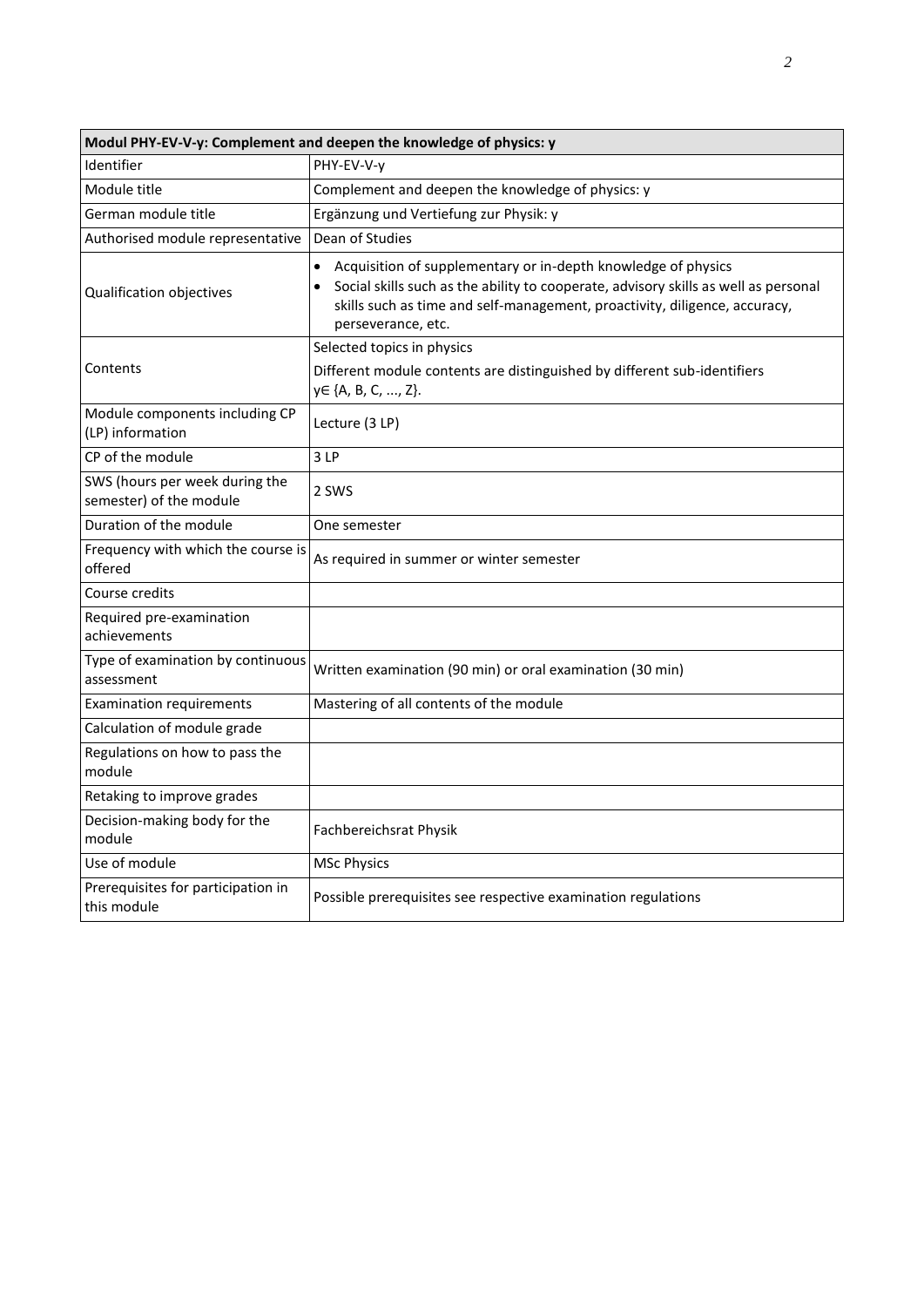| Modul PHY-EV-S-y: Complement and deepen the knowledge of physics: y |                                                                                                                                                                                                                                                                                    |  |
|---------------------------------------------------------------------|------------------------------------------------------------------------------------------------------------------------------------------------------------------------------------------------------------------------------------------------------------------------------------|--|
| Identifier                                                          | PHY-EV-S-y                                                                                                                                                                                                                                                                         |  |
| Module title                                                        | Complement and deepen the knowledge of physics: y                                                                                                                                                                                                                                  |  |
| German module title                                                 | Ergänzung und Vertiefung zur Physik: y                                                                                                                                                                                                                                             |  |
| Authorised module representative                                    | Dean of Studies                                                                                                                                                                                                                                                                    |  |
| Qualification objectives                                            | Acquisition of supplementary or in-depth knowledge of physics<br>$\bullet$<br>Social skills such as the ability to cooperate, advisory skills as well as personal<br>$\bullet$<br>skills such as time and self-management, proactivity, diligence, accuracy,<br>perseverance, etc. |  |
|                                                                     | Selected topics in physics                                                                                                                                                                                                                                                         |  |
| Contents                                                            | Different module contents are distinguished by different sub-identifiers<br>y∈ {A, B, C, , Z}.                                                                                                                                                                                     |  |
| Module components including CP<br>(LP) information                  | Seminar (3 LP)                                                                                                                                                                                                                                                                     |  |
| CP of the module                                                    | 3LP                                                                                                                                                                                                                                                                                |  |
| SWS (hours per week during the<br>semester) of the module           | 2 SWS                                                                                                                                                                                                                                                                              |  |
| Duration of the module                                              | One semester                                                                                                                                                                                                                                                                       |  |
| Frequency with which the course is<br>offered                       | As required in summer or winter semester                                                                                                                                                                                                                                           |  |
| Course credits                                                      |                                                                                                                                                                                                                                                                                    |  |
| Required pre-examination<br>achievements                            |                                                                                                                                                                                                                                                                                    |  |
| Type of examination by continuous<br>assessment                     | Oral examination (30 min) or oral presentation and written report                                                                                                                                                                                                                  |  |
| <b>Examination requirements</b>                                     | Mastering of all contents of the module                                                                                                                                                                                                                                            |  |
| Calculation of module grade                                         |                                                                                                                                                                                                                                                                                    |  |
| Regulations on how to pass the<br>module                            |                                                                                                                                                                                                                                                                                    |  |
| Retaking to improve grades                                          |                                                                                                                                                                                                                                                                                    |  |
| Decision-making body for the<br>module                              | Fachbereichsrat Physik                                                                                                                                                                                                                                                             |  |
| Use of module                                                       | <b>MSc Physics</b>                                                                                                                                                                                                                                                                 |  |
| Prerequisites for participation in<br>this module                   | Possible prerequisites see respective examination regulations                                                                                                                                                                                                                      |  |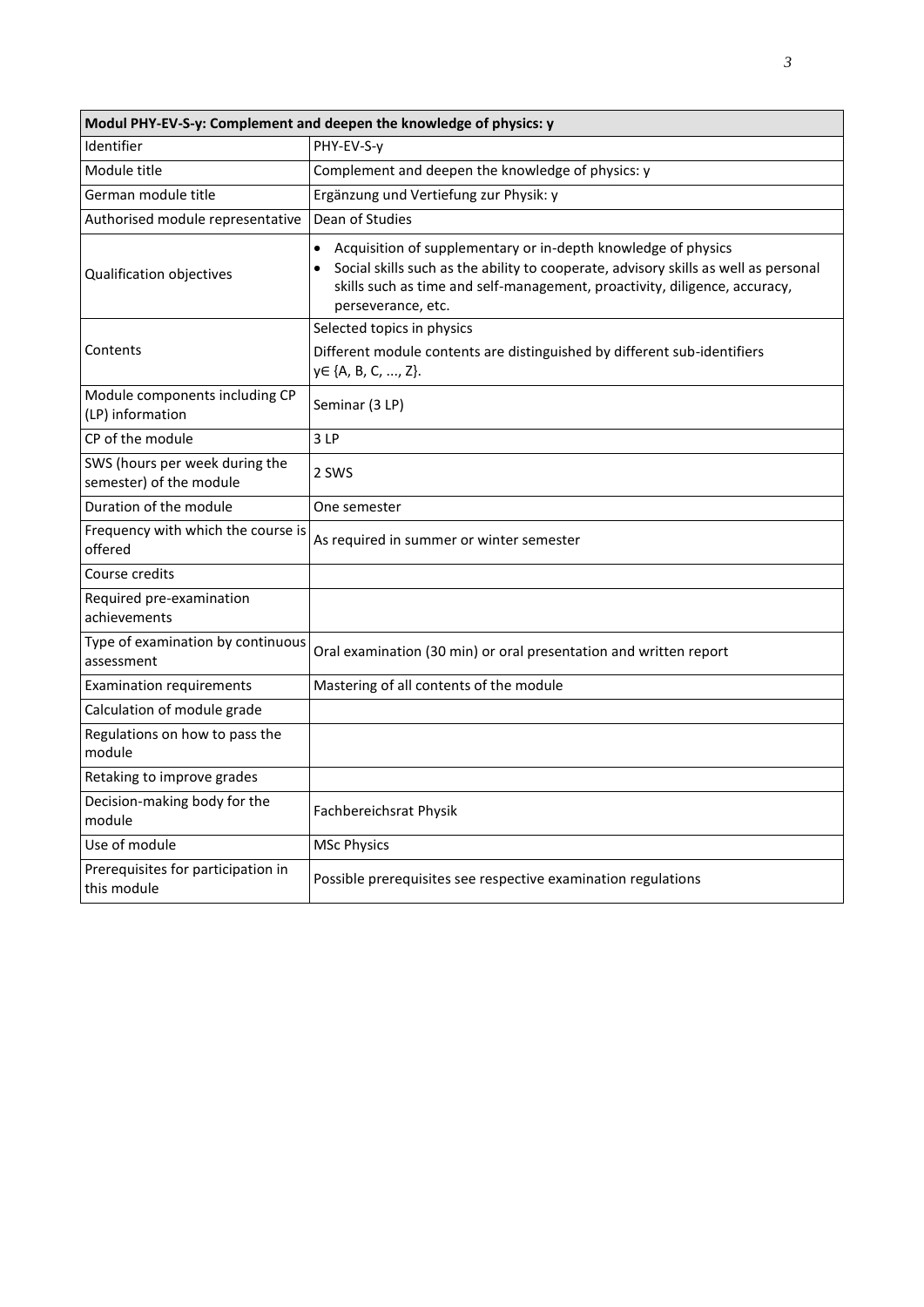| Modul PHY-AFP-15: Applied solid state physics             |                                                                                                                                                                                                                                                                                                                                                                                                                      |  |
|-----------------------------------------------------------|----------------------------------------------------------------------------------------------------------------------------------------------------------------------------------------------------------------------------------------------------------------------------------------------------------------------------------------------------------------------------------------------------------------------|--|
| Identifier                                                | PHY-AFP-15                                                                                                                                                                                                                                                                                                                                                                                                           |  |
| Module title                                              | Applied solid state physics                                                                                                                                                                                                                                                                                                                                                                                          |  |
| German module title                                       | Angewandte Festkörperphysik                                                                                                                                                                                                                                                                                                                                                                                          |  |
| Authorised module representative                          | Dean of Studies                                                                                                                                                                                                                                                                                                                                                                                                      |  |
| Qualification objectives                                  | Consolidation of experimental solid state physics on the basis of further current<br>$\bullet$<br>topics<br>Acquisition of physical knowledge in English<br>Exemplary application of numerical methods<br>٠<br>Self-competences such as self- and time management, proactivity, motivation,<br>endurance, diligence, accuracy, self-confidence                                                                       |  |
| Contents                                                  | The lecture expands on issues of solid-state physics with a focus on electronic<br>transport phenomena and single spin systems.<br>Subjects covered:<br>Semiconductors and devices (transistor, solar cell)<br>٠<br>Quantumtransport (e.g. quantum hall effect)<br>$\bullet$<br>Spintronics (AMR, GMR, spin injection and spin transistor)<br>٠<br>Quantum spintronics and -technologies (e.g. quantum sensing)<br>٠ |  |
| Module components including CP<br>(LP) information        | Lecture (6 LP)                                                                                                                                                                                                                                                                                                                                                                                                       |  |
| CP of the module                                          | 6 LP                                                                                                                                                                                                                                                                                                                                                                                                                 |  |
| SWS (hours per week during the<br>semester) of the module | 4 SWS                                                                                                                                                                                                                                                                                                                                                                                                                |  |
| Duration of the module                                    | One semester                                                                                                                                                                                                                                                                                                                                                                                                         |  |
| Frequency with which the course is<br>offered             | Annually in summer or winter semester                                                                                                                                                                                                                                                                                                                                                                                |  |
| Course credits                                            |                                                                                                                                                                                                                                                                                                                                                                                                                      |  |
| Required pre-examination<br>achievements                  |                                                                                                                                                                                                                                                                                                                                                                                                                      |  |
| Type of examination by continuous<br>assessment           | Written examination (120 min) or oral examination (30 min)                                                                                                                                                                                                                                                                                                                                                           |  |
| <b>Examination requirements</b>                           | Mastering of all contents of the module                                                                                                                                                                                                                                                                                                                                                                              |  |
| Calculation of module grade                               |                                                                                                                                                                                                                                                                                                                                                                                                                      |  |
| Regulations on how to pass the<br>module                  |                                                                                                                                                                                                                                                                                                                                                                                                                      |  |
| Retaking to improve grades                                |                                                                                                                                                                                                                                                                                                                                                                                                                      |  |
| Decision-making body for the<br>module                    | Fachbereichsrat Physik                                                                                                                                                                                                                                                                                                                                                                                               |  |
| Use of module                                             | <b>MSc Physics</b><br>MSc Nanosciences - Materials, Molecules and Cells<br>PhD Program Nanosciences                                                                                                                                                                                                                                                                                                                  |  |
| Prerequisites for participation in<br>this module         | Possible prerequisites see respective examination regulations                                                                                                                                                                                                                                                                                                                                                        |  |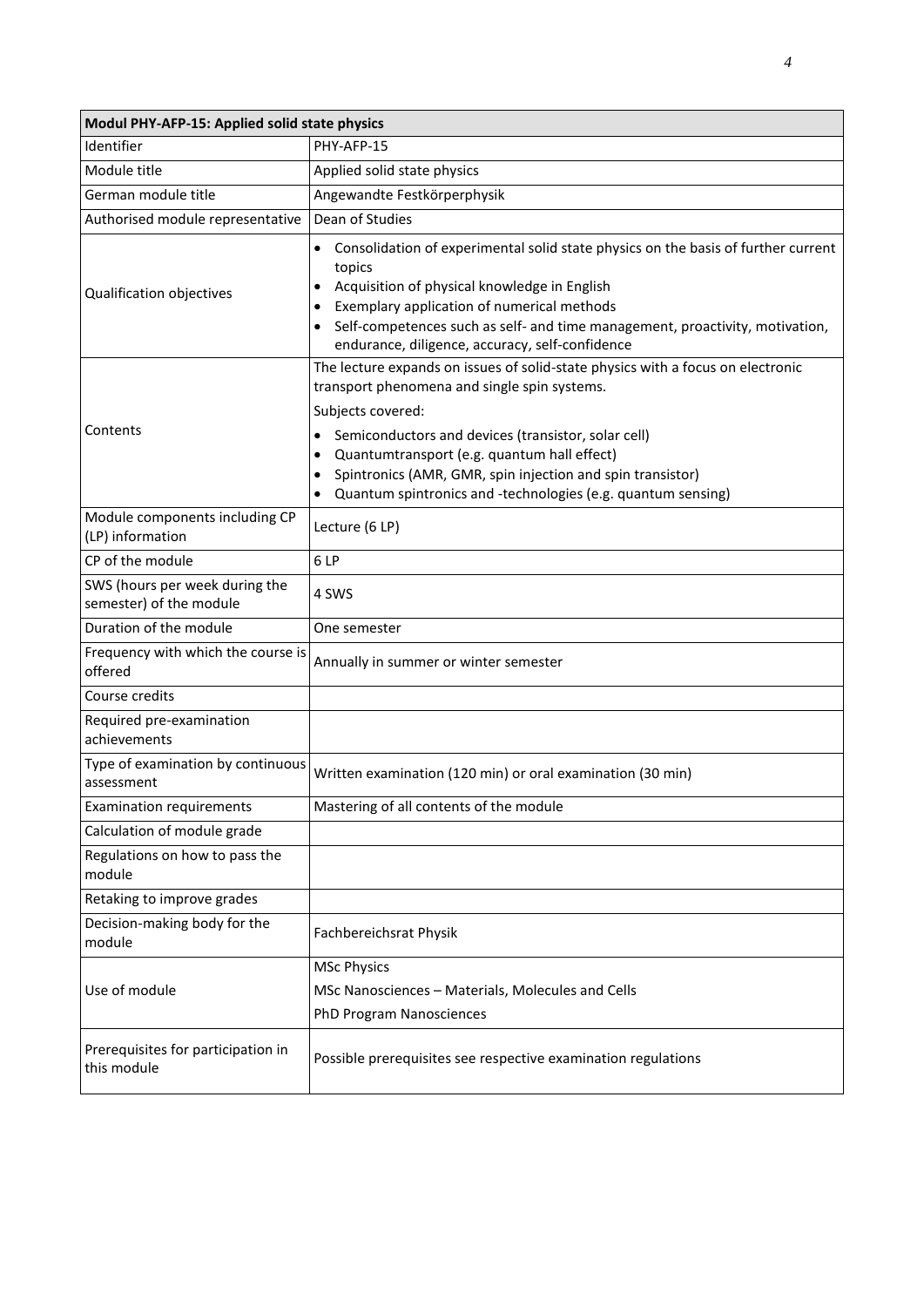| Modul PHY-ACM: Advanced Computer Simulations and Modelling |                                                                                                                                                                                                                                                                                                                                                                         |  |
|------------------------------------------------------------|-------------------------------------------------------------------------------------------------------------------------------------------------------------------------------------------------------------------------------------------------------------------------------------------------------------------------------------------------------------------------|--|
| Identifier                                                 | PHY-ACM                                                                                                                                                                                                                                                                                                                                                                 |  |
| Module title                                               | Advanced Computer Simulations and Modelling                                                                                                                                                                                                                                                                                                                             |  |
| German module title                                        | Fortgeschrittene Computersimulation und Modellierung                                                                                                                                                                                                                                                                                                                    |  |
| Authorised module<br>representative                        | Dean of Studies                                                                                                                                                                                                                                                                                                                                                         |  |
| Qualification objectives                                   | Implementation of advanced computer simulations and modelling<br>٠<br>Acquiring physics knowledge from English texts<br>٠<br>Self-competences such as self-management, time management, creativity,<br>٠<br>proactivity, motivation, carefulness, accurateness, endurance, self-confidence, etc.                                                                        |  |
| Contents                                                   | The course introduces to implementation of advanced computer simulations and<br>modelling by means of algorithms, programming, and data analysis. Contents include:<br>Calculus of condensed matter physics<br>٠<br>Elements of programming<br>٠<br><b>Quantum mechanics</b><br>$\bullet$<br><b>Statistical physics</b><br>٠<br><b>Practical exercises</b><br>$\bullet$ |  |
| Module components including<br>CP (LP) information         | Lecture with exercise classes (6 LP)                                                                                                                                                                                                                                                                                                                                    |  |
| CP of the module                                           | 6LP                                                                                                                                                                                                                                                                                                                                                                     |  |
| SWS (hours per week during<br>the semester) of the module  | 4 SWS                                                                                                                                                                                                                                                                                                                                                                   |  |
| Duration of the module                                     | One semester                                                                                                                                                                                                                                                                                                                                                            |  |
| Frequency with which the<br>course is offered              | Annually, either summer or winter term                                                                                                                                                                                                                                                                                                                                  |  |
| Course credits                                             |                                                                                                                                                                                                                                                                                                                                                                         |  |
| Required pre-examination<br>achievements                   | Successful participation in the exercise classes                                                                                                                                                                                                                                                                                                                        |  |
| Type of examination by<br>continuous assessment            | Written examination (120 min) or oral examination (30 min) or oral presentation (30<br>min)                                                                                                                                                                                                                                                                             |  |
| <b>Examination requirements</b>                            | Mastering of all contents of the module                                                                                                                                                                                                                                                                                                                                 |  |
| Calculation of module grade                                |                                                                                                                                                                                                                                                                                                                                                                         |  |
| Regulations on how to pass<br>the module                   |                                                                                                                                                                                                                                                                                                                                                                         |  |
| Retaking to improve grades                                 |                                                                                                                                                                                                                                                                                                                                                                         |  |
| Decision-making body for the<br>module                     | Fachbereichsrat Physik                                                                                                                                                                                                                                                                                                                                                  |  |
| Use of module                                              | <b>MSc Physics</b>                                                                                                                                                                                                                                                                                                                                                      |  |
|                                                            | PhD Program Nanosciences                                                                                                                                                                                                                                                                                                                                                |  |
| Prerequisites for participation<br>in this module          | Possible prerequisites see respective examination regulations                                                                                                                                                                                                                                                                                                           |  |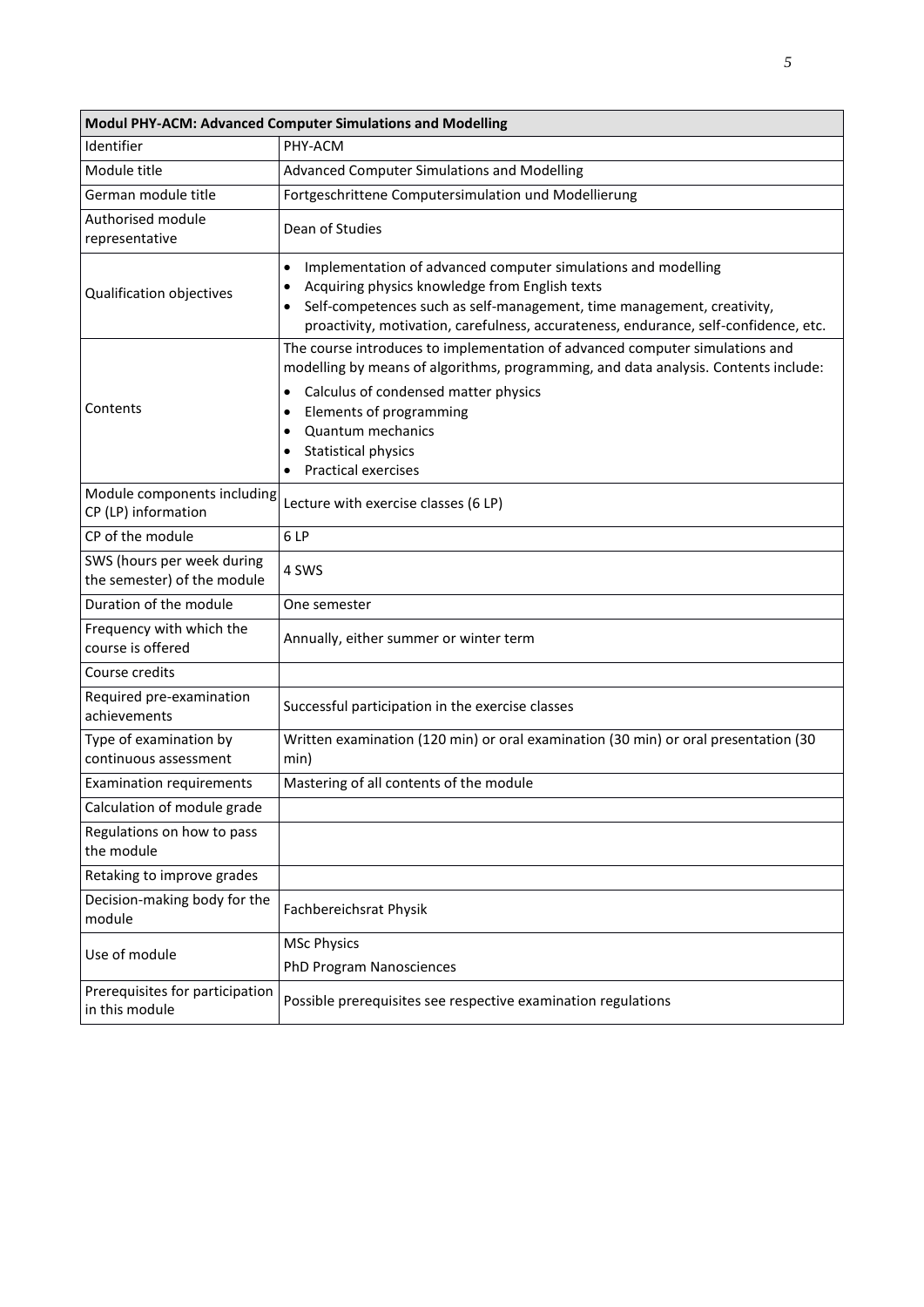| Modul PHY-QTD: Quantum Thermodynamics                     |                                                                                                                                                                                                                                                                                                                                   |  |
|-----------------------------------------------------------|-----------------------------------------------------------------------------------------------------------------------------------------------------------------------------------------------------------------------------------------------------------------------------------------------------------------------------------|--|
| Identifier                                                | PHY-QTD                                                                                                                                                                                                                                                                                                                           |  |
| Module title                                              | <b>Quantum Thermodynamics</b>                                                                                                                                                                                                                                                                                                     |  |
| German module title                                       | Quantenthermodynamik                                                                                                                                                                                                                                                                                                              |  |
| Authorised module<br>representative                       | Dean of Studies                                                                                                                                                                                                                                                                                                                   |  |
| Qualification objectives                                  | Deepened knowledge on selected topics in the context of Quantum Thermodynamics<br>$\bullet$<br>Acquiring physics knowledge from English texts<br>٠<br>Self-competences such as self-management, time management, creativity,<br>$\bullet$<br>proactivity, motivation, carefulness, accurateness, endurance, self-confidence, etc. |  |
| Contents                                                  | The course deepens knowledge on selected topics in the context of Quantum<br>Thermodynamics. Many contents relate to subjects of theoretical condensed matter<br>physics.                                                                                                                                                         |  |
| Module components including<br>CP (LP) information        | Seminar (3 LP)                                                                                                                                                                                                                                                                                                                    |  |
| CP of the module                                          | 3LP                                                                                                                                                                                                                                                                                                                               |  |
| SWS (hours per week during<br>the semester) of the module | 2 SWS                                                                                                                                                                                                                                                                                                                             |  |
| Duration of the module                                    | One semester                                                                                                                                                                                                                                                                                                                      |  |
| Frequency with which the<br>course is offered             | Each semester                                                                                                                                                                                                                                                                                                                     |  |
| Course credits                                            |                                                                                                                                                                                                                                                                                                                                   |  |
| Required pre-examination<br>achievements                  |                                                                                                                                                                                                                                                                                                                                   |  |
| Type of examination by<br>continuous assessment           | Oral examination (30 min) or oral presentation (30 min) or written report                                                                                                                                                                                                                                                         |  |
| Examination requirements                                  | Mastering of all contents of the module                                                                                                                                                                                                                                                                                           |  |
| Calculation of module grade                               |                                                                                                                                                                                                                                                                                                                                   |  |
| Regulations on how to pass<br>the module                  |                                                                                                                                                                                                                                                                                                                                   |  |
| Retaking to improve grades                                |                                                                                                                                                                                                                                                                                                                                   |  |
| Decision-making body for the<br>module                    | Fachbereichsrat Physik                                                                                                                                                                                                                                                                                                            |  |
| Use of module                                             | <b>MSc Physics</b>                                                                                                                                                                                                                                                                                                                |  |
|                                                           | <b>PhD Program Nanosciences</b>                                                                                                                                                                                                                                                                                                   |  |
| Prerequisites for participation<br>in this module         | Possible prerequisites see respective examination regulations                                                                                                                                                                                                                                                                     |  |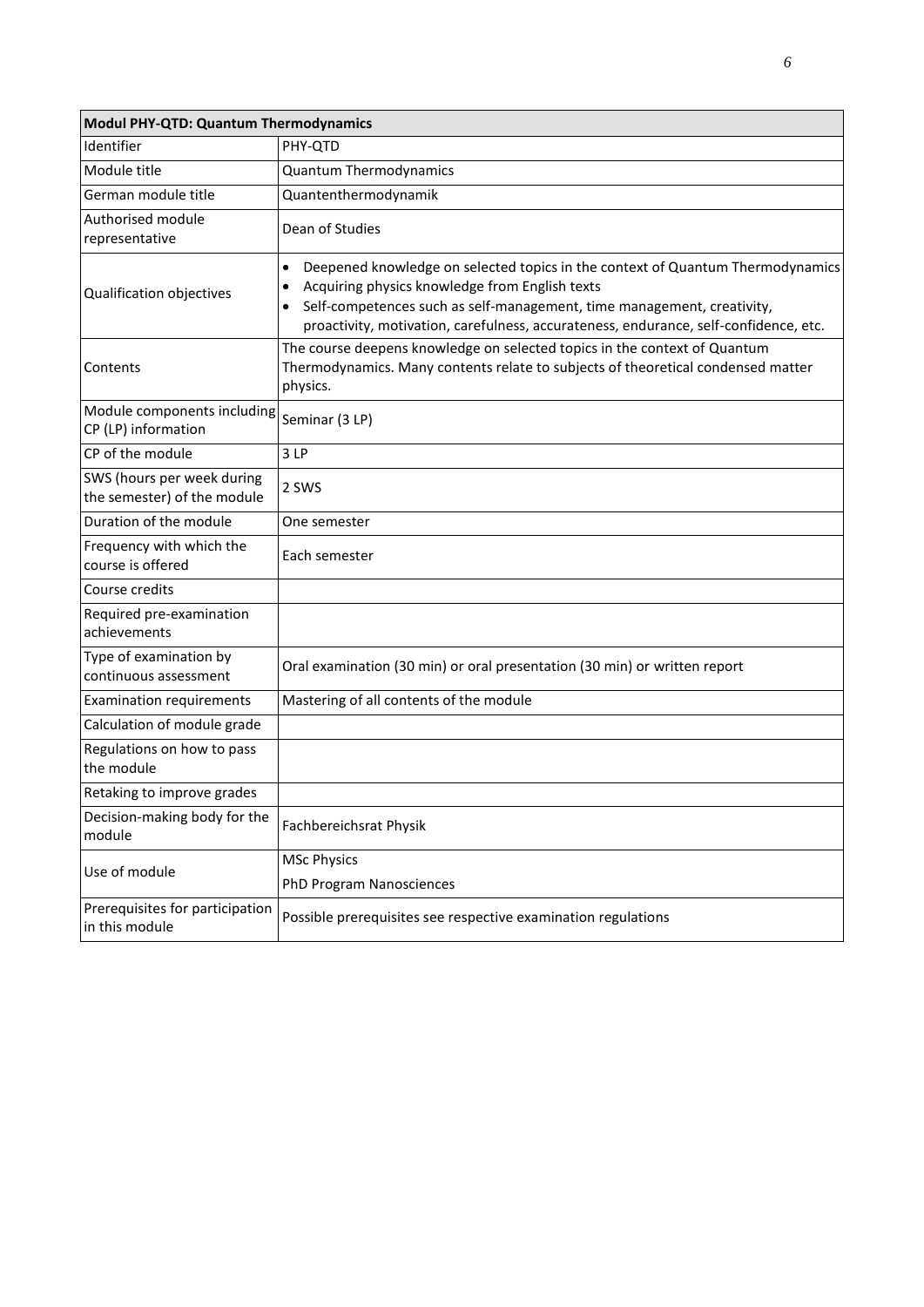| Modul PHY-SP_v1: Statistical Physics                      |                                                                                                                                                                                                                                                                                                                                                                               |  |
|-----------------------------------------------------------|-------------------------------------------------------------------------------------------------------------------------------------------------------------------------------------------------------------------------------------------------------------------------------------------------------------------------------------------------------------------------------|--|
| Identifier                                                | PHY-SP_v1                                                                                                                                                                                                                                                                                                                                                                     |  |
| Module title                                              | <b>Statistical Physics</b>                                                                                                                                                                                                                                                                                                                                                    |  |
| German module title                                       | <b>Statistische Physik</b>                                                                                                                                                                                                                                                                                                                                                    |  |
| Authorised module<br>representative                       | Dean of Studies                                                                                                                                                                                                                                                                                                                                                               |  |
| Qualification objectives                                  | Advanced concepts of Statistical Physics<br>٠<br>Interdisciplinary applications of Statistical Physics<br>$\bullet$<br>Understanding of modern research literature in Statistical Physics<br>$\bullet$<br>Self-competences such as self-management, time management, creativity,<br>٠<br>proactivity, motivation, carefulness, accurateness, endurance, self-confidence, etc. |  |
| Contents                                                  | The seminar deepens knowledge in the field of Statistical Physics. Contents are oriented<br>toward current topics at the research front.                                                                                                                                                                                                                                      |  |
| Module components including<br>CP (LP) information        | Seminar (3 LP)                                                                                                                                                                                                                                                                                                                                                                |  |
| CP of the module                                          | 3LP                                                                                                                                                                                                                                                                                                                                                                           |  |
| SWS (hours per week during<br>the semester) of the module | 2 SWS                                                                                                                                                                                                                                                                                                                                                                         |  |
| Duration of the module                                    | One semester                                                                                                                                                                                                                                                                                                                                                                  |  |
| Frequency with which the<br>course is offered             | Each semester                                                                                                                                                                                                                                                                                                                                                                 |  |
| Course credits                                            |                                                                                                                                                                                                                                                                                                                                                                               |  |
| Required pre-examination<br>achievements                  |                                                                                                                                                                                                                                                                                                                                                                               |  |
| Type of examination by<br>continuous assessment           | Oral examination (30 min) or oral presentation (30 min) or written report                                                                                                                                                                                                                                                                                                     |  |
| <b>Examination requirements</b>                           | Mastering of all contents of the module                                                                                                                                                                                                                                                                                                                                       |  |
| Calculation of module grade                               |                                                                                                                                                                                                                                                                                                                                                                               |  |
| Regulations on how to pass<br>the module                  |                                                                                                                                                                                                                                                                                                                                                                               |  |
| Retaking to improve grades                                |                                                                                                                                                                                                                                                                                                                                                                               |  |
| Decision-making body for the<br>module                    | Fachbereichsrat Physik                                                                                                                                                                                                                                                                                                                                                        |  |
| Use of module                                             | <b>MSc Physics</b>                                                                                                                                                                                                                                                                                                                                                            |  |
|                                                           | PhD Program Nanosciences                                                                                                                                                                                                                                                                                                                                                      |  |
| Prerequisites for participation<br>in this module         | Possible prerequisites see respective examination regulations                                                                                                                                                                                                                                                                                                                 |  |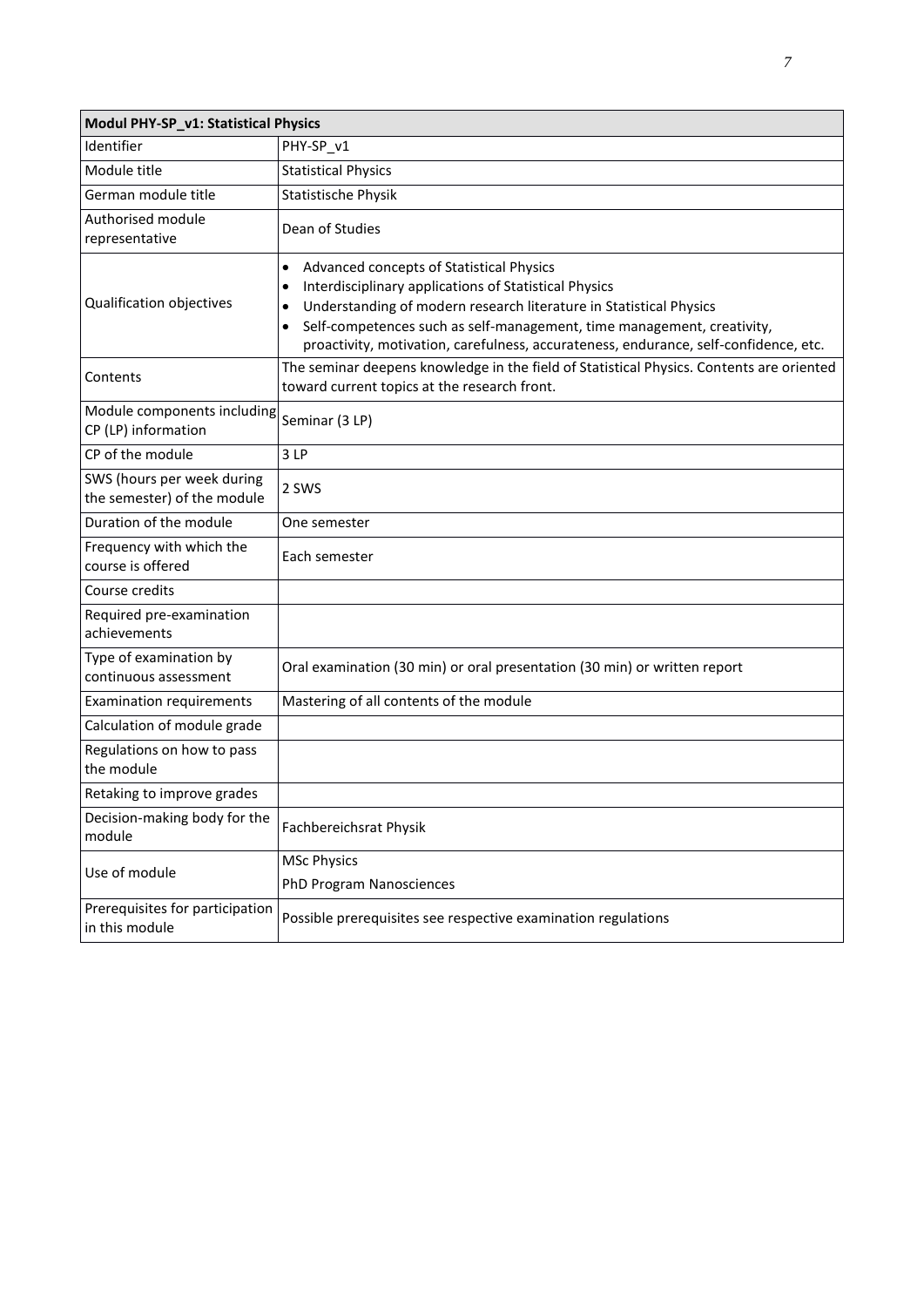| <b>Modul PHY-MPP: Many Particle Physics</b>               |                                                                                                                                                                                                                                                                                                        |  |
|-----------------------------------------------------------|--------------------------------------------------------------------------------------------------------------------------------------------------------------------------------------------------------------------------------------------------------------------------------------------------------|--|
| Identifier                                                | PHY-MPP                                                                                                                                                                                                                                                                                                |  |
| Module title                                              | Many Particle Physics                                                                                                                                                                                                                                                                                  |  |
| German module title                                       | Vielteilchenphysik                                                                                                                                                                                                                                                                                     |  |
| Authorised module<br>representative                       | Dean of Studies                                                                                                                                                                                                                                                                                        |  |
| Qualification objectives                                  | Deepened knowledge on selected topics in the context of many particle physics<br>Acquiring physics knowledge from English texts<br>٠<br>Self-competences such as self-management, time management, creativity,<br>proactivity, motivation, carefulness, accurateness, endurance, self-confidence, etc. |  |
| Contents                                                  | The course deepens knowledge on selected topics in the context of many particle<br>physics. Contents are oriented according to topics of theoretical condensed matter<br>physics.                                                                                                                      |  |
| Module components including<br>CP (LP) information        | Seminar (3 LP)                                                                                                                                                                                                                                                                                         |  |
| CP of the module                                          | 3LP                                                                                                                                                                                                                                                                                                    |  |
| SWS (hours per week during<br>the semester) of the module | 2 SWS                                                                                                                                                                                                                                                                                                  |  |
| Duration of the module                                    | One semester                                                                                                                                                                                                                                                                                           |  |
| Frequency with which the<br>course is offered             | Each semester                                                                                                                                                                                                                                                                                          |  |
| Course credits                                            |                                                                                                                                                                                                                                                                                                        |  |
| Required pre-examination<br>achievements                  |                                                                                                                                                                                                                                                                                                        |  |
| Type of examination by<br>continuous assessment           | Oral examination (30 min) or oral presentation (30 min) or written report                                                                                                                                                                                                                              |  |
| <b>Examination requirements</b>                           | Mastering of all contents of the module                                                                                                                                                                                                                                                                |  |
| Calculation of module grade                               |                                                                                                                                                                                                                                                                                                        |  |
| Regulations on how to pass<br>the module                  |                                                                                                                                                                                                                                                                                                        |  |
| Retaking to improve grades                                |                                                                                                                                                                                                                                                                                                        |  |
| Decision-making body for the<br>module                    | Fachbereichsrat Physik                                                                                                                                                                                                                                                                                 |  |
| Use of module                                             | <b>MSc Physics</b>                                                                                                                                                                                                                                                                                     |  |
|                                                           | PhD Program Nanosciences                                                                                                                                                                                                                                                                               |  |
| Prerequisites for participation<br>in this module         | Possible prerequisites see respective examination regulations                                                                                                                                                                                                                                          |  |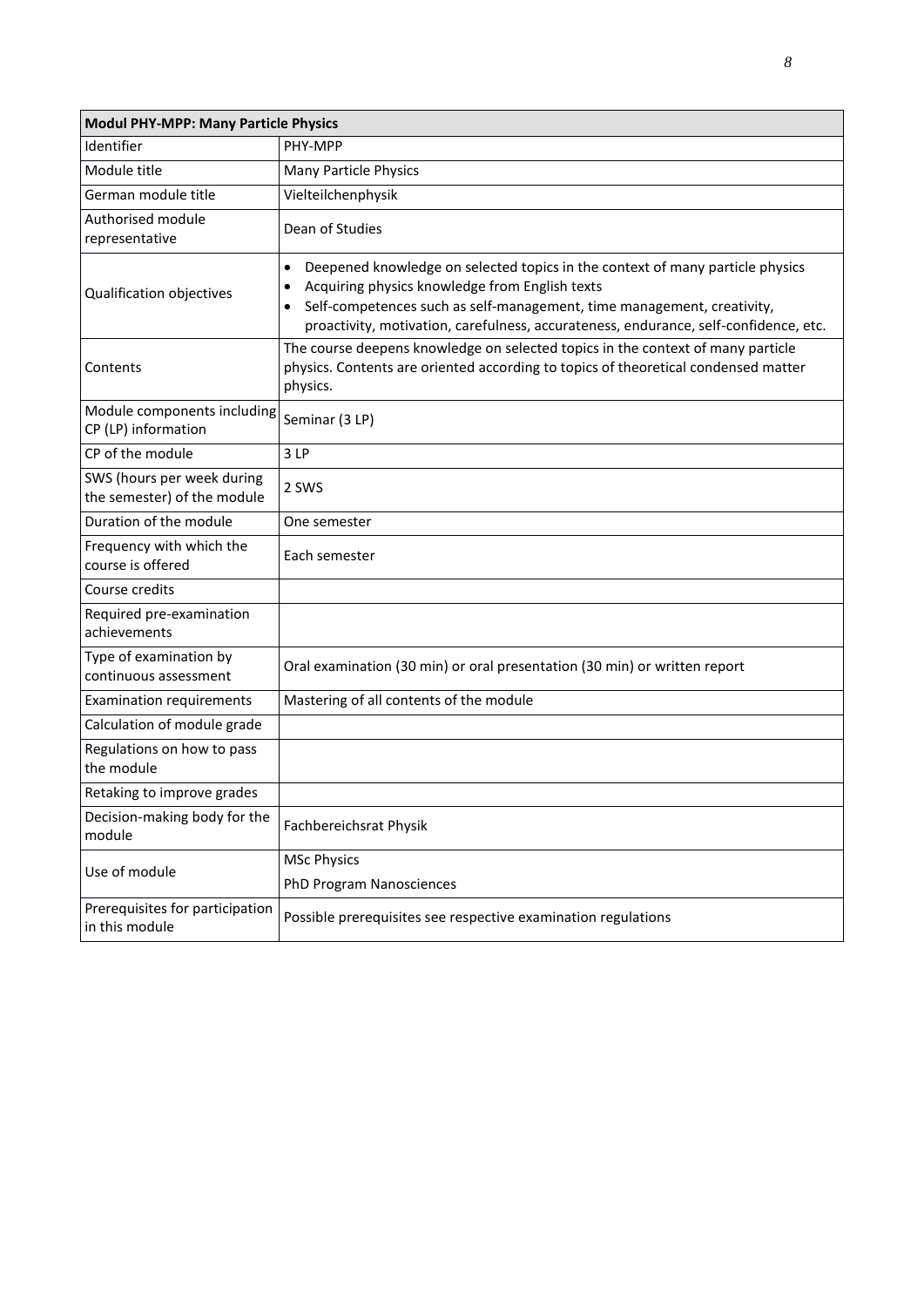| <b>Modul PHY-PCMS-15: Computational Materials Science</b> |                                                                                                                                                                                                                                                                                                                                                                                                                                                                                                             |  |
|-----------------------------------------------------------|-------------------------------------------------------------------------------------------------------------------------------------------------------------------------------------------------------------------------------------------------------------------------------------------------------------------------------------------------------------------------------------------------------------------------------------------------------------------------------------------------------------|--|
| Identifier                                                | PHY-PCMS-15                                                                                                                                                                                                                                                                                                                                                                                                                                                                                                 |  |
| Module title                                              | <b>Computational Materials Science</b>                                                                                                                                                                                                                                                                                                                                                                                                                                                                      |  |
| German module title                                       | Computersimulationen in den Materialwissenschaften                                                                                                                                                                                                                                                                                                                                                                                                                                                          |  |
| Authorised module<br>representative                       | Dean of Studies                                                                                                                                                                                                                                                                                                                                                                                                                                                                                             |  |
| Qualification objectives                                  | Knowledge of various computer simulation methods, their merits and limits, and<br>٠<br>their mutual relations<br>Practical implementation of simulation algorithms<br>٠<br>Competence for development of models and respective computer simulation<br>٠<br>techniques to describe structural and dynamical properties of complex materials<br>Self-competences such as self-management, time management, creativity,<br>٠<br>proactivity, motivation, carefulness, accurateness, endurance, self-confidence |  |
| Contents                                                  | Techniques are conveyed to conduct computer simulations for exploring structural and<br>dynamical properties of materials. Contents include:<br>Basic methods of computer simulations in condensed matter physics<br>٠<br>Applications to structural properties of fluids, soft matter systems as well as<br>٠<br>crystalline and amorphous solids<br>Applications to transport and relaxation processes in solids and soft matter systems<br>$\bullet$                                                     |  |
| Module components including<br>CP (LP) information        | Practical course (3LP)                                                                                                                                                                                                                                                                                                                                                                                                                                                                                      |  |
| CP of the module                                          | 3LP                                                                                                                                                                                                                                                                                                                                                                                                                                                                                                         |  |
| SWS (hours per week during<br>the semester) of the module | 2 SWS                                                                                                                                                                                                                                                                                                                                                                                                                                                                                                       |  |
| Duration of the module                                    | One semester                                                                                                                                                                                                                                                                                                                                                                                                                                                                                                |  |
| Frequency with which the<br>course is offered             | Annually in either the summer or winter term                                                                                                                                                                                                                                                                                                                                                                                                                                                                |  |
| Course credits                                            | Successful participation in the practical course, written report or oral presentation                                                                                                                                                                                                                                                                                                                                                                                                                       |  |
| Required pre-examination<br>achievements                  |                                                                                                                                                                                                                                                                                                                                                                                                                                                                                                             |  |
| Type of examination by<br>continuous assessment           |                                                                                                                                                                                                                                                                                                                                                                                                                                                                                                             |  |
| <b>Examination requirements</b>                           |                                                                                                                                                                                                                                                                                                                                                                                                                                                                                                             |  |
| Calculation of module grade                               |                                                                                                                                                                                                                                                                                                                                                                                                                                                                                                             |  |
| Regulations on how to pass<br>the module                  |                                                                                                                                                                                                                                                                                                                                                                                                                                                                                                             |  |
| Retaking to improve grades                                |                                                                                                                                                                                                                                                                                                                                                                                                                                                                                                             |  |
| Decision-making body for the<br>module                    | Fachbereichsrat Physik                                                                                                                                                                                                                                                                                                                                                                                                                                                                                      |  |
| Use of module                                             | <b>MSc Physics</b>                                                                                                                                                                                                                                                                                                                                                                                                                                                                                          |  |
|                                                           | <b>PhD Program Nanosciences</b>                                                                                                                                                                                                                                                                                                                                                                                                                                                                             |  |
| Prerequisites for participation<br>in this module         | Possible prerequisites see respective examination regulations                                                                                                                                                                                                                                                                                                                                                                                                                                               |  |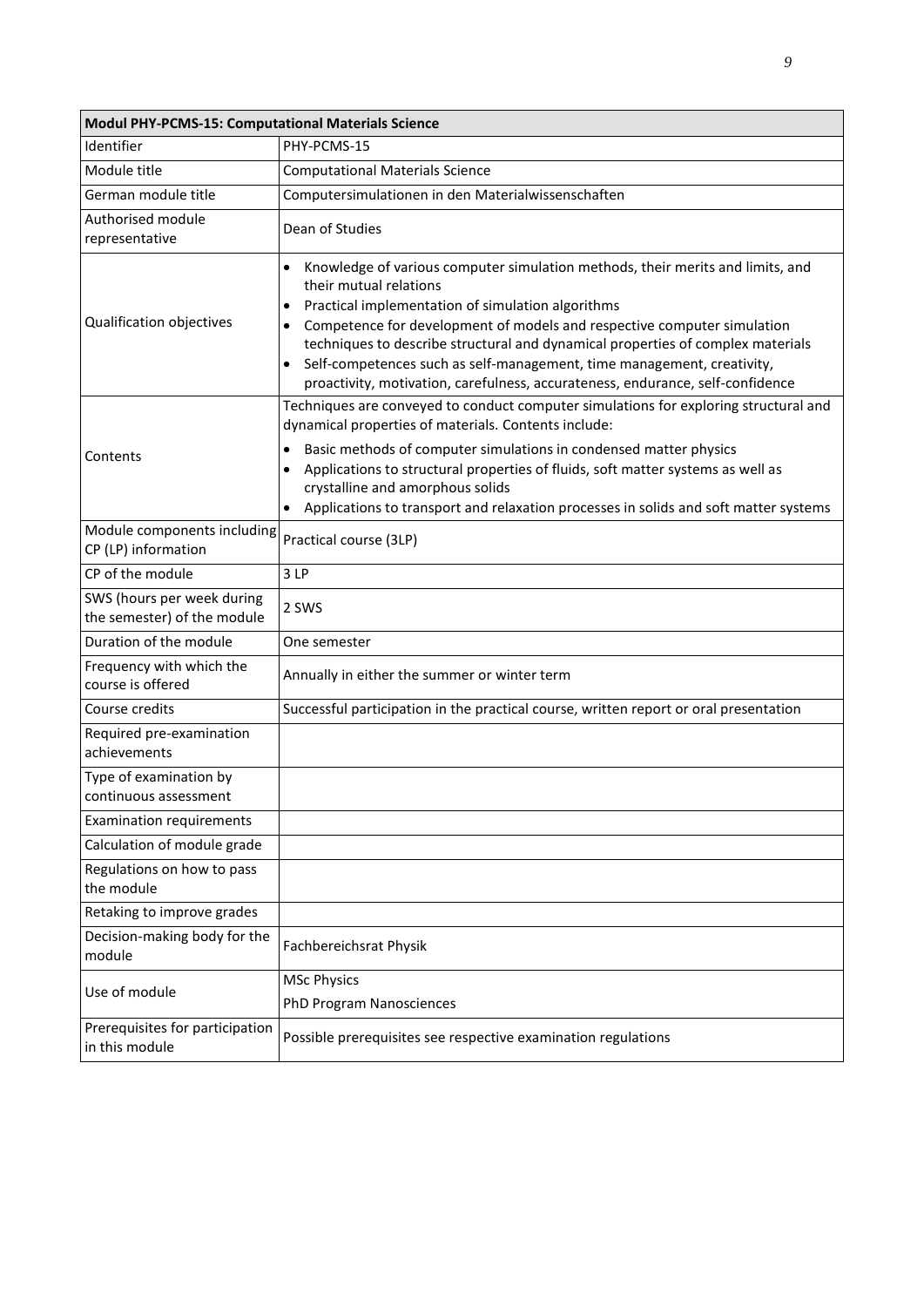| Modul PHY-CTT: Current Topics in Theoretical Physics      |                                                                                                                                                                                                                                               |  |
|-----------------------------------------------------------|-----------------------------------------------------------------------------------------------------------------------------------------------------------------------------------------------------------------------------------------------|--|
| Identifier                                                | PHY-CTT                                                                                                                                                                                                                                       |  |
| Module title                                              | <b>Current Topics in Theoretical Physics</b>                                                                                                                                                                                                  |  |
| German module title                                       | Aktuelle Themen der Theoretischen Physik                                                                                                                                                                                                      |  |
| Authorised module<br>representative                       | Dean of Studies                                                                                                                                                                                                                               |  |
| Qualification objectives                                  | Knowledge about current research topics in Theoretical Physics<br>$\bullet$<br>Self-competences such as self-management, time management, creativity,<br>proactivity, motivation, carefulness, accurateness, endurance, self-confidence, etc. |  |
| Contents                                                  | The seminar conveys knowledge about current topics in theoretical physics at the<br>research front. The focus will be on selected studies in the field of condensed matter<br>theory.                                                         |  |
| Module components including<br>CP (LP) information        | Seminar (3 LP)                                                                                                                                                                                                                                |  |
| CP of the module                                          | 3LP                                                                                                                                                                                                                                           |  |
| SWS (hours per week during<br>the semester) of the module | 2 SWS                                                                                                                                                                                                                                         |  |
| Duration of the module                                    | One semester                                                                                                                                                                                                                                  |  |
| Frequency with which the<br>course is offered             | Each semester                                                                                                                                                                                                                                 |  |
| Course credits                                            |                                                                                                                                                                                                                                               |  |
| Required pre-examination<br>achievements                  |                                                                                                                                                                                                                                               |  |
| Type of examination by<br>continuous assessment           | Oral examination (30 min) or oral presentation (30 min) or written report                                                                                                                                                                     |  |
| <b>Examination requirements</b>                           | Mastering of all contents of the module                                                                                                                                                                                                       |  |
| Calculation of module grade                               |                                                                                                                                                                                                                                               |  |
| Regulations on how to pass<br>the module                  |                                                                                                                                                                                                                                               |  |
| Retaking to improve grades                                |                                                                                                                                                                                                                                               |  |
| Decision-making body for the<br>module                    | Fachbereichsrat Physik                                                                                                                                                                                                                        |  |
| Use of module                                             | <b>MSc Physics</b><br>PhD Program Nanosciences                                                                                                                                                                                                |  |
| Prerequisites for participation<br>in this module         | Possible prerequisites see respective examination regulations                                                                                                                                                                                 |  |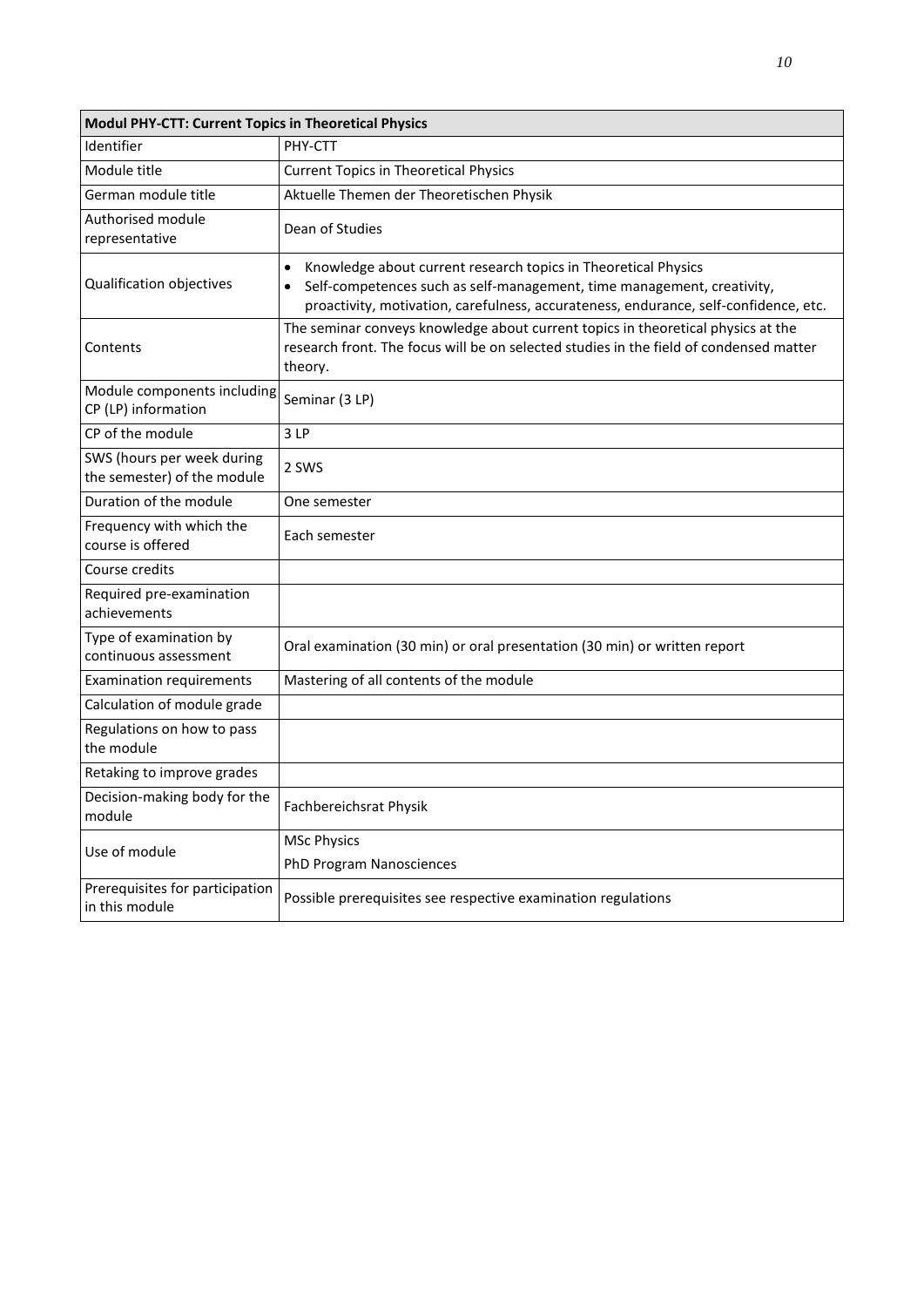| Modul PHY-TRQ-15: Transport and Relaxation Dynamics in Quantum Systems |                                                                                                                                                                                                                                                                                                                                                                                                                                                                     |  |
|------------------------------------------------------------------------|---------------------------------------------------------------------------------------------------------------------------------------------------------------------------------------------------------------------------------------------------------------------------------------------------------------------------------------------------------------------------------------------------------------------------------------------------------------------|--|
| Identifier                                                             | PHY-TRQ-15                                                                                                                                                                                                                                                                                                                                                                                                                                                          |  |
| Module title                                                           | Transport and Relaxation Dynamics in Quantum Systems                                                                                                                                                                                                                                                                                                                                                                                                                |  |
| German module title                                                    | Transport und Relaxationsdynamik in Quantensystemen                                                                                                                                                                                                                                                                                                                                                                                                                 |  |
| Authorised module<br>representative                                    | Dean of Studies                                                                                                                                                                                                                                                                                                                                                                                                                                                     |  |
| Qualification objectives                                               | Consolidation of condensed matter theory<br>$\bullet$<br>Application of the theory to non-equilibrium processes in condensed matter<br>$\bullet$<br>systems<br>Profound understanding of non-equilibrium pysics in quantum systems<br>Acquiring physics knowledge from english texts<br>$\bullet$<br>Self-competences such as self-management, time management, creativity,<br>proactivity, motivation, carefulness, accurateness, endurance, self-confidence, etc. |  |
| Contents                                                               | The course introduces the non-equilibrium physics of quantum systems. Contents<br>include:<br>Mapping of quantum dynamics onto master equations<br>$\bullet$<br>Relaxation of excited states<br>$\bullet$<br>Introduction to transport theory<br>$\bullet$<br>Green-Kubo-formalsim<br>$\bullet$<br>Calculating relaxation times and transport coefficients<br>$\bullet$                                                                                             |  |
| Module components including<br>CP (LP) information                     | Lecture with excercises (3 LP)                                                                                                                                                                                                                                                                                                                                                                                                                                      |  |
| CP of the module                                                       | 3LP                                                                                                                                                                                                                                                                                                                                                                                                                                                                 |  |
| SWS (hours per week during the<br>semester) of the module              | 2 SWS                                                                                                                                                                                                                                                                                                                                                                                                                                                               |  |
| Duration of the module                                                 | One semester                                                                                                                                                                                                                                                                                                                                                                                                                                                        |  |
| Frequency with which the<br>course is offered                          | Annually, either summer or winter term                                                                                                                                                                                                                                                                                                                                                                                                                              |  |
| Course credits                                                         |                                                                                                                                                                                                                                                                                                                                                                                                                                                                     |  |
| Required pre-examination<br>achievements                               |                                                                                                                                                                                                                                                                                                                                                                                                                                                                     |  |
| Type of examination by<br>continuous assessment                        | Written examination (60 min) or oral examination (20 min) or presentation (20 min)                                                                                                                                                                                                                                                                                                                                                                                  |  |
| <b>Examination requirements</b>                                        | Mastering of all contents of the module                                                                                                                                                                                                                                                                                                                                                                                                                             |  |
| Calculation of module grade                                            |                                                                                                                                                                                                                                                                                                                                                                                                                                                                     |  |
| Regulations on how to pass the<br>module                               |                                                                                                                                                                                                                                                                                                                                                                                                                                                                     |  |
| Retaking to improve grades                                             |                                                                                                                                                                                                                                                                                                                                                                                                                                                                     |  |
| Decision-making body for the<br>module                                 | Fachbereichsrat Physik                                                                                                                                                                                                                                                                                                                                                                                                                                              |  |
|                                                                        | <b>MSc Physics</b>                                                                                                                                                                                                                                                                                                                                                                                                                                                  |  |
| Use of module                                                          | MSc Nanosciences - Materials, Molecules and Cells                                                                                                                                                                                                                                                                                                                                                                                                                   |  |
|                                                                        | PhD Program Nanosciences                                                                                                                                                                                                                                                                                                                                                                                                                                            |  |
| Prerequisites for participation in<br>this module                      | Possible prerequisites see respective examination regulations                                                                                                                                                                                                                                                                                                                                                                                                       |  |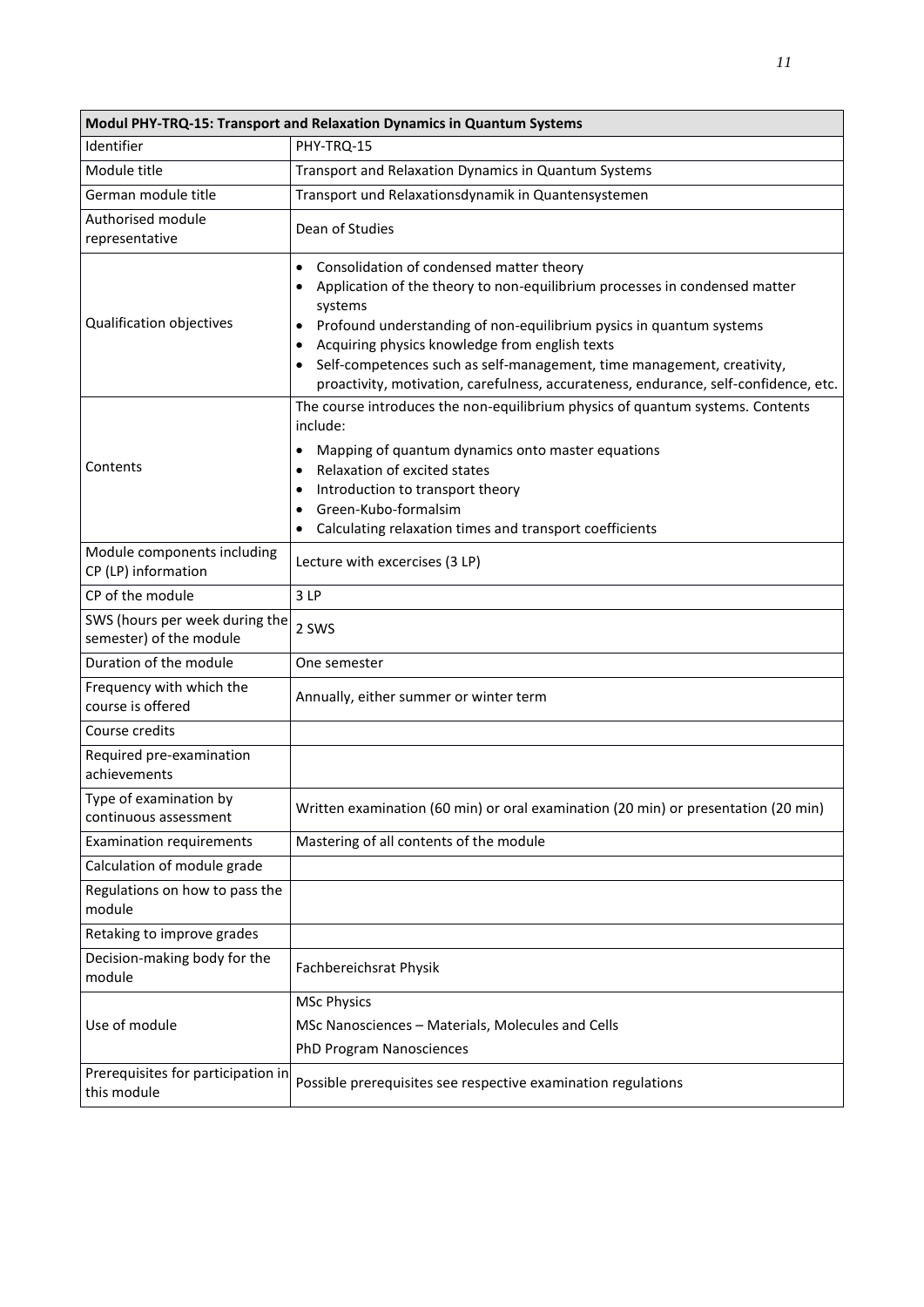| Modul PHY-NQP-15: Computational Quantum Physics           |                                                                                                                                                                                                                                                                                                                                                                                          |  |
|-----------------------------------------------------------|------------------------------------------------------------------------------------------------------------------------------------------------------------------------------------------------------------------------------------------------------------------------------------------------------------------------------------------------------------------------------------------|--|
| Identifier                                                | PHY-NOP-15                                                                                                                                                                                                                                                                                                                                                                               |  |
| Module title                                              | <b>Computational Quantum Physics</b>                                                                                                                                                                                                                                                                                                                                                     |  |
| German module title                                       | Numerische Quantenphysik                                                                                                                                                                                                                                                                                                                                                                 |  |
| Authorised module<br>representative                       | Dean of Studies                                                                                                                                                                                                                                                                                                                                                                          |  |
| Qualification objectives                                  | Deepened knowledge of quantum mechanics<br>$\bullet$<br>Implementation of advanced numerical methods<br>$\bullet$<br>Self-competences such as self-management, time management, creativity,<br>$\bullet$<br>proactivity, motivation, carefulness, accurateness, endurance, self-confidence, etc.                                                                                         |  |
| Contents                                                  | The module applies advanced numerical methods to problems in the context of<br>quantum mechanics. Topics include:<br>Quantum dynamics<br>Lattice models of interacting spin, fermions, and bosons<br>$\bullet$<br>Use of Symmetries<br>$\bullet$<br>Extension of programming skills<br>٠<br>Application to specific problems<br>$\bullet$<br>Writing of a scientific report<br>$\bullet$ |  |
| Module components including<br>CP (LP) information        | Practical course (3 LP)                                                                                                                                                                                                                                                                                                                                                                  |  |
| CP of the module                                          | 3LP                                                                                                                                                                                                                                                                                                                                                                                      |  |
| SWS (hours per week during<br>the semester) of the module | 2 SWS                                                                                                                                                                                                                                                                                                                                                                                    |  |
| Duration of the module                                    | One semester                                                                                                                                                                                                                                                                                                                                                                             |  |
| Frequency with which the<br>course is offered             | Annually, either summer or winter term                                                                                                                                                                                                                                                                                                                                                   |  |
| Course credits                                            | Successful participation in the practical course, written report or oral presentation                                                                                                                                                                                                                                                                                                    |  |
| Required pre-examination<br>achievements                  |                                                                                                                                                                                                                                                                                                                                                                                          |  |
| Type of examination by<br>continuous assessment           |                                                                                                                                                                                                                                                                                                                                                                                          |  |
| <b>Examination requirements</b>                           |                                                                                                                                                                                                                                                                                                                                                                                          |  |
| Calculation of module grade                               |                                                                                                                                                                                                                                                                                                                                                                                          |  |
| Regulations on how to pass<br>the module                  |                                                                                                                                                                                                                                                                                                                                                                                          |  |
| Retaking to improve grades                                |                                                                                                                                                                                                                                                                                                                                                                                          |  |
| Decision-making body for the<br>module                    | Fachbereichsrat Physik                                                                                                                                                                                                                                                                                                                                                                   |  |
|                                                           | MSc Nanosciences - Materials, Molecules and Cells                                                                                                                                                                                                                                                                                                                                        |  |
| Use of module                                             | <b>MSc Physics</b>                                                                                                                                                                                                                                                                                                                                                                       |  |
|                                                           | PhD Program Nanosciences                                                                                                                                                                                                                                                                                                                                                                 |  |
| Prerequisites for participation<br>in this module         | Possible prerequisites see respective examination regulations                                                                                                                                                                                                                                                                                                                            |  |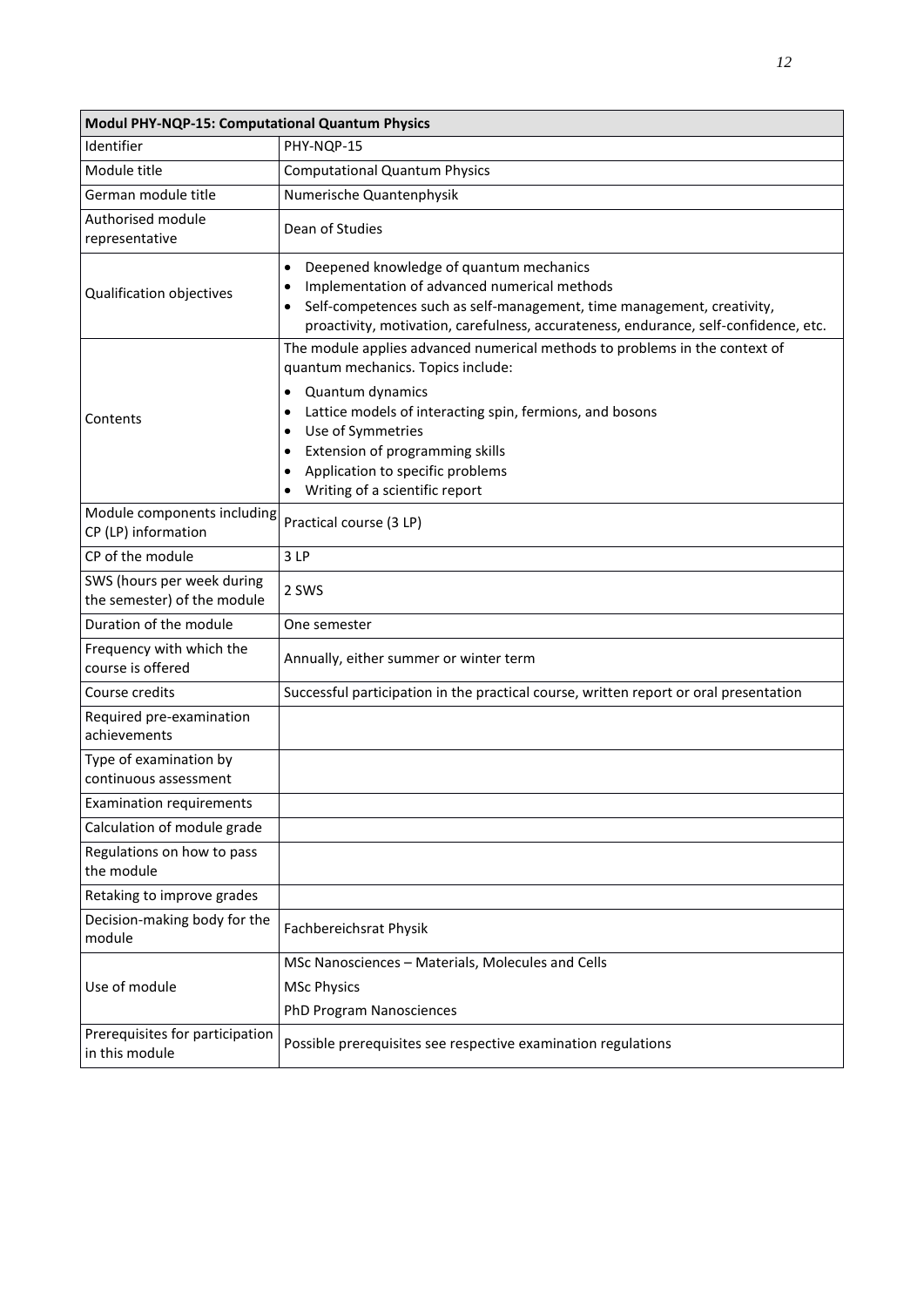| <b>Modul PHY-TKM-15: Condensed Matter Theory</b>          |                                                                                                                                                                                                                                                                                                                                          |  |
|-----------------------------------------------------------|------------------------------------------------------------------------------------------------------------------------------------------------------------------------------------------------------------------------------------------------------------------------------------------------------------------------------------------|--|
| Identifier                                                | PHY-TKM-15                                                                                                                                                                                                                                                                                                                               |  |
| Module title                                              | <b>Condensed Matter Theory</b>                                                                                                                                                                                                                                                                                                           |  |
| German module title                                       | Theorie der Kondensierten Materie                                                                                                                                                                                                                                                                                                        |  |
| Authorised module<br>representative                       | Dean of Studies                                                                                                                                                                                                                                                                                                                          |  |
| Qualification objectives                                  | Introduction to the theoretical concepts of condensed matter physics, application to<br>modern problems<br>Acquiring physics knowledge from English texts<br>$\bullet$<br>Self-competences such as self-management, time management, creativity,<br>proactivity, motivation, carefulness, accurateness, endurance, self-confidence, etc. |  |
| Contents                                                  | The course introduces to basic concepts of condensed matter theory. Contents include:<br>Basic solid state theory<br>Elements of theory of electronic structure and many-particle physics<br>Elements of soft condensed matter theory<br>Mean field theory                                                                               |  |
| Module components<br>including CP (LP) information        | Lecture with exercise classes (6 LP)                                                                                                                                                                                                                                                                                                     |  |
| CP of the module                                          | 6LP                                                                                                                                                                                                                                                                                                                                      |  |
| SWS (hours per week during<br>the semester) of the module | 4 SWS                                                                                                                                                                                                                                                                                                                                    |  |
| Duration of the module                                    | One semester                                                                                                                                                                                                                                                                                                                             |  |
| Frequency with which the<br>course is offered             | Annually, either summer or winter-term                                                                                                                                                                                                                                                                                                   |  |
| Course credits                                            |                                                                                                                                                                                                                                                                                                                                          |  |
| Required pre-examination<br>achievements                  | Successful participation in the exercise classes                                                                                                                                                                                                                                                                                         |  |
| Type of examination by<br>continuous assessment           | Written examination (120 min) or oral examination (30 min) or oral presentation (30<br>min)                                                                                                                                                                                                                                              |  |
| <b>Examination requirements</b>                           | Mastering of all contents of the module                                                                                                                                                                                                                                                                                                  |  |
| Calculation of module grade                               |                                                                                                                                                                                                                                                                                                                                          |  |
| Regulations on how to pass<br>the module                  |                                                                                                                                                                                                                                                                                                                                          |  |
| Retaking to improve grades                                |                                                                                                                                                                                                                                                                                                                                          |  |
| Decision-making body for the<br>module                    | Fachbereichsrat Physik                                                                                                                                                                                                                                                                                                                   |  |
|                                                           | MSc Nanosciences - Materials, Molecules and Cells                                                                                                                                                                                                                                                                                        |  |
| Use of module                                             | <b>MSc Physics</b>                                                                                                                                                                                                                                                                                                                       |  |
|                                                           | PhD Program Nanosciences                                                                                                                                                                                                                                                                                                                 |  |
| Prerequisites for participation<br>in this module         | Possible prerequisites see respective examination regulations                                                                                                                                                                                                                                                                            |  |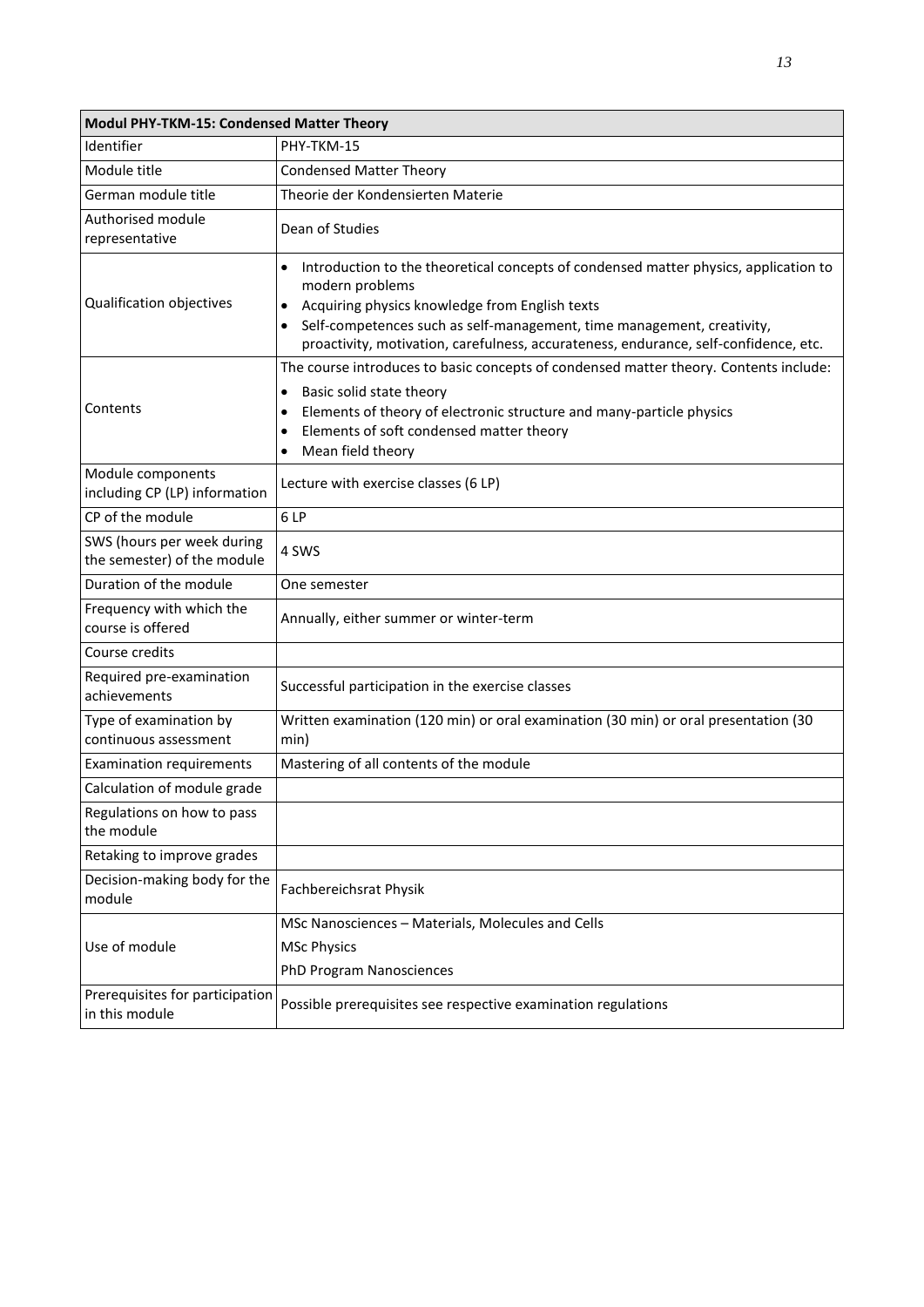| Modul PHY-SDS-15: Stochastic Dynamical Systems            |                                                                                                                                                                                                                                                                                                                                                                                                                                                                                                                                                              |  |
|-----------------------------------------------------------|--------------------------------------------------------------------------------------------------------------------------------------------------------------------------------------------------------------------------------------------------------------------------------------------------------------------------------------------------------------------------------------------------------------------------------------------------------------------------------------------------------------------------------------------------------------|--|
| Identifier                                                | PHY-SDS-15                                                                                                                                                                                                                                                                                                                                                                                                                                                                                                                                                   |  |
| Module title                                              | <b>Stochastic Dynamical Systems</b>                                                                                                                                                                                                                                                                                                                                                                                                                                                                                                                          |  |
| German module title                                       | Stochastische Dynamische Systeme                                                                                                                                                                                                                                                                                                                                                                                                                                                                                                                             |  |
| Authorised module<br>representative                       | Dean of Studies                                                                                                                                                                                                                                                                                                                                                                                                                                                                                                                                              |  |
| Qualification objectives                                  | Consolidation of condensed matter theory<br>$\bullet$<br>Knowledge of stochastic methods for the description and modelling of systems<br>$\bullet$<br>whose dynamics is influenced by random forces<br>Application of stochastic methods with focus on current research in materials<br>٠<br>science, biophysics and further interdisciplinary research areas (e.g. physiology,<br>finance)<br>Self-competences such as self-management, time-management, creativity,<br>٠<br>proactivity, motivation, carefulness, accurateness, endurance, self-confidence |  |
|                                                           | Concepts and methods are conveyed to describe stochastic dynamical systems, which<br>occur in many areas of physics as well as many other scientific fields. Contents<br>particularly include:<br>Basic principles of probability theory, central limit theorem and generalisations,                                                                                                                                                                                                                                                                         |  |
| Contents                                                  | extreme value statistics<br>Theory of stochastic processes; Markov processes; Gaussian, Poissonian and shot<br>$\bullet$<br>noise processes<br>Correlation functions, cumulants, stationary processes, spectral decomposition,<br>Wiener-Khinchin theorem<br>Linear response theory and fluctuation-dissipation theorem<br>Langevin- and Fokker-Planck equations; master equation<br>٠                                                                                                                                                                       |  |
| Module components including                               | Stochastic thermodynamics: microscopic description of work and heat, detailed and<br>integral fluctuation theorems                                                                                                                                                                                                                                                                                                                                                                                                                                           |  |
| CP (LP) information                                       | Lecture with exercises (3 LP)                                                                                                                                                                                                                                                                                                                                                                                                                                                                                                                                |  |
| CP of the module                                          | 3 LP                                                                                                                                                                                                                                                                                                                                                                                                                                                                                                                                                         |  |
| SWS (hours per week during<br>the semester) of the module | 2 SWS                                                                                                                                                                                                                                                                                                                                                                                                                                                                                                                                                        |  |
| Duration of the module                                    | One semester                                                                                                                                                                                                                                                                                                                                                                                                                                                                                                                                                 |  |
| Frequency with which the<br>course is offered             | Annually in either the summer or winter term                                                                                                                                                                                                                                                                                                                                                                                                                                                                                                                 |  |
| Course credits                                            |                                                                                                                                                                                                                                                                                                                                                                                                                                                                                                                                                              |  |
| Required pre-examination<br>achievements                  |                                                                                                                                                                                                                                                                                                                                                                                                                                                                                                                                                              |  |
| Type of examination by<br>continuous assessment           | Written examination (60 min) or oral examination (20 min) or oral presentation (20 min)                                                                                                                                                                                                                                                                                                                                                                                                                                                                      |  |
| <b>Examination requirements</b>                           | Mastering of all contents of the module                                                                                                                                                                                                                                                                                                                                                                                                                                                                                                                      |  |
| Calculation of module grade                               |                                                                                                                                                                                                                                                                                                                                                                                                                                                                                                                                                              |  |
| Regulations on how to pass<br>the module                  |                                                                                                                                                                                                                                                                                                                                                                                                                                                                                                                                                              |  |
| Retaking to improve grades                                |                                                                                                                                                                                                                                                                                                                                                                                                                                                                                                                                                              |  |
| Decision-making body for the<br>module                    | Fachbereichsrat Physik                                                                                                                                                                                                                                                                                                                                                                                                                                                                                                                                       |  |
| Use of module                                             | MSc Nanosciences - Materials, Molecules and Cells<br><b>MSc Physics</b><br>PhD Program Nanosciences                                                                                                                                                                                                                                                                                                                                                                                                                                                          |  |
| Prerequisites for participation<br>in this module         | Possible prerequisites see respective examination regulations                                                                                                                                                                                                                                                                                                                                                                                                                                                                                                |  |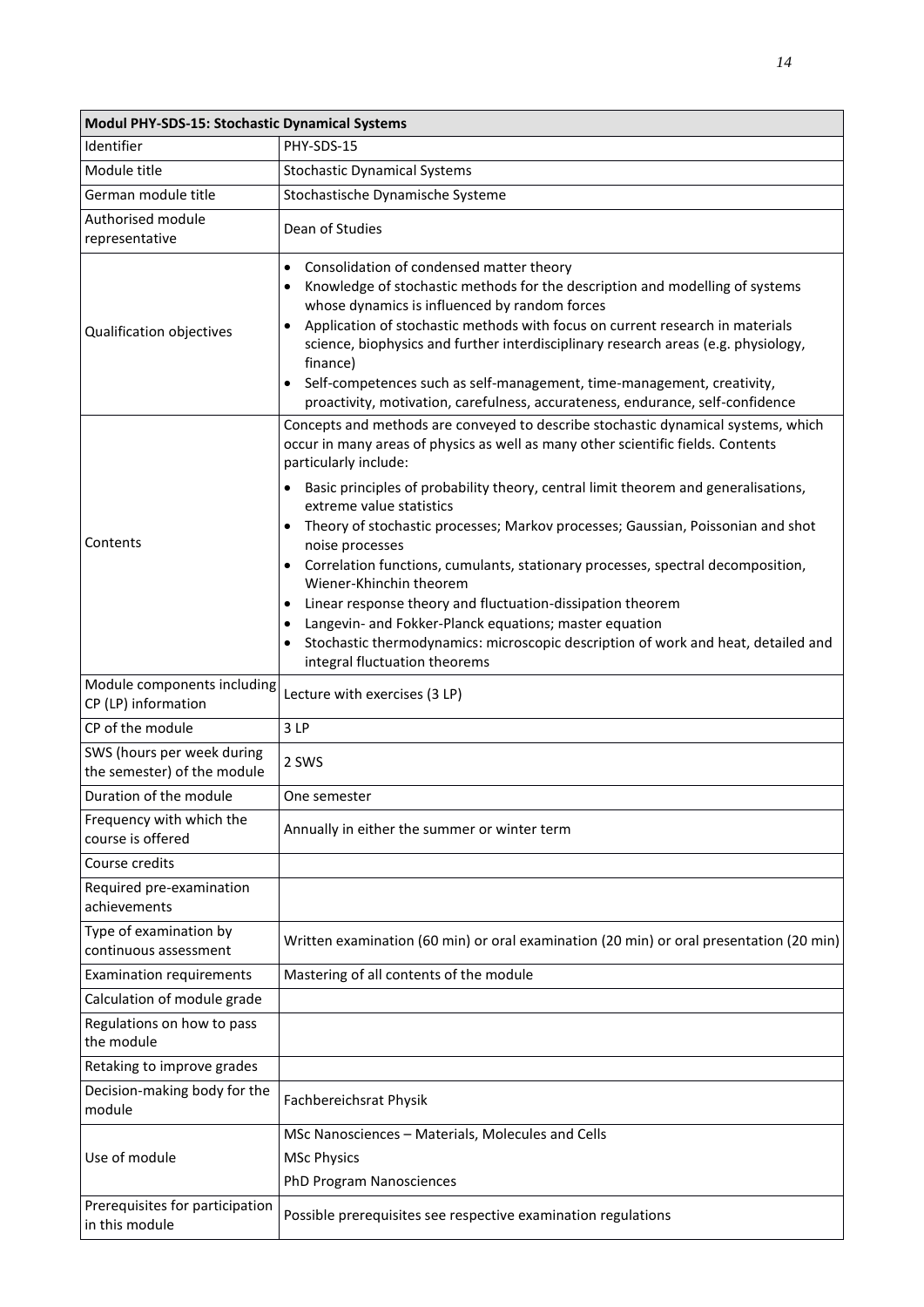| Modul PHY-BMMP-15: Biomacromolecular Physics              |                                                                                                                                                                                                                                                                                                                                                                                                                 |  |
|-----------------------------------------------------------|-----------------------------------------------------------------------------------------------------------------------------------------------------------------------------------------------------------------------------------------------------------------------------------------------------------------------------------------------------------------------------------------------------------------|--|
| Identifier                                                | PHY-BMMP-15                                                                                                                                                                                                                                                                                                                                                                                                     |  |
| Module title                                              | <b>Biomacromolecular Physics</b>                                                                                                                                                                                                                                                                                                                                                                                |  |
| German module title                                       | Biomakromolekülphysik                                                                                                                                                                                                                                                                                                                                                                                           |  |
| Authorised module representative                          | Dean of Studies                                                                                                                                                                                                                                                                                                                                                                                                 |  |
| Qualification objectives                                  | Introduction into theoretical and experimental fundamentals of biophysics<br>$\bullet$<br>(structure, dynamics and function of biomolecules, thermodynamics of<br>biomolecular processes, etc.)<br>Acquisition of biophysical knowledge in English<br>$\bullet$<br>Self-competences such as self- and time management, proactivity,<br>$\bullet$<br>motivation, endurance, diligence, accuracy, self-confidence |  |
| Contents                                                  | The module introduces into the basics of biophysics. Contents include in<br>particular:<br>Structure and function of proteins, nucleic acids and membranes<br>Thermodynamics of biomolecular processes<br>$\bullet$<br>Protein dynamics<br>٠<br>Protein reactions                                                                                                                                               |  |
| Module components including CP (LP)<br>information        | Lectures with exercises (6 LP)                                                                                                                                                                                                                                                                                                                                                                                  |  |
| CP of the module                                          | 6 LP                                                                                                                                                                                                                                                                                                                                                                                                            |  |
| SWS (hours per week during the<br>semester) of the module | 4 SWS                                                                                                                                                                                                                                                                                                                                                                                                           |  |
| Duration of the module                                    | One semester                                                                                                                                                                                                                                                                                                                                                                                                    |  |
| Frequency with which the course is<br>offered             | Annually in winter or summer term                                                                                                                                                                                                                                                                                                                                                                               |  |
| Course credits                                            |                                                                                                                                                                                                                                                                                                                                                                                                                 |  |
| Required pre-examination<br>achievements                  | Successful completion of exercise tasks                                                                                                                                                                                                                                                                                                                                                                         |  |
| Type of examination by continuous<br>assessment           | Written examination (120 min) or oral examination (30 min)                                                                                                                                                                                                                                                                                                                                                      |  |
| <b>Examination requirements</b>                           | Mastering of all contents of the module                                                                                                                                                                                                                                                                                                                                                                         |  |
| Calculation of module grade                               |                                                                                                                                                                                                                                                                                                                                                                                                                 |  |
| Regulations on how to pass the<br>module                  |                                                                                                                                                                                                                                                                                                                                                                                                                 |  |
| Retaking to improve grades                                |                                                                                                                                                                                                                                                                                                                                                                                                                 |  |
| Decision-making body for the module                       | Fachbereichsrat Physik                                                                                                                                                                                                                                                                                                                                                                                          |  |
| Use of module                                             | MSc Nanosciences - Materials, Molecules and Cells<br><b>MSc Physics</b><br><b>PhD Program Nanosciences</b>                                                                                                                                                                                                                                                                                                      |  |
| Prerequisites for participation in this<br>module         | Possible prerequisites see respective examination regulations                                                                                                                                                                                                                                                                                                                                                   |  |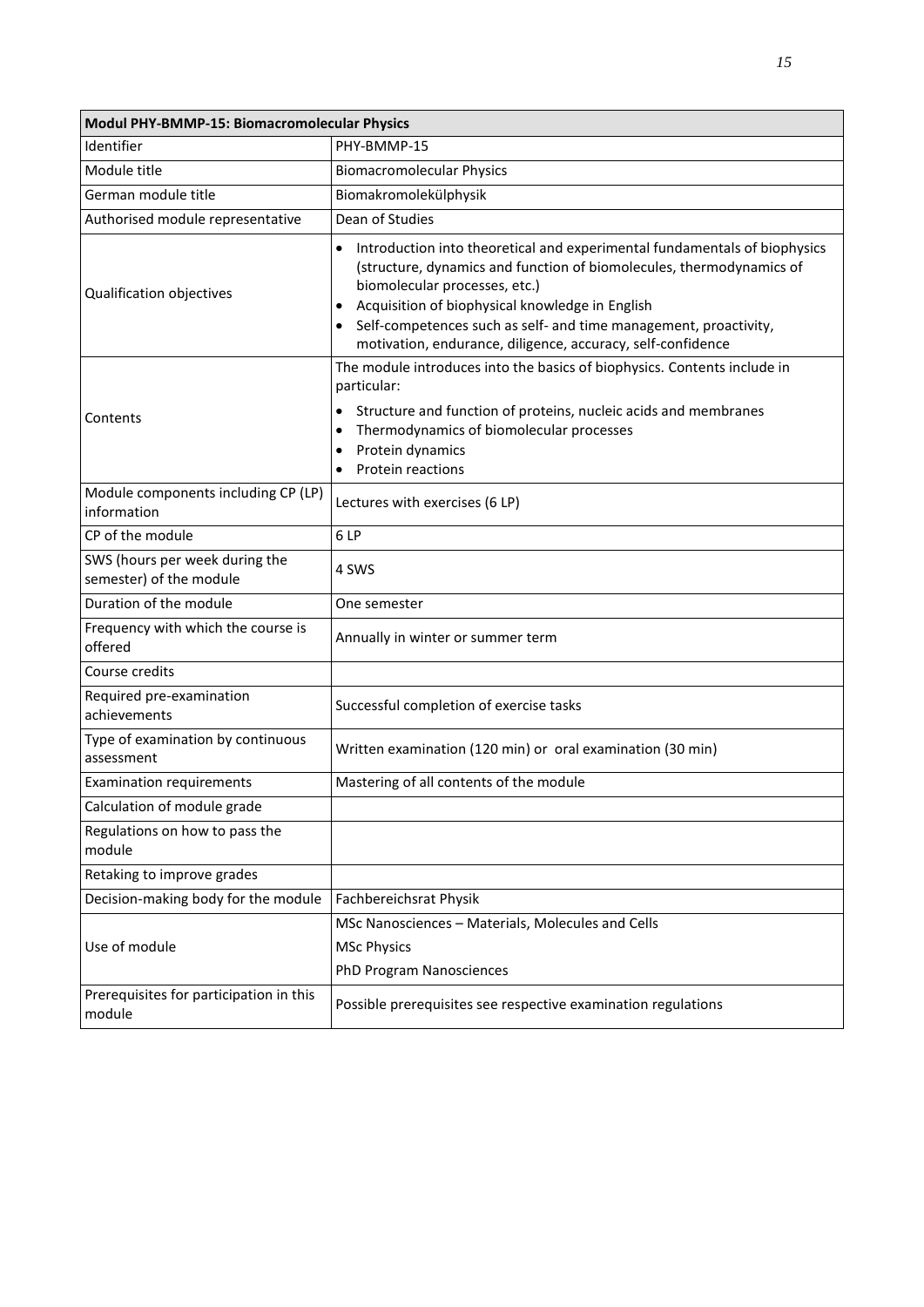| Modul PHY-BMMP-M-15: Methods of Biomacromolecular Physics |                                                                                                                                                                                                                                                          |  |
|-----------------------------------------------------------|----------------------------------------------------------------------------------------------------------------------------------------------------------------------------------------------------------------------------------------------------------|--|
| Identifier                                                | PHY-BMMP-M-15                                                                                                                                                                                                                                            |  |
| Module title                                              | Methods of Biomacromolecular Physics                                                                                                                                                                                                                     |  |
| German module title                                       | Methoden der Biomakromolekülphysik                                                                                                                                                                                                                       |  |
| Authorised module representative                          | Dean of Studies                                                                                                                                                                                                                                          |  |
| Qualification objectives                                  | Experimental and theoretical fundamentals of biophysical methods<br>$\bullet$<br>(spectroscopy, modeling, etc.)<br>Self-competences such as self- and time management, proactivity,<br>motivation, diligence, care, accuracy, endurance, self-confidence |  |
| Contents                                                  | The course introduces the methods of biophysics. Contents include:<br>Spectroscopy: Mössbauer spectroscopy, X-ray spectroscopy, UV-Vis-, IR-,<br>$\bullet$<br>Raman-spectroscopy, NMR, ESR spectroscopy<br>Modelling, molecular dynamics simulations     |  |
| Module components including CP (LP)<br>information        | Lectures with exercises (3 LP)                                                                                                                                                                                                                           |  |
| CP of the module                                          | 3LP                                                                                                                                                                                                                                                      |  |
| SWS (hours per week during the<br>semester) of the module | 2 SWS                                                                                                                                                                                                                                                    |  |
| Duration of the module                                    | One semester                                                                                                                                                                                                                                             |  |
| Frequency with which the course is<br>offered             | Annually in winter or summer term                                                                                                                                                                                                                        |  |
| Course credits                                            |                                                                                                                                                                                                                                                          |  |
| Required pre-examination<br>achievements                  |                                                                                                                                                                                                                                                          |  |
| Type of examination by continuous<br>assessment           | Written examination (60 min) or oral examination (20 min) and a homework                                                                                                                                                                                 |  |
| <b>Examination requirements</b>                           | Mastering of all contents of the module                                                                                                                                                                                                                  |  |
| Calculation of module grade                               |                                                                                                                                                                                                                                                          |  |
| Regulations on how to pass the<br>module                  |                                                                                                                                                                                                                                                          |  |
| Retaking to improve grades                                |                                                                                                                                                                                                                                                          |  |
| Decision-making body for the module                       | Fachbereichsrat Physik                                                                                                                                                                                                                                   |  |
| Use of module                                             | MSc Nanosciences - Materials, Molecules and Cells<br><b>MSc Physics</b><br>PhD Program Nanosciences                                                                                                                                                      |  |
| Prerequisites for participation in this<br>module         | Possible prerequisites see respective examination regulations                                                                                                                                                                                            |  |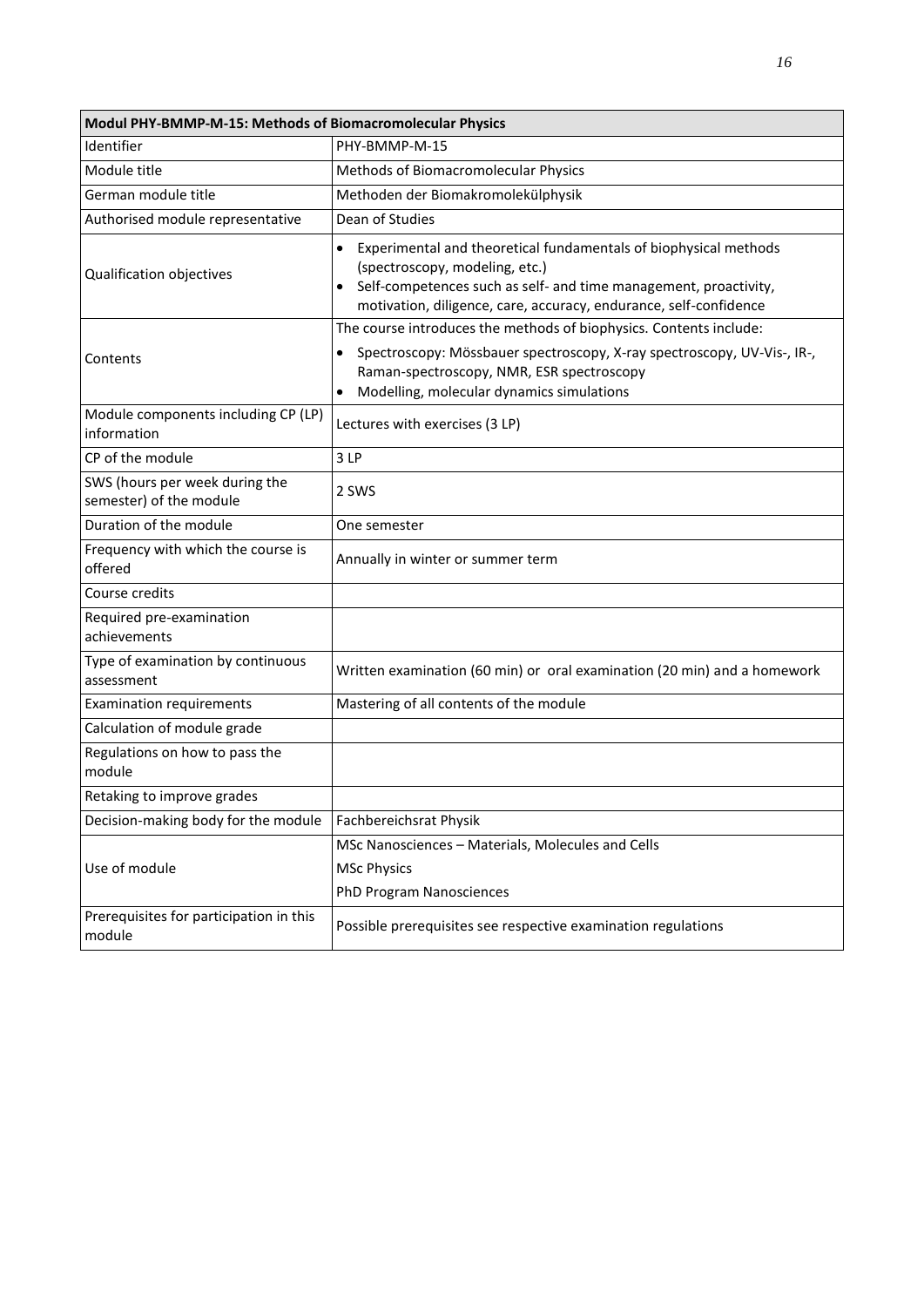| Modul PHY-BMMP-P-15: Practical Course: Biomacromolecular Physics |                                                                                                                                                                                                                                                                                                                                                                                |  |
|------------------------------------------------------------------|--------------------------------------------------------------------------------------------------------------------------------------------------------------------------------------------------------------------------------------------------------------------------------------------------------------------------------------------------------------------------------|--|
| Identifier                                                       | PHY-BMMP-P-15                                                                                                                                                                                                                                                                                                                                                                  |  |
| Module title                                                     | Practical Course: Biomacromolecular Physics                                                                                                                                                                                                                                                                                                                                    |  |
| German module title                                              | Praktikum zur Biomakromolekülphysik                                                                                                                                                                                                                                                                                                                                            |  |
| Authorised module representative                                 | Dean of Studies                                                                                                                                                                                                                                                                                                                                                                |  |
| Qualification objectives                                         | Acquisition of in-depth knowledge and experimental skills in a specific area<br>$\bullet$<br>of biophysics<br>Self-competences such as self- and time management, proactivity,<br>motivation, diligence, accuracy, endurance, self-confidence                                                                                                                                  |  |
| Contents                                                         | Independent training in special topics of biophysics and practical<br>implementation of the skills obtained in experimental work. Contents include:<br>Introduction into a special topic in biophysics<br>$\bullet$<br>Practical implementation of the experimental concepts<br>Conducting experiments in the field of biophysics<br>$\bullet$<br>Writing an internship report |  |
| Module components including CP (LP)<br>information               | Practical course (3 LP)                                                                                                                                                                                                                                                                                                                                                        |  |
| CP of the module                                                 | 3LP                                                                                                                                                                                                                                                                                                                                                                            |  |
| SWS (hours per week during the<br>semester) of the module        | 2 SWS                                                                                                                                                                                                                                                                                                                                                                          |  |
| Duration of the module                                           | One semester                                                                                                                                                                                                                                                                                                                                                                   |  |
| Frequency with which the course is<br>offered                    | Annually during the winter or summer term                                                                                                                                                                                                                                                                                                                                      |  |
| Course credits                                                   | Successful participation in the practical course; evaluation and processing of<br>special experimental problems; written internship report or oral presentation                                                                                                                                                                                                                |  |
| Required pre-examination<br>achievements                         |                                                                                                                                                                                                                                                                                                                                                                                |  |
| Type of examination by continuous<br>assessment                  |                                                                                                                                                                                                                                                                                                                                                                                |  |
| <b>Examination requirements</b>                                  |                                                                                                                                                                                                                                                                                                                                                                                |  |
| Calculation of module grade                                      |                                                                                                                                                                                                                                                                                                                                                                                |  |
| Regulations on how to pass the<br>module                         |                                                                                                                                                                                                                                                                                                                                                                                |  |
| Retaking to improve grades                                       |                                                                                                                                                                                                                                                                                                                                                                                |  |
| Decision-making body for the module                              | Fachbereichsrat Physik                                                                                                                                                                                                                                                                                                                                                         |  |
| Use of module                                                    | MSc Nanosciences - Materials, Molecules and Cells<br><b>MSc Physics</b>                                                                                                                                                                                                                                                                                                        |  |
|                                                                  | <b>PhD Program Nanosciences</b>                                                                                                                                                                                                                                                                                                                                                |  |
| Prerequisites for participation in this<br>module                | Possible prerequisites see respective examination regulations                                                                                                                                                                                                                                                                                                                  |  |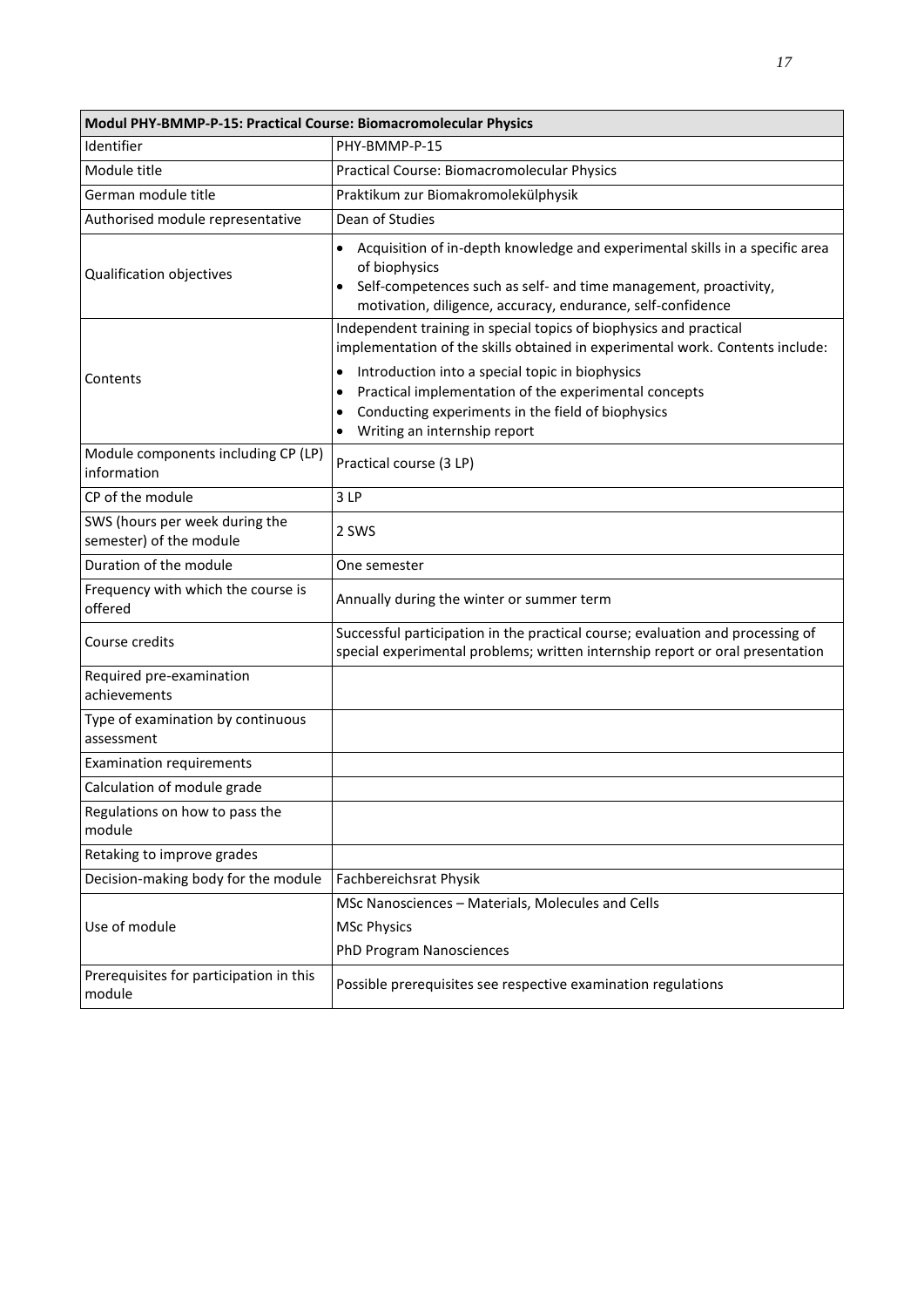| Modul PHY-BMMP-S-15: Seminar: Biomacromolecular Physics   |                                                                                                                                                                                                                                       |  |
|-----------------------------------------------------------|---------------------------------------------------------------------------------------------------------------------------------------------------------------------------------------------------------------------------------------|--|
| Identifier                                                | PHY-BMMP-S-15                                                                                                                                                                                                                         |  |
| Module title                                              | Seminar: Biomacromolecular Physics                                                                                                                                                                                                    |  |
| German module title                                       | Seminar zur Biomakromolekülphysik                                                                                                                                                                                                     |  |
| Authorised module representative                          | Dean of Studies                                                                                                                                                                                                                       |  |
| Qualification objectives                                  | Independent preparation and delivery of talks in the field of biophysics<br>$\bullet$<br>Self-competences such as self- and time management, proactivity,<br>$\bullet$<br>motivation, deligence, accuracy, endurance, self-confidence |  |
|                                                           | The course deals with selected questions of biophysics. Contents include:                                                                                                                                                             |  |
| Contents                                                  | Structure, dynamics and function of proteins, nucleic acids and membranes<br>$\bullet$<br>Thermodynamics of biomolecular processes<br>$\bullet$<br>Spectroscopy in biophysics<br>$\bullet$<br>molecular dynamics simulations          |  |
| Module components including CP (LP)<br>information        | Seminar (3 LP)                                                                                                                                                                                                                        |  |
| CP of the module                                          | 3LP                                                                                                                                                                                                                                   |  |
| SWS (hours per week during the<br>semester) of the module | 2 SWS                                                                                                                                                                                                                                 |  |
| Duration of the module                                    | One semester                                                                                                                                                                                                                          |  |
| Frequency with which the course is<br>offered             | Annually during the winter or summer term                                                                                                                                                                                             |  |
| Course credits                                            | A successful delivery of a lecture and compulsory regular attendance of all<br>seminars, participation in the discussions                                                                                                             |  |
| Required pre-examination<br>achievements                  |                                                                                                                                                                                                                                       |  |
| Type of examination by continuous<br>assessment           |                                                                                                                                                                                                                                       |  |
| <b>Examination requirements</b>                           |                                                                                                                                                                                                                                       |  |
| Calculation of module grade                               |                                                                                                                                                                                                                                       |  |
| Regulations on how to pass the<br>module                  |                                                                                                                                                                                                                                       |  |
| Retaking to improve grades                                |                                                                                                                                                                                                                                       |  |
| Decision-making body for the module                       | Fachbereichsrat Physik                                                                                                                                                                                                                |  |
| Use of module                                             | MSc Nanosciences - Materials, Molecules and Cells<br><b>MSc Physics</b><br>PhD Program Nanosciences                                                                                                                                   |  |
| Prerequisites for participation in this<br>module         | Possible prerequisites see respective examination regulations                                                                                                                                                                         |  |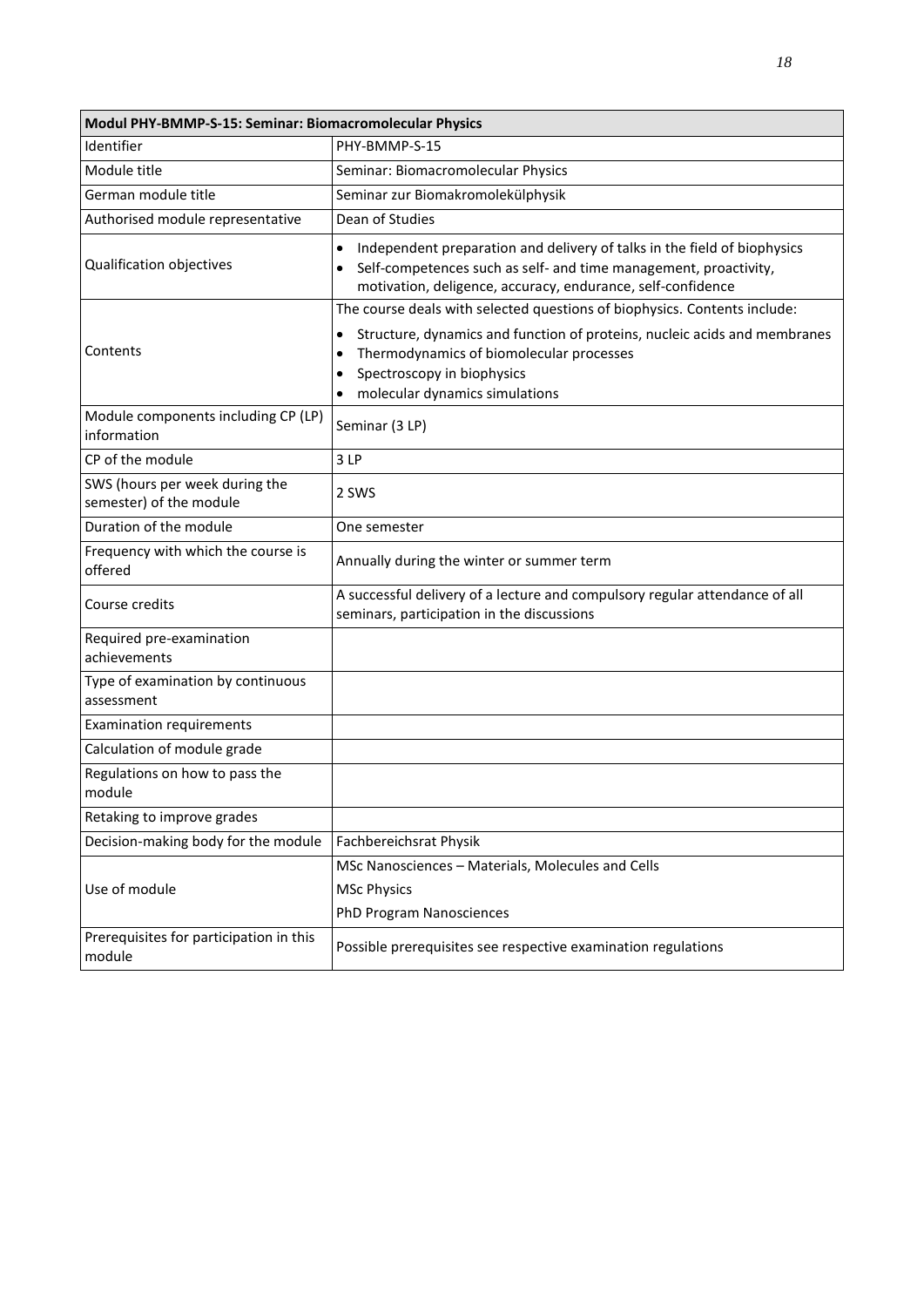| Modul PHY-BPHBI-15: Biophysical and Applied Bioinformatics |                                                                                                                                                                                                                                                                                                                                                                                                                                                                                                                                                |  |
|------------------------------------------------------------|------------------------------------------------------------------------------------------------------------------------------------------------------------------------------------------------------------------------------------------------------------------------------------------------------------------------------------------------------------------------------------------------------------------------------------------------------------------------------------------------------------------------------------------------|--|
| Identifier                                                 | PHY-BPHBI-15                                                                                                                                                                                                                                                                                                                                                                                                                                                                                                                                   |  |
| Module title                                               | <b>Biophysical and Applied Bioinformatics</b>                                                                                                                                                                                                                                                                                                                                                                                                                                                                                                  |  |
| German module title                                        | Biophysikalische und Angewandte Aspekte der Bioinformatik                                                                                                                                                                                                                                                                                                                                                                                                                                                                                      |  |
| Authorised module representative                           | Dean of Studies                                                                                                                                                                                                                                                                                                                                                                                                                                                                                                                                |  |
| Qualification objectives                                   | $\bullet$<br>Knowledge of biophysical properties of proteins, DNA and RNA<br>Knowledge of principles and basic algorithms of Computational Biology<br>$\bullet$<br>Knowledge of databases and servers that contain sequence and<br>$\bullet$<br>structural information together with software for their analyses<br>English language skills in the field of Bioinformatics<br>Self-competences such as self-management, time management,<br>creativity, proactivity, motivation, carefulness, accurateness, endurance,<br>self-confidence etc. |  |
| Contents                                                   | The module provides an introduction to the fundamentals of Bioinformatics.<br>Specifically it includes:<br>Physical aspects of Bioinformatics<br>$\bullet$<br>Proteins as physical systems<br>$\bullet$<br>RNA and DNA as physical systems<br>$\bullet$<br>Molekular dynamics simulations<br>$\bullet$<br>Evolution, Homology, Orthology, Paralogy<br>Sequence analyses, Alignments (Needleman-Wunsch, BLAST, psi-BLAST),<br>Substitution matrices,<br>Prediction of protein and RNA structures.<br>$\bullet$                                  |  |
| Module components including CP (LP)<br>information         | Lectures with practicals (6 LP)                                                                                                                                                                                                                                                                                                                                                                                                                                                                                                                |  |
| CP of the module                                           | 6LP                                                                                                                                                                                                                                                                                                                                                                                                                                                                                                                                            |  |
| SWS (hours per week during the semester)<br>of the module  | 4 SWS                                                                                                                                                                                                                                                                                                                                                                                                                                                                                                                                          |  |
| Duration of the module                                     | One semester                                                                                                                                                                                                                                                                                                                                                                                                                                                                                                                                   |  |
| Duration of the module                                     | Annually during the winter term                                                                                                                                                                                                                                                                                                                                                                                                                                                                                                                |  |
| Course credits                                             |                                                                                                                                                                                                                                                                                                                                                                                                                                                                                                                                                |  |
| Required pre-examination achievements                      | Successful participation in the practicals                                                                                                                                                                                                                                                                                                                                                                                                                                                                                                     |  |
| Type of examination by continuous<br>assessment            | Written examination (120 min)                                                                                                                                                                                                                                                                                                                                                                                                                                                                                                                  |  |
| <b>Examination requirements</b>                            | Complete contents of module and qualification objectives                                                                                                                                                                                                                                                                                                                                                                                                                                                                                       |  |
| Calculation of module grade                                |                                                                                                                                                                                                                                                                                                                                                                                                                                                                                                                                                |  |
| Regulations on how to pass the module                      |                                                                                                                                                                                                                                                                                                                                                                                                                                                                                                                                                |  |
| Retaking to improve grades                                 |                                                                                                                                                                                                                                                                                                                                                                                                                                                                                                                                                |  |
| Decision-making body for the module                        | Fachbereichsrat Physik                                                                                                                                                                                                                                                                                                                                                                                                                                                                                                                         |  |
| Use of module                                              | MSc Nanosciences - Materials, Molecules and Cells<br><b>MSc Physics</b><br>PhD Program Nanosciences                                                                                                                                                                                                                                                                                                                                                                                                                                            |  |
| Prerequisites for participation in this<br>module          | Possible prerequisites see respective examination regulations                                                                                                                                                                                                                                                                                                                                                                                                                                                                                  |  |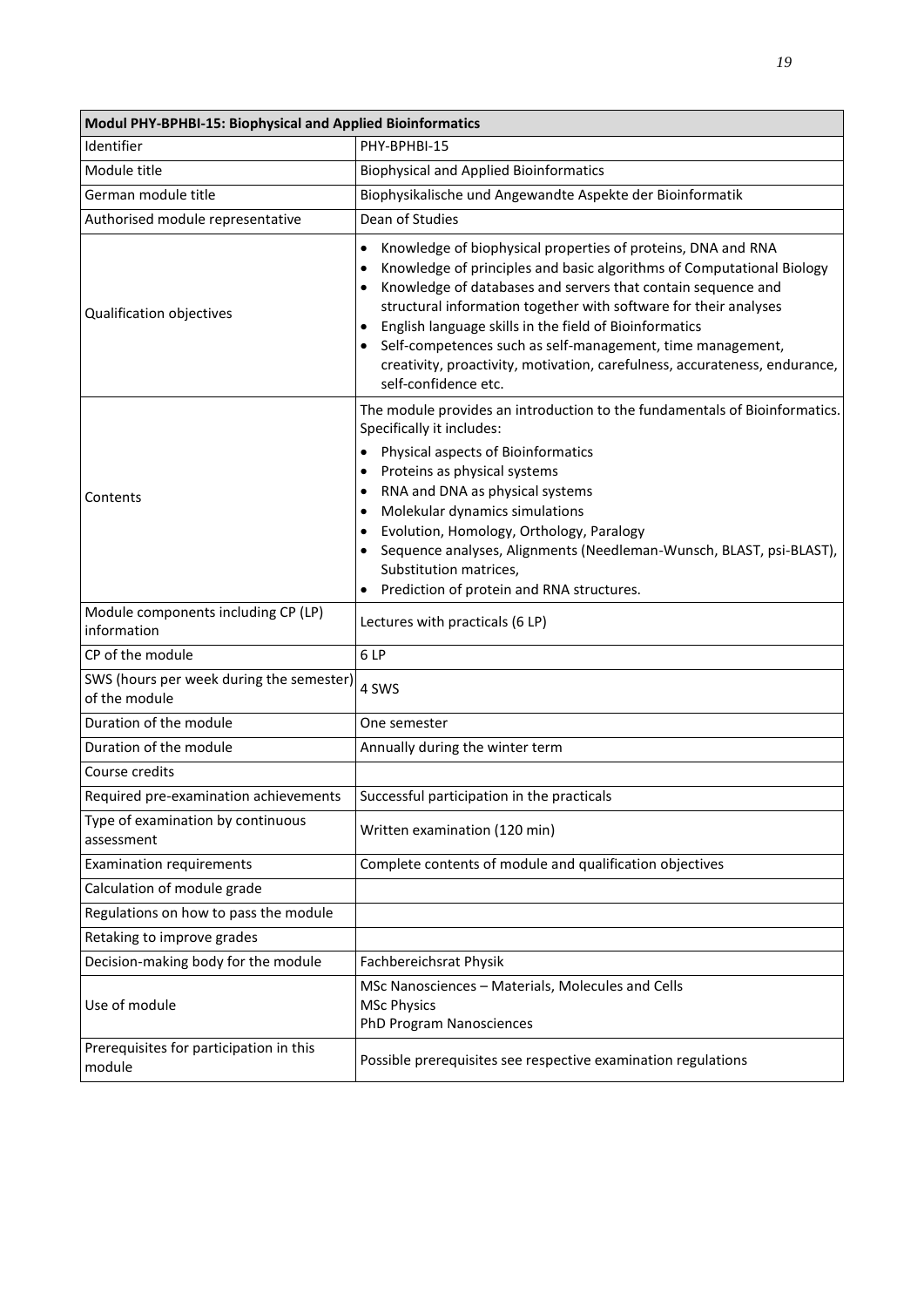| Modul PHY-BPHBI-M-15: Methods of applied Bioinformatics   |                                                                                                                                                                                                                                                                                                                                                                                                                                                               |  |
|-----------------------------------------------------------|---------------------------------------------------------------------------------------------------------------------------------------------------------------------------------------------------------------------------------------------------------------------------------------------------------------------------------------------------------------------------------------------------------------------------------------------------------------|--|
| Identifier                                                | PHY-BPHBI-M-15                                                                                                                                                                                                                                                                                                                                                                                                                                                |  |
| Module title                                              | Methods of applied Bioinformatics                                                                                                                                                                                                                                                                                                                                                                                                                             |  |
| German module title                                       | Methoden der angewandten Bioinformatik                                                                                                                                                                                                                                                                                                                                                                                                                        |  |
| Authorised module representative                          | Dean of Studies                                                                                                                                                                                                                                                                                                                                                                                                                                               |  |
| Qualification objectives                                  | Experimental and theoretical basics of bioinformatic methods (analysis of<br>$\bullet$<br>operons, genome analysis, functional predictions, structural analysis of<br>substrate-binding sites)<br>English language skills in the field of bioinformatic methods<br>$\bullet$<br>Self-competences such as self-management, time management,<br>$\bullet$<br>creativity, proactivity, motivation, carefulness, accurateness, endurance,<br>self-confidence etc. |  |
| Contents                                                  | The module provides an introduction to the fundamentals of bioinfomatic<br>methods. Specifically, it includes:<br>Databases and servers (e.g. EBI, NCBI, DDBJ)<br>$\bullet$<br>Multiple alignments (e.g. Clustal, T-Coffee, MUSCLE) und phylogenetic<br>$\bullet$<br>analysis<br>Comparison of protein folds and their classification (e.g. SCOP, CATH),<br>Methods of structure prediction<br>$\bullet$<br>Methods of molecular dynamics simulations         |  |
| Module components including CP<br>(LP) information        | Lectures and a seminar paper (3 LP)                                                                                                                                                                                                                                                                                                                                                                                                                           |  |
| CP of the module                                          | 3LP                                                                                                                                                                                                                                                                                                                                                                                                                                                           |  |
| SWS (hours per week during the<br>semester) of the module | 2 SWS                                                                                                                                                                                                                                                                                                                                                                                                                                                         |  |
| Duration of the module                                    | One semester                                                                                                                                                                                                                                                                                                                                                                                                                                                  |  |
| Duration of the module                                    | Annually during the summer term                                                                                                                                                                                                                                                                                                                                                                                                                               |  |
| Course credits                                            |                                                                                                                                                                                                                                                                                                                                                                                                                                                               |  |
| Required pre-examination<br>achievements                  | Successful completion of the seminar paper                                                                                                                                                                                                                                                                                                                                                                                                                    |  |
| Type of examination by continuous<br>assessment           | Written examination (120 min) and seminar paper                                                                                                                                                                                                                                                                                                                                                                                                               |  |
| <b>Examination requirements</b>                           | Complete contents of module and qualification objectives                                                                                                                                                                                                                                                                                                                                                                                                      |  |
| Calculation of module grade                               |                                                                                                                                                                                                                                                                                                                                                                                                                                                               |  |
| Regulations on how to pass the<br>module                  |                                                                                                                                                                                                                                                                                                                                                                                                                                                               |  |
| Retaking to improve grades                                |                                                                                                                                                                                                                                                                                                                                                                                                                                                               |  |
| Decision-making body for the<br>module                    | Fachbereichsrat Physik                                                                                                                                                                                                                                                                                                                                                                                                                                        |  |
| Use of Module                                             | MSc Nanosciences - Materials, Molecules and Cells<br><b>MSc Physics</b><br><b>PhD Program Nanosciences</b>                                                                                                                                                                                                                                                                                                                                                    |  |
| Prerequisites for participation in this<br>module         | Possible prerequisites see respective examination regulations                                                                                                                                                                                                                                                                                                                                                                                                 |  |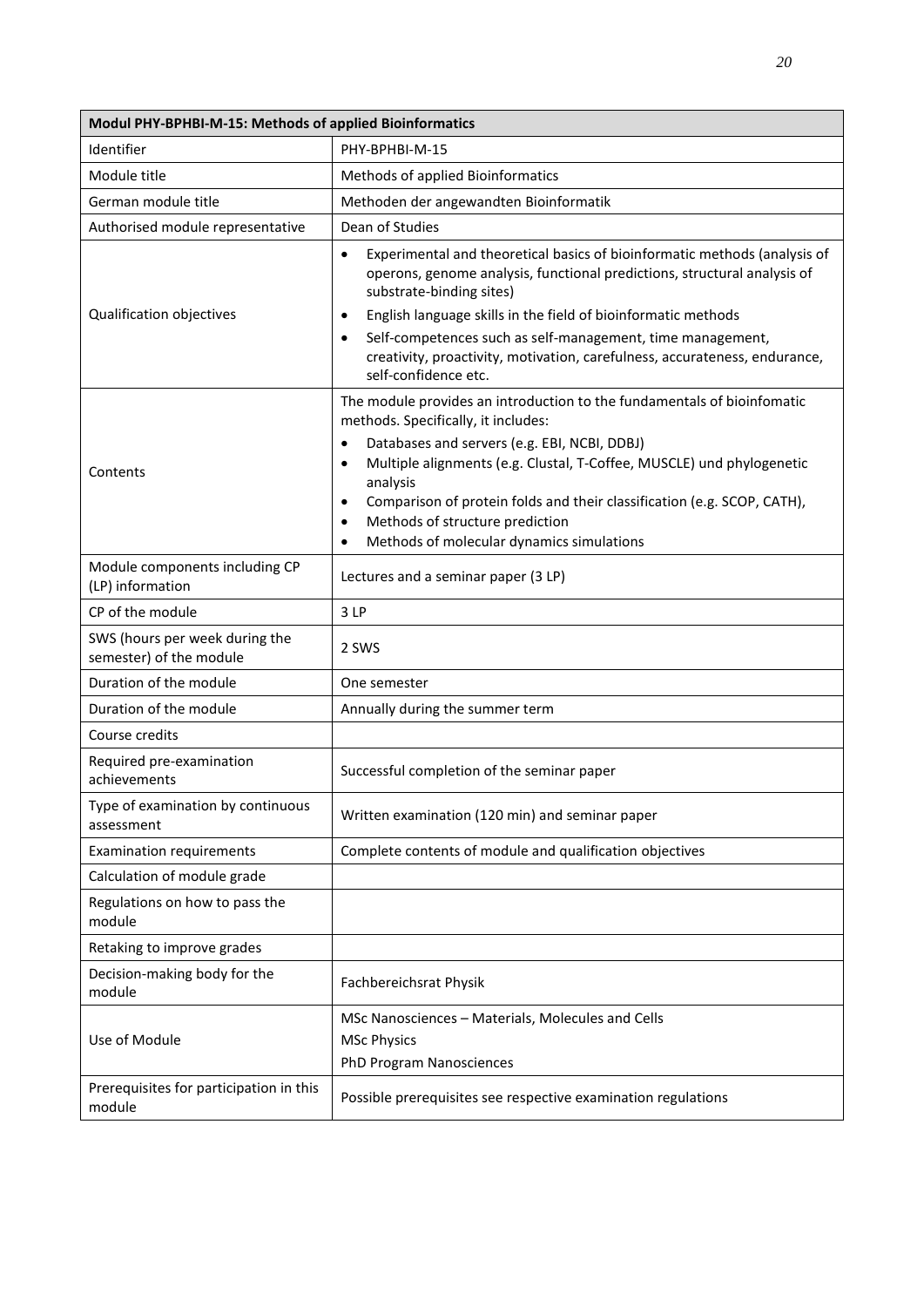| Modul PHY-BPHBI-P-15: Practical Course in applied bioinformatics and evolutionary biophysics |                                                                                                                                                                                                                                                                                                                                                                                                                                                                          |  |
|----------------------------------------------------------------------------------------------|--------------------------------------------------------------------------------------------------------------------------------------------------------------------------------------------------------------------------------------------------------------------------------------------------------------------------------------------------------------------------------------------------------------------------------------------------------------------------|--|
| Identifier                                                                                   | PHY-BPHBI-P-15                                                                                                                                                                                                                                                                                                                                                                                                                                                           |  |
| Module title                                                                                 | Practical Course in applied bioinformatics and evolutionary biophysics                                                                                                                                                                                                                                                                                                                                                                                                   |  |
| German module title                                                                          | Praktikum zur angewandten Bioinformatik und evolutionären Biophysik                                                                                                                                                                                                                                                                                                                                                                                                      |  |
| Authorised module representative                                                             | Dean of Studies                                                                                                                                                                                                                                                                                                                                                                                                                                                          |  |
| Qualification objectives                                                                     | Acquisition of in-depth knowledge and experimental skills in a specific area<br>of computational biology or evolutionary biophysics<br>Self-management, time management, creativity, proactivity, motivation,<br>carefulness, accurateness, endurance, self-confidence etc.                                                                                                                                                                                              |  |
| Contents                                                                                     | Independent training in special topics of computational biology or evolutionary<br>biophysics and practical implementation of the skills obtained in experimental<br>work. Contents include:<br>Introduction into a special topic of computational biology or evolutionary<br>$\bullet$<br>biophysics<br>Practical implementation of the experimental concepts<br>Conducting computer-based analysis in the field of computational biology or<br>evolutionary biophysics |  |
|                                                                                              | Writing an internship report                                                                                                                                                                                                                                                                                                                                                                                                                                             |  |
| Module components including CP (LP)<br>information                                           | Practical course (3 LP)                                                                                                                                                                                                                                                                                                                                                                                                                                                  |  |
| CP of the module                                                                             | 3LP                                                                                                                                                                                                                                                                                                                                                                                                                                                                      |  |
| SWS (hours per week during the<br>semester) of the module                                    | 2 SWS                                                                                                                                                                                                                                                                                                                                                                                                                                                                    |  |
| Duration of the module                                                                       | One semester                                                                                                                                                                                                                                                                                                                                                                                                                                                             |  |
| Duration of the module                                                                       | Annually during the summer semester                                                                                                                                                                                                                                                                                                                                                                                                                                      |  |
| Course credits                                                                               | Successful participation in the practical course; evaluation and processing of<br>special experimental problems; written internship report or oral presentation                                                                                                                                                                                                                                                                                                          |  |
| Required pre-examination<br>achievements                                                     |                                                                                                                                                                                                                                                                                                                                                                                                                                                                          |  |
| Type of examination by continuous<br>assessment                                              |                                                                                                                                                                                                                                                                                                                                                                                                                                                                          |  |
| <b>Examination requirements</b>                                                              |                                                                                                                                                                                                                                                                                                                                                                                                                                                                          |  |
| Calculation of module grade                                                                  |                                                                                                                                                                                                                                                                                                                                                                                                                                                                          |  |
| Regulations on how to pass the<br>module                                                     |                                                                                                                                                                                                                                                                                                                                                                                                                                                                          |  |
| Retaking to improve grades                                                                   |                                                                                                                                                                                                                                                                                                                                                                                                                                                                          |  |
| Decision-making body for the module                                                          | Fachbereichsrat Physik                                                                                                                                                                                                                                                                                                                                                                                                                                                   |  |
| Use of module                                                                                | MSc Nanosciences - Materials, Molecules and Cells<br><b>MSc Physics</b><br>PhD Program Nanosciences                                                                                                                                                                                                                                                                                                                                                                      |  |
| Prerequisites for participation in this<br>module                                            | Possible prerequisites see respective examination regulations                                                                                                                                                                                                                                                                                                                                                                                                            |  |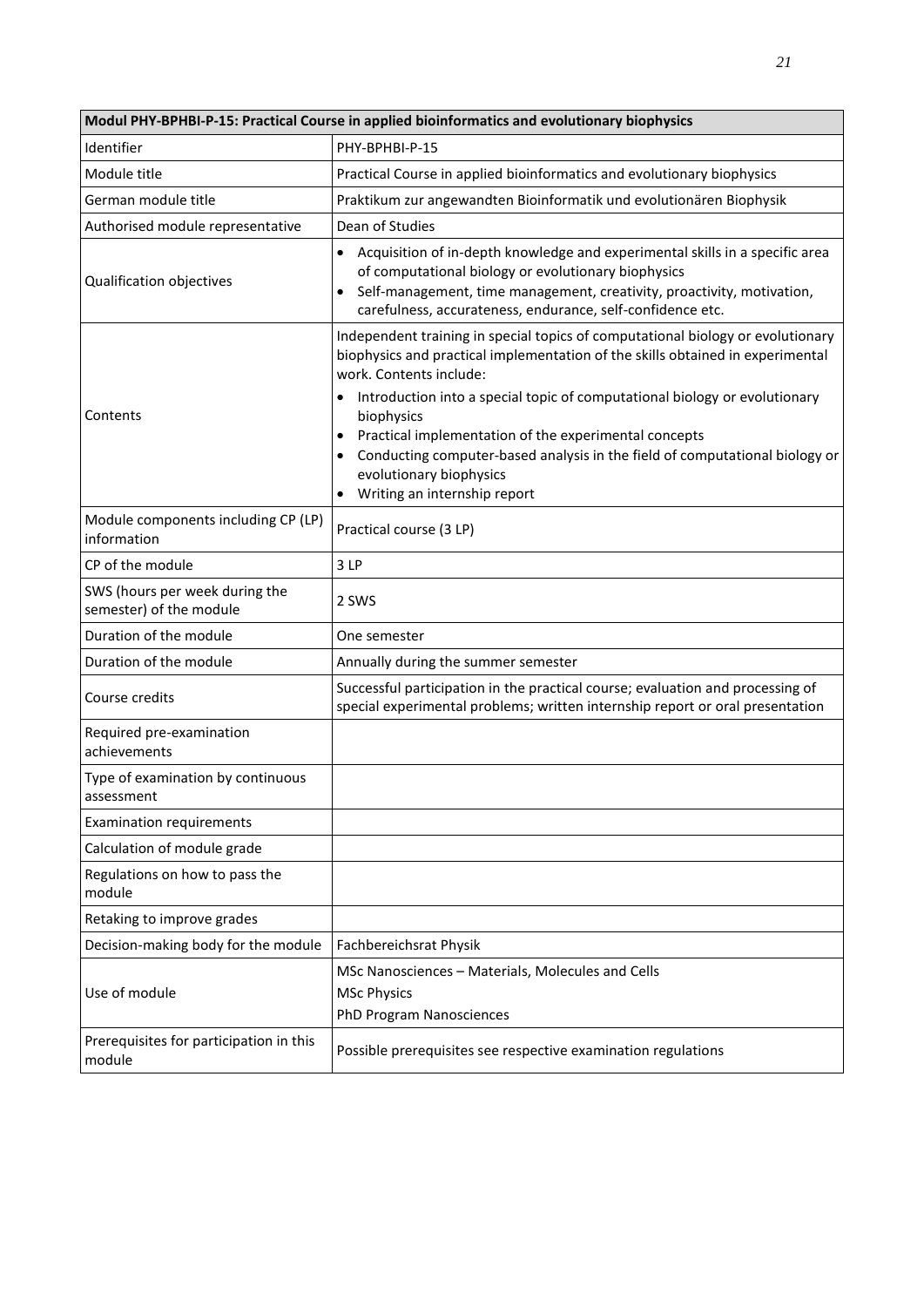| Modul PHY-BPHBI-S-15: Seminar in applied bioinformatics and evolutionary biophysics |                                                                                                                                                                                                                                                                                                                                                                                                                    |  |
|-------------------------------------------------------------------------------------|--------------------------------------------------------------------------------------------------------------------------------------------------------------------------------------------------------------------------------------------------------------------------------------------------------------------------------------------------------------------------------------------------------------------|--|
| Identifier                                                                          | PHY-BPHBI-S-15                                                                                                                                                                                                                                                                                                                                                                                                     |  |
| Module title                                                                        | Seminar in applied bioinformatics and evolutionary biophysics                                                                                                                                                                                                                                                                                                                                                      |  |
| German module title                                                                 | Seminar zur angewandten Bioinformatik und evolutionären Biophysik                                                                                                                                                                                                                                                                                                                                                  |  |
| Authorised module representative                                                    | Dean of Studies                                                                                                                                                                                                                                                                                                                                                                                                    |  |
| Qualification objectives                                                            | Independent preparation and submission of talks in the fields of<br>$\bullet$<br>Bioinformatics, Computational Biology and evolutionary Biophysics<br>English language skills in the field of bioinformatic methods<br>$\bullet$<br>Self-competences such as self-management, time management, creativity,<br>$\bullet$<br>proactivity, motivation, carefulness, accurateness, endurance, self-<br>confidence etc. |  |
| Contents                                                                            | The course deals with selected questions of evolution of biophysical processes.<br>Contents include:<br>Evolution of enzyme mechanisms<br>$\bullet$<br>Biophysics of protein evolution<br>٠<br>Biophysics of RNA- and DNA-evolution<br>$\bullet$<br>Evolution of prokaryotes<br>٠<br>Basics of comparative genomics<br>$\bullet$<br>Structure prediction<br>$\bullet$                                              |  |
| Module components including CP (LP)<br>information                                  | Seminar (3 LP)                                                                                                                                                                                                                                                                                                                                                                                                     |  |
| CP of the module                                                                    | 3LP                                                                                                                                                                                                                                                                                                                                                                                                                |  |
| SWS (hours per week during the<br>semester) of the module                           | 2 SWS                                                                                                                                                                                                                                                                                                                                                                                                              |  |
| Duration of the module                                                              | One semester                                                                                                                                                                                                                                                                                                                                                                                                       |  |
| Duration of the module                                                              | Annually during the summer term                                                                                                                                                                                                                                                                                                                                                                                    |  |
| Course credits                                                                      |                                                                                                                                                                                                                                                                                                                                                                                                                    |  |
| Required pre-examination<br>achievements                                            | A successful submission of a talk and compulsory regular attendance of all<br>seminars, participation in the discussions                                                                                                                                                                                                                                                                                           |  |
| Type of examination by continuous<br>assessment                                     |                                                                                                                                                                                                                                                                                                                                                                                                                    |  |
| <b>Examination requirements</b>                                                     |                                                                                                                                                                                                                                                                                                                                                                                                                    |  |
| Calculation of module grade                                                         |                                                                                                                                                                                                                                                                                                                                                                                                                    |  |
| Regulations on how to pass the<br>module                                            |                                                                                                                                                                                                                                                                                                                                                                                                                    |  |
| Retaking to improve grades                                                          |                                                                                                                                                                                                                                                                                                                                                                                                                    |  |
| Decision-making body for the module                                                 | Fachbereichsrat Physik                                                                                                                                                                                                                                                                                                                                                                                             |  |
| Use of module                                                                       | MSc Nanosciences - Materials, Molecules and Cells<br><b>MSc Physics</b><br>PhD Program Nanosciences                                                                                                                                                                                                                                                                                                                |  |
| Prerequisites for participation in this<br>module                                   | Possible prerequisites see respective examination regulations                                                                                                                                                                                                                                                                                                                                                      |  |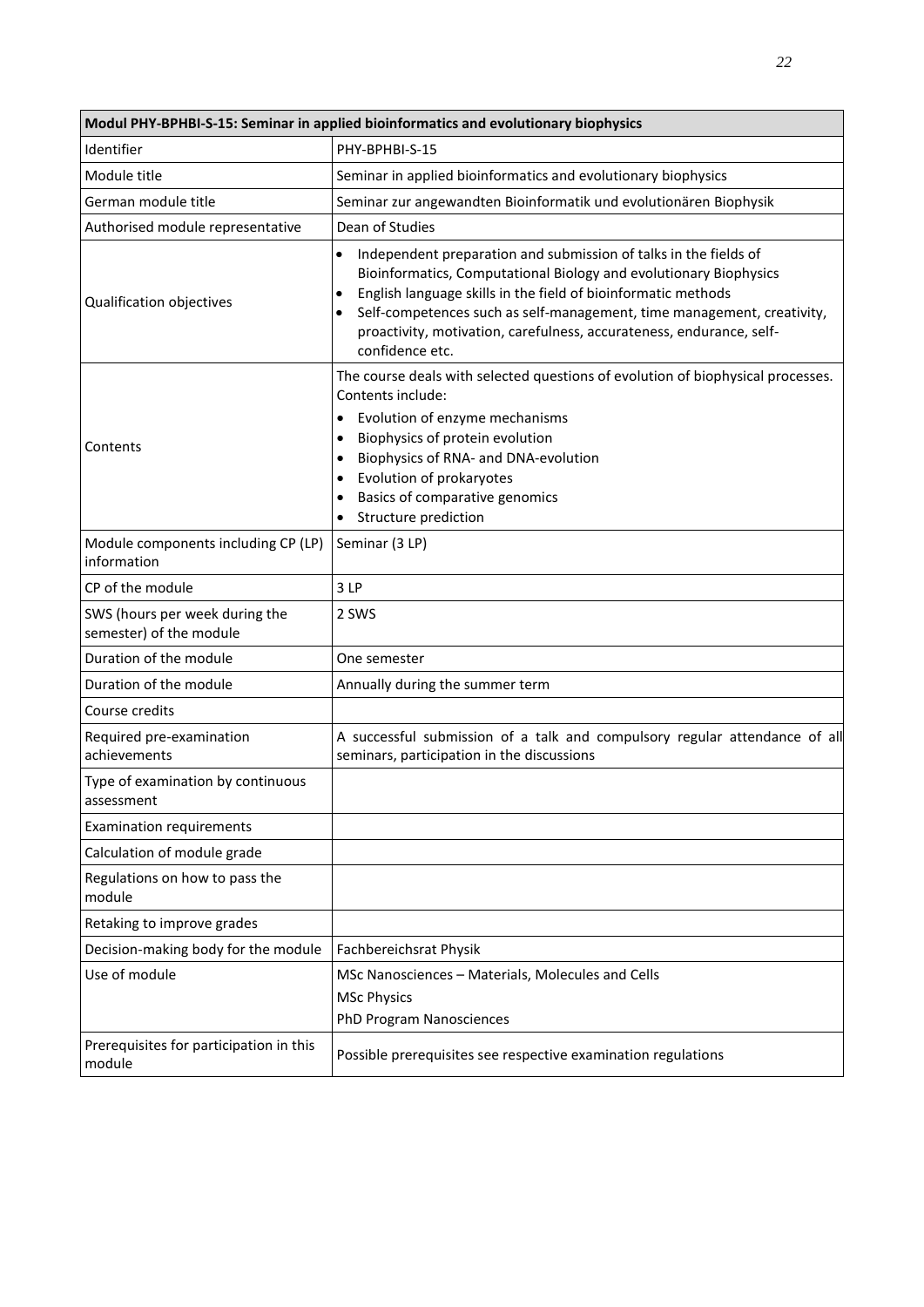| Modul PHY-FPR-12: Advanced Laboratory Course Physics (12 LP) |                                                                                                                                                                                                                                                 |  |
|--------------------------------------------------------------|-------------------------------------------------------------------------------------------------------------------------------------------------------------------------------------------------------------------------------------------------|--|
| Identifier                                                   | PHY-FPR-12                                                                                                                                                                                                                                      |  |
| Module title                                                 | Advanced Laboratory Course Physics (12 LP)                                                                                                                                                                                                      |  |
| German module title                                          | Fortgeschrittenen-Praktikum Physik (12 LP)                                                                                                                                                                                                      |  |
| Authorised module representative                             | Dean of Studies                                                                                                                                                                                                                                 |  |
| Qualification objectives                                     | Conducting complex experimental studies<br>Independent preparation and evaluation<br>Self-competencies such as self- and time management, proactivity, willingness<br>to perform, motivation, diligence, accuracy, persistence, self-confidence |  |
| Contents                                                     | Carrying out laborious laboratory tests in the fields of advanced experimental<br>physics                                                                                                                                                       |  |
| Module components including CP<br>(LP) information           | Laboratory course (12 LP)                                                                                                                                                                                                                       |  |
| CP of the module                                             | <b>12 LP</b>                                                                                                                                                                                                                                    |  |
| SWS (hours per week during the<br>semester) of the module    | 8 SWS                                                                                                                                                                                                                                           |  |
| Duration of the module                                       | One semester                                                                                                                                                                                                                                    |  |
| Frequency with which the course is<br>offered                | Annually in summer term                                                                                                                                                                                                                         |  |
| Course credits                                               |                                                                                                                                                                                                                                                 |  |
| Required pre-examination<br>achievements                     |                                                                                                                                                                                                                                                 |  |
| Type of examination by continuous<br>assessment              | 6 evaluated experimental protocols                                                                                                                                                                                                              |  |
| <b>Examination requirements</b>                              | Basics, implementation and logging of all laboratory tests                                                                                                                                                                                      |  |
| Calculation of module grade                                  | Arithmetic mean of all assessments                                                                                                                                                                                                              |  |
| Regulations on how to pass the<br>module                     | Successful processing of all laboratory tests                                                                                                                                                                                                   |  |
| Retaking to improve grades                                   |                                                                                                                                                                                                                                                 |  |
| Decision-making body for the<br>module                       | Fachbereichsrat Physik                                                                                                                                                                                                                          |  |
| Use of module                                                | <b>MSc Physics</b>                                                                                                                                                                                                                              |  |
| Prerequisites for participation in<br>this module            | Possible prerequisites see respective examination regulations                                                                                                                                                                                   |  |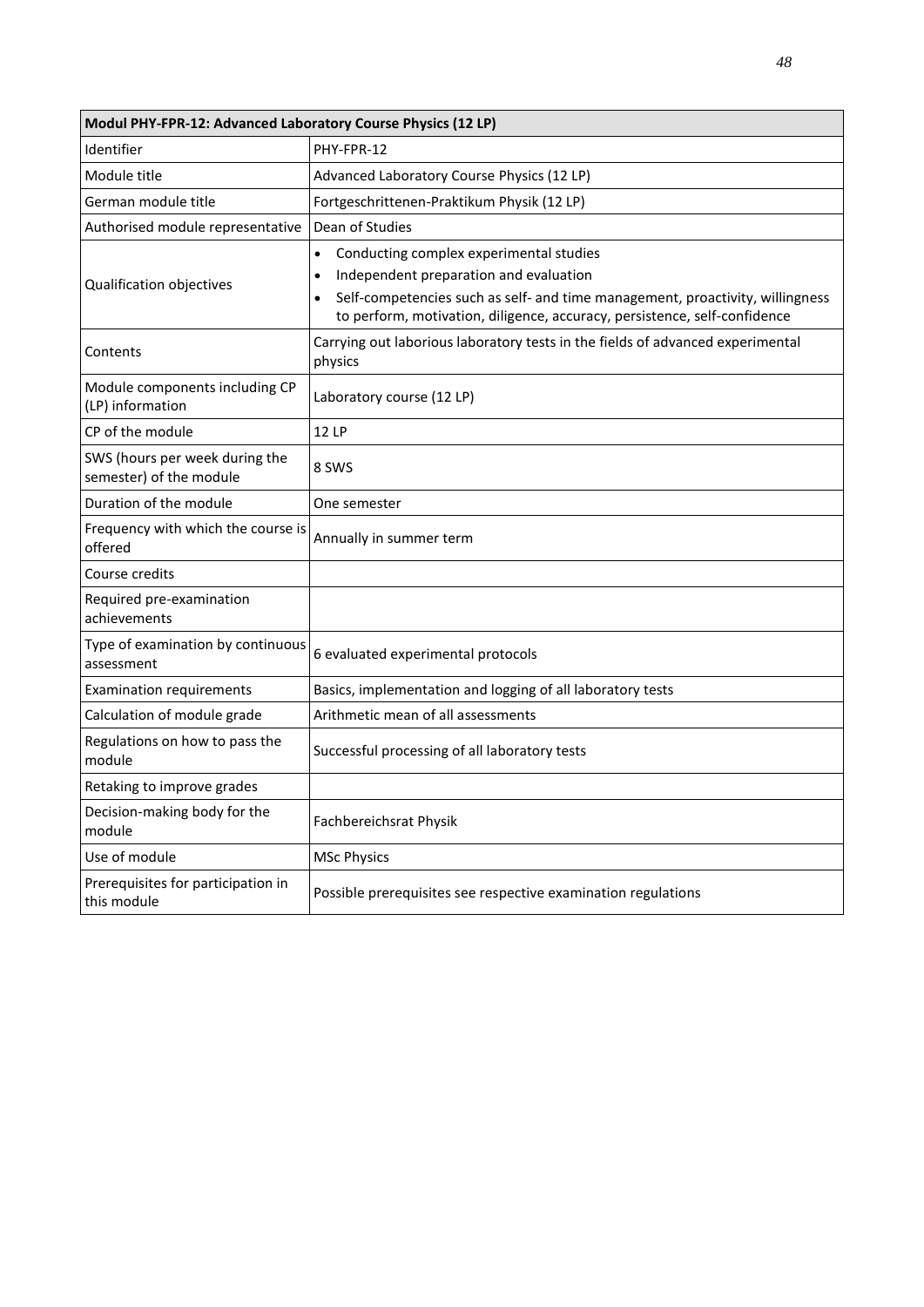| Modul PHY-FPR-6_v1: Advanced Laboratory Course Physics (6 LP) |                                                                                                                                                                                                                                                |
|---------------------------------------------------------------|------------------------------------------------------------------------------------------------------------------------------------------------------------------------------------------------------------------------------------------------|
| Identifier                                                    | PHY-FPR-6 v1                                                                                                                                                                                                                                   |
| Module title                                                  | Advanced Laboratory Course Physics (6 LP)                                                                                                                                                                                                      |
| German module title                                           | Fortgeschrittenen-Praktikum Physik (6 LP)                                                                                                                                                                                                      |
| Authorised module representative                              | Dean of Studies                                                                                                                                                                                                                                |
| Qualification objectives                                      | Conducting complex experimental studies<br>Independant preparation and evaluation<br>Self-competencies such as self and time management, proactivity, willingness to<br>perform, motivation, diligence, accuracy, persistence, self-confidence |
| Contents                                                      | Carrying out laborious laboratory tests in the fields of advanced experimental<br>physics                                                                                                                                                      |
| Module components including CP<br>(LP) information            | Laboratory course (6 LP)                                                                                                                                                                                                                       |
| CP of the module                                              | 6LP                                                                                                                                                                                                                                            |
| SWS (hours per week during the<br>semester) of the module     | 4 SWS                                                                                                                                                                                                                                          |
| Duration of the module                                        | One semester                                                                                                                                                                                                                                   |
| Frequency with which the course is<br>offered                 | Annually in summer term                                                                                                                                                                                                                        |
| Course credits                                                |                                                                                                                                                                                                                                                |
| Required pre-examination<br>achievements                      |                                                                                                                                                                                                                                                |
| Type of examination by continuous<br>assessment               | 3 evaluated experimental protocols                                                                                                                                                                                                             |
| <b>Examination requirements</b>                               | Basics, implementation and logging of all laboratory tests                                                                                                                                                                                     |
| Calculation of module grade                                   | Arithmetic mean of all assessments                                                                                                                                                                                                             |
| Regulations on how to pass the<br>module                      | Successful processing of all laboratory tests                                                                                                                                                                                                  |
| Retaking to improve grades                                    |                                                                                                                                                                                                                                                |
| Decision-making body for the<br>module                        | Fachbereichsrat Physik                                                                                                                                                                                                                         |
| Use of module                                                 | <b>MSc Physics</b>                                                                                                                                                                                                                             |
| Prerequisites for participation in<br>this module             | Possible prerequisites see respective examination regulations                                                                                                                                                                                  |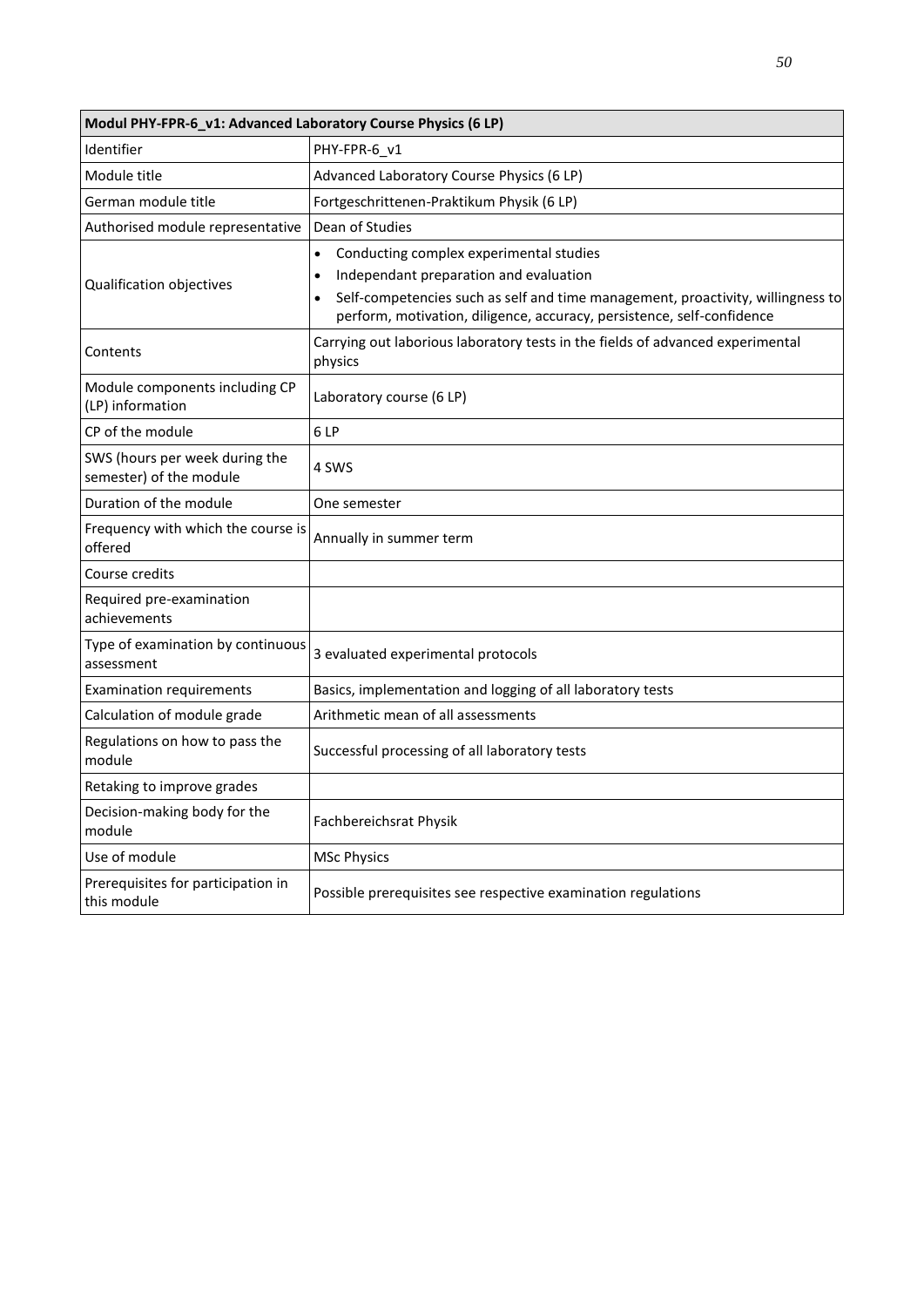| Modul PHY-OFP-15: Surface Science                         |                                                                                                                                                                                                                                                                                                                                                                                                                                        |  |
|-----------------------------------------------------------|----------------------------------------------------------------------------------------------------------------------------------------------------------------------------------------------------------------------------------------------------------------------------------------------------------------------------------------------------------------------------------------------------------------------------------------|--|
| Identifier                                                | PHY-OFP-15                                                                                                                                                                                                                                                                                                                                                                                                                             |  |
| Module title                                              | Surface Science                                                                                                                                                                                                                                                                                                                                                                                                                        |  |
| German module title                                       | Oberflächenphysik                                                                                                                                                                                                                                                                                                                                                                                                                      |  |
| Authorised module representative                          | Dean of Studies                                                                                                                                                                                                                                                                                                                                                                                                                        |  |
| Qualification objectives                                  | Introduction to experimental and theoretical concepts of surface science and<br>$\bullet$<br>exemplary applications of the concepts for different materials and experimental<br>techniques<br>Learning of physics using english language<br>$\bullet$<br>Self-competences such as self-management, time management, creativity,<br>$\bullet$<br>proactivity, motivation, carefulness, accurateness, endurance, self-confidence<br>etc. |  |
| Contents                                                  | The module comprises basic concepts and experimental techniques of surface<br>science. Contents particularly include:<br>Basics of experimental and vacuum techniques<br>٠<br>Geometric and electronic structure of surfaces<br>$\bullet$<br>Structural properties and kinetics of adsorbates<br>$\bullet$<br>Elementary processes on surfaces<br>$\bullet$                                                                            |  |
| Module components including CP<br>(LP) information        | Lecture with excercises (6 LP)                                                                                                                                                                                                                                                                                                                                                                                                         |  |
| CP of the module                                          | 6LP                                                                                                                                                                                                                                                                                                                                                                                                                                    |  |
| SWS (hours per week during the<br>semester) of the module | 4 SWS                                                                                                                                                                                                                                                                                                                                                                                                                                  |  |
| Duration of the module                                    | One semester                                                                                                                                                                                                                                                                                                                                                                                                                           |  |
| Frequency with which the course is<br>offered             | Annually in either winter or summer term                                                                                                                                                                                                                                                                                                                                                                                               |  |
| Course credits                                            |                                                                                                                                                                                                                                                                                                                                                                                                                                        |  |
| Required pre-examination<br>achievements                  | Successful working on excercises                                                                                                                                                                                                                                                                                                                                                                                                       |  |
| Type of examination by continuous<br>assessment           | Written examination (120 min) or oral examination (30 min)                                                                                                                                                                                                                                                                                                                                                                             |  |
| <b>Examination requirements</b>                           | Mastering of all contents of the module                                                                                                                                                                                                                                                                                                                                                                                                |  |
| Calculation of module grade                               |                                                                                                                                                                                                                                                                                                                                                                                                                                        |  |
| Regulations on how to pass the<br>module                  |                                                                                                                                                                                                                                                                                                                                                                                                                                        |  |
| Retaking to improve grades                                |                                                                                                                                                                                                                                                                                                                                                                                                                                        |  |
| Decision-making body for the<br>module                    | Fachbereichsrat Physik                                                                                                                                                                                                                                                                                                                                                                                                                 |  |
| Use of module                                             | <b>MSc Physics</b><br>MSc Nanosciences - Materials, Molecules and Cells<br>PhD Program Nanosciences                                                                                                                                                                                                                                                                                                                                    |  |
| Prerequisites for participation in<br>this module         | Possible prerequisites see respective examination regulations                                                                                                                                                                                                                                                                                                                                                                          |  |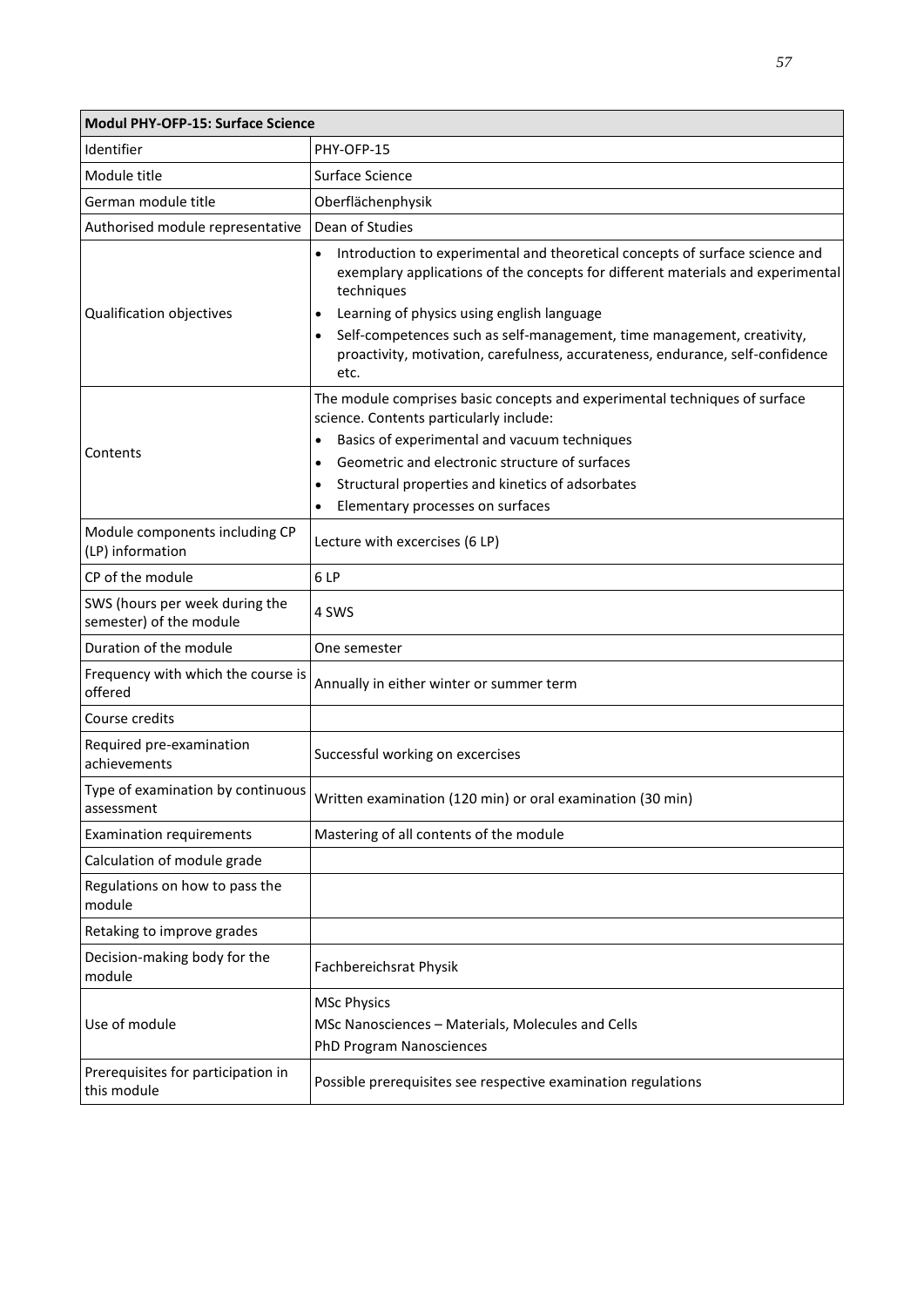| Modul PHY-UKP-15: Ultrafast Physics                       |                                                                                                                                                                                          |  |
|-----------------------------------------------------------|------------------------------------------------------------------------------------------------------------------------------------------------------------------------------------------|--|
| Identifier                                                | PHY-UKP-15                                                                                                                                                                               |  |
| Module title                                              | <b>Ultrafast Physics</b>                                                                                                                                                                 |  |
| German module title                                       | Ultrakurzzeitphysik                                                                                                                                                                      |  |
| Authorised module representative                          | Dean of Studies                                                                                                                                                                          |  |
|                                                           | Role of ultrafast physics in different disciplines of science<br>$\bullet$                                                                                                               |  |
|                                                           | Application of ultrafast physics in spectroscopy<br>$\bullet$                                                                                                                            |  |
|                                                           | Quantum optics<br>$\bullet$                                                                                                                                                              |  |
|                                                           | Application to modern examples of the fields of (nano-)photonics, solid state-<br>$\bullet$<br>and bio-physics.                                                                          |  |
| Qualification objectives                                  | Knowledge about industrial applications, development of ultrafast laser<br>systems, material processing, sensors.                                                                        |  |
|                                                           | English language skills in the field of ultrafast physics                                                                                                                                |  |
|                                                           | Self-competences such as self-management, time management, creativity,<br>$\bullet$<br>proactivity, motivation, carefulness, accurateness, endurance, self-confidence<br>etc             |  |
|                                                           | The module provides an insight into the relevant research topics of ultrafast<br>physics. In particular it includes:                                                                     |  |
|                                                           | Analysis of ultrafast dynamics of vibration and rotation in molecular systems<br>$\bullet$                                                                                               |  |
| Contents                                                  | Ultrafast control of quantum states                                                                                                                                                      |  |
|                                                           | Fs-pulse injection of quasi-particles: excitons, polarons, magnons<br>$\bullet$                                                                                                          |  |
|                                                           | Ultrafast transport phenomena in (nonlinear) optical (nanoscopic) materials:<br>$\bullet$<br>excited carriers, electron-phonon-relaxation, luminescence, hopping, ballistic<br>transport |  |
| Module components including CP<br>(LP) information        | Lecture with exercises (6 LP)                                                                                                                                                            |  |
| CP of the module                                          | 6LP                                                                                                                                                                                      |  |
| SWS (hours per week during the<br>semester) of the module | 4 SWS                                                                                                                                                                                    |  |
| Duration of the module                                    | One semester                                                                                                                                                                             |  |
| Frequency with which the course is<br>offered             | Bi-annually in summer or winter term                                                                                                                                                     |  |
| Course credits                                            |                                                                                                                                                                                          |  |
| Required pre-examination<br>achievements                  | Successful completion of exercise tasks                                                                                                                                                  |  |
| Type of examination by continuous<br>assessment           | Written examination (120 min) or oral examination (30 min)                                                                                                                               |  |
| <b>Examination requirements</b>                           | Mastering of all contents of the module                                                                                                                                                  |  |
| Calculation of module grade                               |                                                                                                                                                                                          |  |
| Regulations on how to pass the<br>module                  |                                                                                                                                                                                          |  |
| Retaking to improve grades                                |                                                                                                                                                                                          |  |
| Decision-making body for the<br>module                    | Fachbereichsrat Physik                                                                                                                                                                   |  |
| Use of module                                             | <b>MSc Physics</b><br>MSc Nanosciences - Materials, Molecules and Cells<br>PhD Program Nanosciences                                                                                      |  |
| Prerequisites for participation in<br>this module         | Possible prerequisites see respective examination regulations                                                                                                                            |  |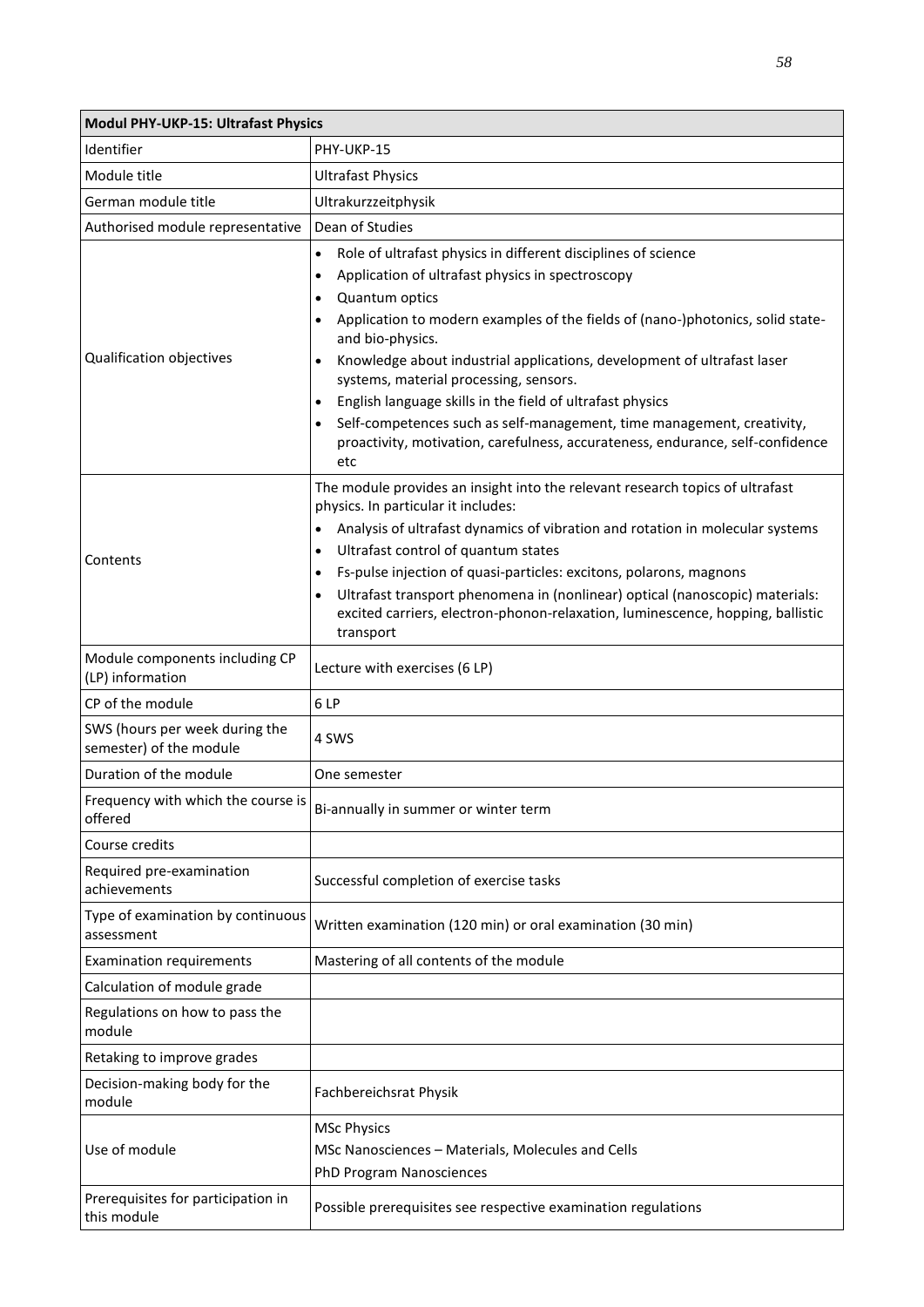| Modul PHY-UKP-E-15: Introduction: Ultrafast Physics       |                                                                                                                                                                                                                                                                                                                                                                                                                                                                                                                                                                                                                                                                                 |  |
|-----------------------------------------------------------|---------------------------------------------------------------------------------------------------------------------------------------------------------------------------------------------------------------------------------------------------------------------------------------------------------------------------------------------------------------------------------------------------------------------------------------------------------------------------------------------------------------------------------------------------------------------------------------------------------------------------------------------------------------------------------|--|
| Identifier                                                | PHY-UKP-E-15                                                                                                                                                                                                                                                                                                                                                                                                                                                                                                                                                                                                                                                                    |  |
| Module title                                              | <b>Introduction: Ultrafast Physics</b>                                                                                                                                                                                                                                                                                                                                                                                                                                                                                                                                                                                                                                          |  |
| German module title                                       | Einführung in die Ultrakurzzeitphysik                                                                                                                                                                                                                                                                                                                                                                                                                                                                                                                                                                                                                                           |  |
| Authorised module representative                          | Dean of Studies                                                                                                                                                                                                                                                                                                                                                                                                                                                                                                                                                                                                                                                                 |  |
| Qualification objectives                                  | Knowledge about physics and mathematical description of ultrashort laser<br>pulses<br>Understanding of the properties of ultrashort laser pulses and their interaction<br>$\bullet$<br>with matter, applications<br>Understanding of the propagation of ultrashort laser pulses<br>$\bullet$<br>Nonlinear optical phenomena and phase matching conditions<br>$\bullet$<br>Ultrashort pulse laser systems<br>$\bullet$<br>English language skills in the field of ultrafast physics<br>$\bullet$<br>Self-competences such as self-management, time management, creativity,<br>$\bullet$<br>proactivity, motivation, carefulness, accurateness, endurance, self-confidence<br>etc |  |
| Contents                                                  | The module provides an insight into the fundamentals of ultrafast physics. In<br>particular it includes:<br>Physics of ultrashort laser pulses<br>$\bullet$<br>Propagation, correlation and interaction phenomena, i.e. chirp and self-phase<br>$\bullet$<br>modulation<br>Optical nonlinearities: Two-Photon Absorption, nonlinear index of refraction<br>$\bullet$<br>Frequency conversion, optical parametric processes<br>$\bullet$<br>Laser system resonators, Kerr lens design, Pockels cells<br>$\bullet$                                                                                                                                                                |  |
| Module components including CP                            | Lecture (3 LP)                                                                                                                                                                                                                                                                                                                                                                                                                                                                                                                                                                                                                                                                  |  |
| (LP) information                                          |                                                                                                                                                                                                                                                                                                                                                                                                                                                                                                                                                                                                                                                                                 |  |
| CP of the module                                          | 3LP                                                                                                                                                                                                                                                                                                                                                                                                                                                                                                                                                                                                                                                                             |  |
| SWS (hours per week during the<br>semester) of the module | 2 SWS                                                                                                                                                                                                                                                                                                                                                                                                                                                                                                                                                                                                                                                                           |  |
| Duration of the module                                    | One semester                                                                                                                                                                                                                                                                                                                                                                                                                                                                                                                                                                                                                                                                    |  |
| Frequency with which the course is<br>offered             | Bi-annually in summer or winter term                                                                                                                                                                                                                                                                                                                                                                                                                                                                                                                                                                                                                                            |  |
| Course credits                                            |                                                                                                                                                                                                                                                                                                                                                                                                                                                                                                                                                                                                                                                                                 |  |
| Required pre-examination<br>achievements                  |                                                                                                                                                                                                                                                                                                                                                                                                                                                                                                                                                                                                                                                                                 |  |
| Type of examination by continuous<br>assessment           | Written examination (60 min) or oral examination (20 min)                                                                                                                                                                                                                                                                                                                                                                                                                                                                                                                                                                                                                       |  |
| <b>Examination requirements</b>                           |                                                                                                                                                                                                                                                                                                                                                                                                                                                                                                                                                                                                                                                                                 |  |
| Calculation of module grade                               |                                                                                                                                                                                                                                                                                                                                                                                                                                                                                                                                                                                                                                                                                 |  |
| Regulations on how to pass the<br>module                  |                                                                                                                                                                                                                                                                                                                                                                                                                                                                                                                                                                                                                                                                                 |  |
| Retaking to improve grades                                |                                                                                                                                                                                                                                                                                                                                                                                                                                                                                                                                                                                                                                                                                 |  |
| Decision-making body for the<br>module                    | Fachbereichsrat Physik                                                                                                                                                                                                                                                                                                                                                                                                                                                                                                                                                                                                                                                          |  |
| Use of module                                             | <b>MSc Physics</b><br>MSc Nanosciences - Materials, Molecules and Cells<br><b>PhD Program Nanosciences</b>                                                                                                                                                                                                                                                                                                                                                                                                                                                                                                                                                                      |  |
| Prerequisites for participation in<br>this module         | Possible prerequisites see respective examination regulations                                                                                                                                                                                                                                                                                                                                                                                                                                                                                                                                                                                                                   |  |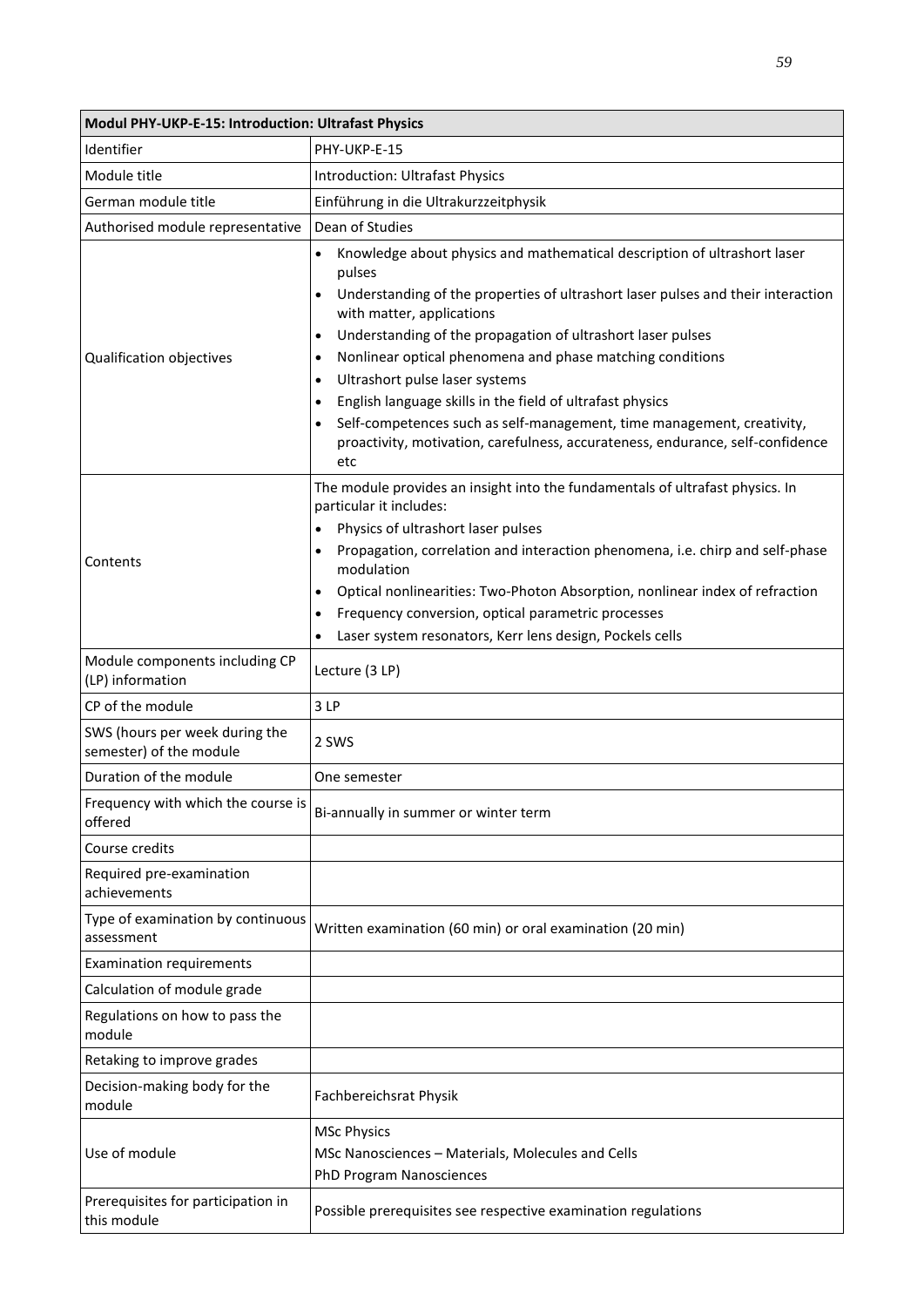| Modul PHY-UKP-F: Advanced Ultrafast Physics               |                                                                                                                                                                                                                                                                                                                                 |  |
|-----------------------------------------------------------|---------------------------------------------------------------------------------------------------------------------------------------------------------------------------------------------------------------------------------------------------------------------------------------------------------------------------------|--|
| Identifier                                                | PHY-UKP-F                                                                                                                                                                                                                                                                                                                       |  |
| Module title                                              | <b>Advanced Ultrafast Physics</b>                                                                                                                                                                                                                                                                                               |  |
| German module title                                       | Fortgeschrittene Ultrakurzzeitphysik                                                                                                                                                                                                                                                                                            |  |
| Authorised module representative                          | Dean of Studies                                                                                                                                                                                                                                                                                                                 |  |
| Qualification objectives                                  | In-depth presentation of selected topics from ultrafast physics<br>Self-competencies such as self- and time management, proactivity,<br>$\bullet$<br>motivation, diligence, willingness to perform, accuracy, endurance,<br>self-confidence                                                                                     |  |
| Contents                                                  | The lecture provides in-depth knowledge on a topic of ultrafast physics on a high<br>level. Typically, it involves:<br>The physical background of current research results<br>The discussion of research results in an interdisciplinary context<br>$\bullet$<br>The physical background of new fields of research<br>$\bullet$ |  |
| Module components including CP<br>(LP) information        | Lecture with exercises (3 LP)                                                                                                                                                                                                                                                                                                   |  |
| CP of the module                                          | 3LP                                                                                                                                                                                                                                                                                                                             |  |
| SWS (hours per week during the<br>semester) of the module | 2 SWS                                                                                                                                                                                                                                                                                                                           |  |
| Duration of the module                                    | One semester                                                                                                                                                                                                                                                                                                                    |  |
| Frequency with which the course is<br>offered             | Annually in summer or winter term                                                                                                                                                                                                                                                                                               |  |
| Course credits                                            |                                                                                                                                                                                                                                                                                                                                 |  |
| Required pre-examination<br>achievements                  | Successful completion of exercise tasks                                                                                                                                                                                                                                                                                         |  |
| Type of examination by continuous<br>assessment           | Written examination (60 min) or oral examination (20 min)                                                                                                                                                                                                                                                                       |  |
| <b>Examination requirements</b>                           | Mastering of all contents of the module                                                                                                                                                                                                                                                                                         |  |
| Calculation of module grade                               |                                                                                                                                                                                                                                                                                                                                 |  |
| Regulations on how to pass the<br>module                  |                                                                                                                                                                                                                                                                                                                                 |  |
| Retaking to improve grades                                |                                                                                                                                                                                                                                                                                                                                 |  |
| Decision-making body for the<br>module                    | Fachbereichsrat Physik                                                                                                                                                                                                                                                                                                          |  |
| Use of module                                             | <b>MSc Physics</b>                                                                                                                                                                                                                                                                                                              |  |
|                                                           | <b>PhD Program Nanosciences</b>                                                                                                                                                                                                                                                                                                 |  |
| Prerequisites for participation in<br>this module         | Possible prerequisites see respective examination regulations                                                                                                                                                                                                                                                                   |  |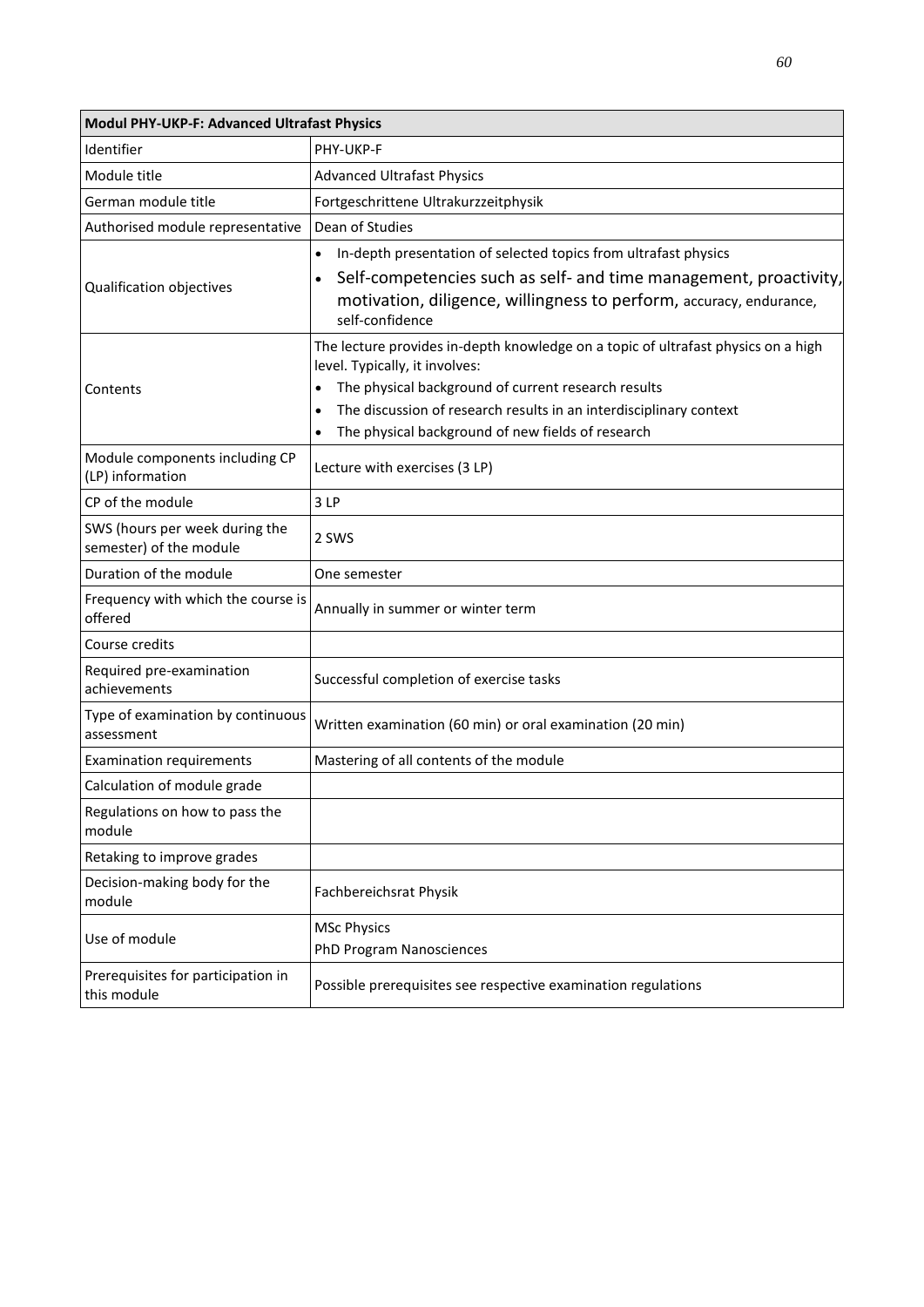| Modul PHY-AFM: Non-contact atomic force microscopy        |                                                                                                                                                                                                                                                                                                                                                                                                                                                                                                                                                             |  |
|-----------------------------------------------------------|-------------------------------------------------------------------------------------------------------------------------------------------------------------------------------------------------------------------------------------------------------------------------------------------------------------------------------------------------------------------------------------------------------------------------------------------------------------------------------------------------------------------------------------------------------------|--|
| Identifier                                                | PHY-AFM                                                                                                                                                                                                                                                                                                                                                                                                                                                                                                                                                     |  |
| Module title                                              | Non-contact atomic force microscopy                                                                                                                                                                                                                                                                                                                                                                                                                                                                                                                         |  |
| German module title                                       | Nichtkontakt-Raster-Kraftmikroskopie                                                                                                                                                                                                                                                                                                                                                                                                                                                                                                                        |  |
| Authorised module representative                          | Dean of Studies                                                                                                                                                                                                                                                                                                                                                                                                                                                                                                                                             |  |
| Qualification objectives                                  | Introduction to non-contact atomic force microscopy<br>$\bullet$<br>Self-competencies such as self- and time management, proactivity, willingness<br>to perform, motivation, diligence, accuracy, persistence, self-confidence                                                                                                                                                                                                                                                                                                                              |  |
| Contents                                                  | The lecture provides a survey over physical foundations, technologies and methods<br>in non-contact atomic force microscopy.<br>Topics covered include:<br>Physics of the tip-sample interaction<br>$\bullet$<br>Dynamic probes and the physics of their oscillation<br>$\bullet$<br>Frequency demodulation and phase locked loop techniques<br>$\bullet$<br>Technology for scanning and moving the probe<br>$\bullet$<br>Analysis of scanning force images and force maps<br>$\bullet$<br>Applications of non-contact atomic force microscopy<br>$\bullet$ |  |
| Module components including CP<br>(LP) information        | Lecture (3 LP)                                                                                                                                                                                                                                                                                                                                                                                                                                                                                                                                              |  |
| CP of the module                                          | 3 LP                                                                                                                                                                                                                                                                                                                                                                                                                                                                                                                                                        |  |
| SWS (hours per week during the<br>semester) of the module | 2 SWS                                                                                                                                                                                                                                                                                                                                                                                                                                                                                                                                                       |  |
| Duration of the module                                    | One semester                                                                                                                                                                                                                                                                                                                                                                                                                                                                                                                                                |  |
| Frequency with which the course is<br>offered             | Annually in summer term                                                                                                                                                                                                                                                                                                                                                                                                                                                                                                                                     |  |
| Course credits                                            |                                                                                                                                                                                                                                                                                                                                                                                                                                                                                                                                                             |  |
| Required pre-examination<br>achievements                  |                                                                                                                                                                                                                                                                                                                                                                                                                                                                                                                                                             |  |
| Type of examination by continuous<br>assessment           | Written examination (60 min) or oral examination (20 min)                                                                                                                                                                                                                                                                                                                                                                                                                                                                                                   |  |
| <b>Examination requirements</b>                           | Mastering of all contents of the module                                                                                                                                                                                                                                                                                                                                                                                                                                                                                                                     |  |
| Calculation of module grade                               |                                                                                                                                                                                                                                                                                                                                                                                                                                                                                                                                                             |  |
| Regulations on how to pass the<br>module                  |                                                                                                                                                                                                                                                                                                                                                                                                                                                                                                                                                             |  |
| Retaking to improve grades                                |                                                                                                                                                                                                                                                                                                                                                                                                                                                                                                                                                             |  |
| Decision-making body for the<br>module                    | Fachbereichsrat Physik                                                                                                                                                                                                                                                                                                                                                                                                                                                                                                                                      |  |
| Use of module                                             | <b>MSc Physics</b><br>PhD Program Nanosciences                                                                                                                                                                                                                                                                                                                                                                                                                                                                                                              |  |
| Prerequisites for participation in<br>this module         | Successful completion of the lectures Experimental Physics 1-5 or equiv.                                                                                                                                                                                                                                                                                                                                                                                                                                                                                    |  |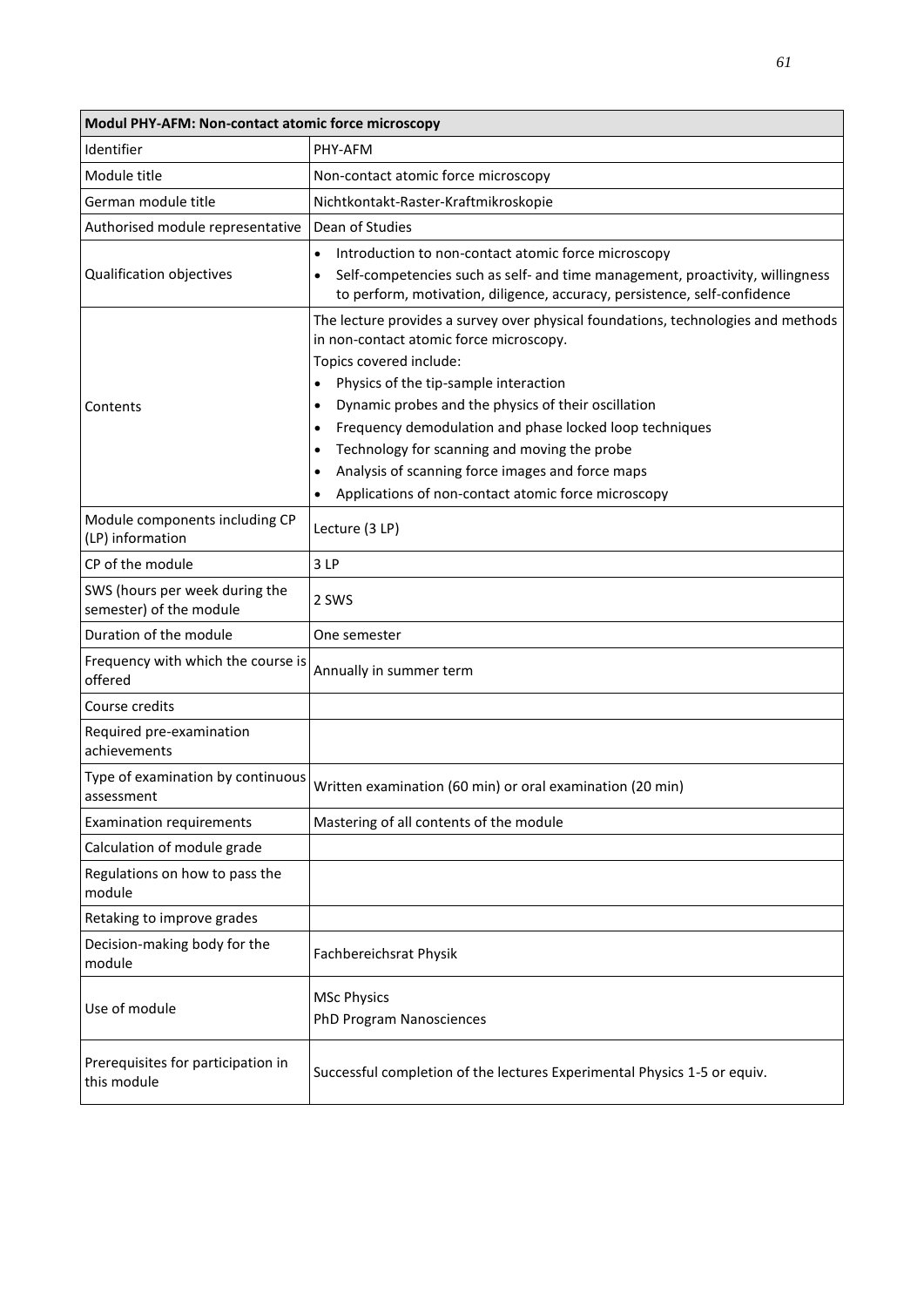| Modul PHY-AFM-P: Lab course non-contact atomic force microscopy |                                                                                                                                                                                                                                                                                                                                                                                                                                                                                                 |  |
|-----------------------------------------------------------------|-------------------------------------------------------------------------------------------------------------------------------------------------------------------------------------------------------------------------------------------------------------------------------------------------------------------------------------------------------------------------------------------------------------------------------------------------------------------------------------------------|--|
| Identifier                                                      | PHY-AFM-P                                                                                                                                                                                                                                                                                                                                                                                                                                                                                       |  |
| Module title                                                    | Lab course non-contact atomic force microscopy                                                                                                                                                                                                                                                                                                                                                                                                                                                  |  |
| German module title                                             | Praktikum Nichtkontakt-Raster-Kraftmikroskopie                                                                                                                                                                                                                                                                                                                                                                                                                                                  |  |
| Authorised module representative                                | Dean of Studies                                                                                                                                                                                                                                                                                                                                                                                                                                                                                 |  |
| Qualification objectives                                        | Practice in non-contact atomic force microscopy<br>$\bullet$<br>Self-competencies such as self- and time management, proactivity, willingness<br>$\bullet$<br>to perform, motivation, diligence, accuracy, persistence, self-confidence                                                                                                                                                                                                                                                         |  |
| Contents                                                        | The lab course is a practical introduction into techniques of non-contact atomic<br>force microscopy. Typical topics are:<br>Characterisation of NC-AFM probes<br>$\bullet$<br>Calibration of the probe oscillation<br>$\bullet$<br>Optimisation of filter and loop settings for experiment control<br>$\bullet$<br>Study of phase locked loop and lock-in techniques<br>$\bullet$<br>Development of software or hardware for the NC-AFM<br>$\bullet$<br>Processing of NC-AFM data<br>$\bullet$ |  |
| Module components including CP<br>(LP) information              | Practical course (3 LP)                                                                                                                                                                                                                                                                                                                                                                                                                                                                         |  |
| CP of the module                                                | 3LP                                                                                                                                                                                                                                                                                                                                                                                                                                                                                             |  |
| SWS (hours per week during the<br>semester) of the module       | 2 SWS                                                                                                                                                                                                                                                                                                                                                                                                                                                                                           |  |
| Duration of the module                                          | One semester                                                                                                                                                                                                                                                                                                                                                                                                                                                                                    |  |
| Frequency with which the course is<br>offered                   | Biannually in summer term or winter tem                                                                                                                                                                                                                                                                                                                                                                                                                                                         |  |
| Course credits                                                  | Participation in the lab course, completion of experiments, data analysis, written<br>report                                                                                                                                                                                                                                                                                                                                                                                                    |  |
| Required pre-examination<br>achievements                        |                                                                                                                                                                                                                                                                                                                                                                                                                                                                                                 |  |
| Type of examination by continuous<br>assessment                 |                                                                                                                                                                                                                                                                                                                                                                                                                                                                                                 |  |
| <b>Examination requirements</b>                                 |                                                                                                                                                                                                                                                                                                                                                                                                                                                                                                 |  |
| Calculation of module grade                                     |                                                                                                                                                                                                                                                                                                                                                                                                                                                                                                 |  |
| Regulations on how to pass the<br>module                        |                                                                                                                                                                                                                                                                                                                                                                                                                                                                                                 |  |
| Retaking to improve grades                                      |                                                                                                                                                                                                                                                                                                                                                                                                                                                                                                 |  |
| Decision-making body for the<br>module                          | Fachbereichsrat Physik                                                                                                                                                                                                                                                                                                                                                                                                                                                                          |  |
| Use of module                                                   | <b>MSc Physics</b><br>PhD Program Nanosciences                                                                                                                                                                                                                                                                                                                                                                                                                                                  |  |
| Prerequisites for participation in<br>this module               | Successful completion of the lectures Experimental Physics 1-5 or equiv.                                                                                                                                                                                                                                                                                                                                                                                                                        |  |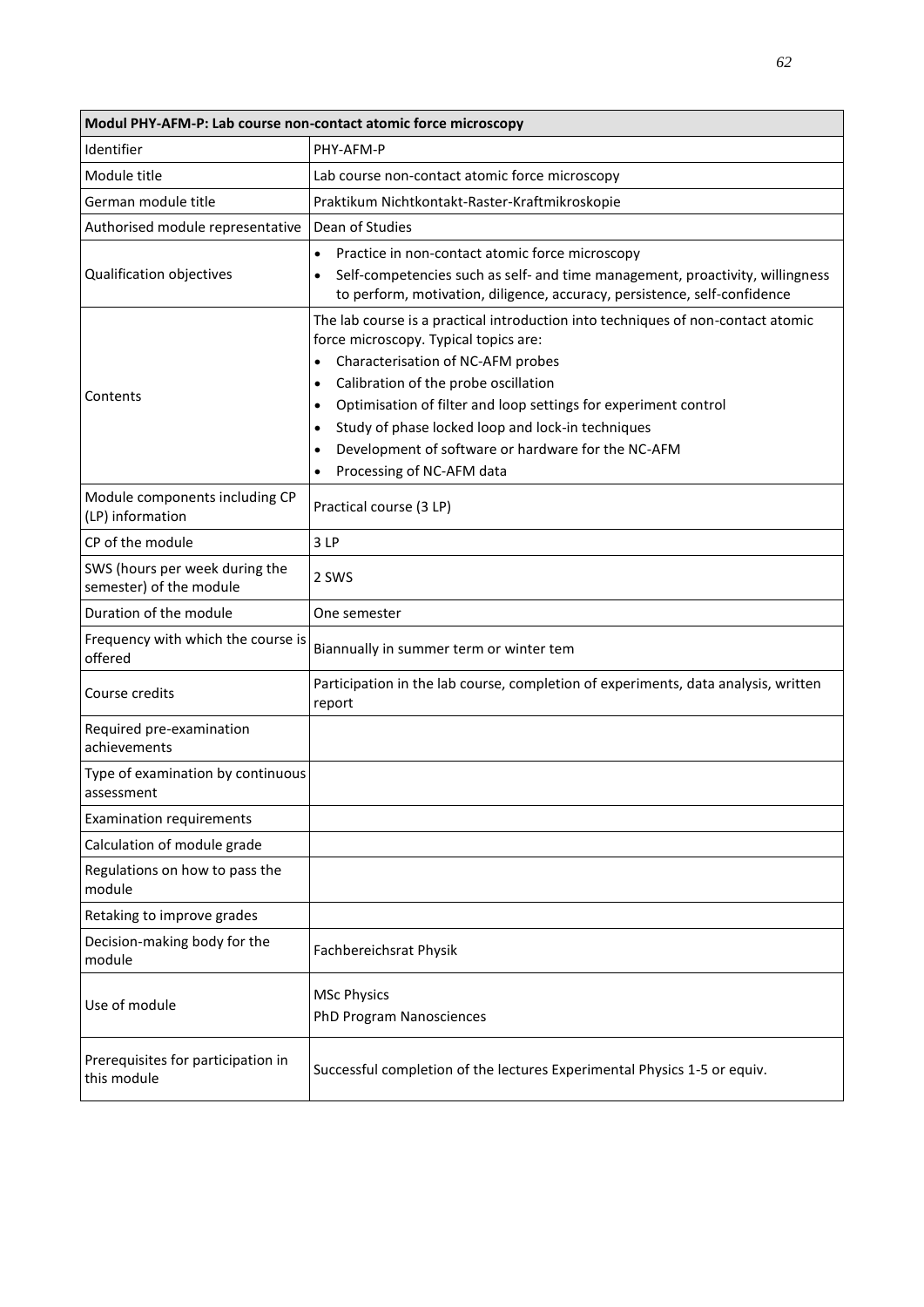| Modul PHY-AFM-S: Seminar non-contact atomic force microscopy |                                                                                                                                                                                                                                                                                                                                                                                                                                                                                                                                                |  |
|--------------------------------------------------------------|------------------------------------------------------------------------------------------------------------------------------------------------------------------------------------------------------------------------------------------------------------------------------------------------------------------------------------------------------------------------------------------------------------------------------------------------------------------------------------------------------------------------------------------------|--|
| Identifier                                                   | PHY-AFM-S                                                                                                                                                                                                                                                                                                                                                                                                                                                                                                                                      |  |
| Module title                                                 | Seminar non-contact atomic force microscopy                                                                                                                                                                                                                                                                                                                                                                                                                                                                                                    |  |
| German module title                                          | Seminar Nichtkontakt-Raster-Kraftmikroskopie                                                                                                                                                                                                                                                                                                                                                                                                                                                                                                   |  |
| Authorised module representative                             | Dean of Studies                                                                                                                                                                                                                                                                                                                                                                                                                                                                                                                                |  |
| Qualification objectives                                     | Preparation and presentation of a subject related to NC-AFM<br>$\bullet$<br>Self-competencies such as self- and time management, proactivity, willingness<br>to perform, motivation, diligence, accuracy, persistence, self-confidence                                                                                                                                                                                                                                                                                                         |  |
| Contents                                                     | The seminar covers intellectual work in the context of non-contact atomic force<br>microscopy. Typically, the presentation covers one of the items:<br>Recent advances in NC-AFM techniques and data evaluation<br>$\bullet$<br>Recent success in NC-AFM imaging or force mapping<br>$\bullet$<br>Research into publications on a specific aspect of NC-AFM research<br>$\bullet$<br>Report on construction work related to NC-AFM<br>$\bullet$<br>Plan for NC-AFM studies<br>$\bullet$<br>Plan for NC-AFM technical developments<br>$\bullet$ |  |
| Module components including CP<br>(LP) information           | Seminar (3 LP)                                                                                                                                                                                                                                                                                                                                                                                                                                                                                                                                 |  |
| CP of the module                                             | 3 LP                                                                                                                                                                                                                                                                                                                                                                                                                                                                                                                                           |  |
| SWS (hours per week during the<br>semester) of the module    | 2 SWS                                                                                                                                                                                                                                                                                                                                                                                                                                                                                                                                          |  |
| Duration of the module                                       | One semester                                                                                                                                                                                                                                                                                                                                                                                                                                                                                                                                   |  |
| Frequency with which the course is<br>offered                | Biannually in summer term or winter tem                                                                                                                                                                                                                                                                                                                                                                                                                                                                                                        |  |
| Course credits                                               | Oral presentation, regular participation in the seminar                                                                                                                                                                                                                                                                                                                                                                                                                                                                                        |  |
| Required pre-examination<br>achievements                     |                                                                                                                                                                                                                                                                                                                                                                                                                                                                                                                                                |  |
| Type of examination by continuous<br>assessment              |                                                                                                                                                                                                                                                                                                                                                                                                                                                                                                                                                |  |
| <b>Examination requirements</b>                              |                                                                                                                                                                                                                                                                                                                                                                                                                                                                                                                                                |  |
| Calculation of module grade                                  |                                                                                                                                                                                                                                                                                                                                                                                                                                                                                                                                                |  |
| Regulations on how to pass the<br>module                     |                                                                                                                                                                                                                                                                                                                                                                                                                                                                                                                                                |  |
| Retaking to improve grades                                   |                                                                                                                                                                                                                                                                                                                                                                                                                                                                                                                                                |  |
| Decision-making body for the<br>module                       | Fachbereichsrat Physik                                                                                                                                                                                                                                                                                                                                                                                                                                                                                                                         |  |
| Use of module                                                | <b>MSc Physics</b><br>PhD Program Nanosciences                                                                                                                                                                                                                                                                                                                                                                                                                                                                                                 |  |
| Prerequisites for participation in<br>this module            | Successful completion of the lectures Experimental Physics 1-5 or equiv.                                                                                                                                                                                                                                                                                                                                                                                                                                                                       |  |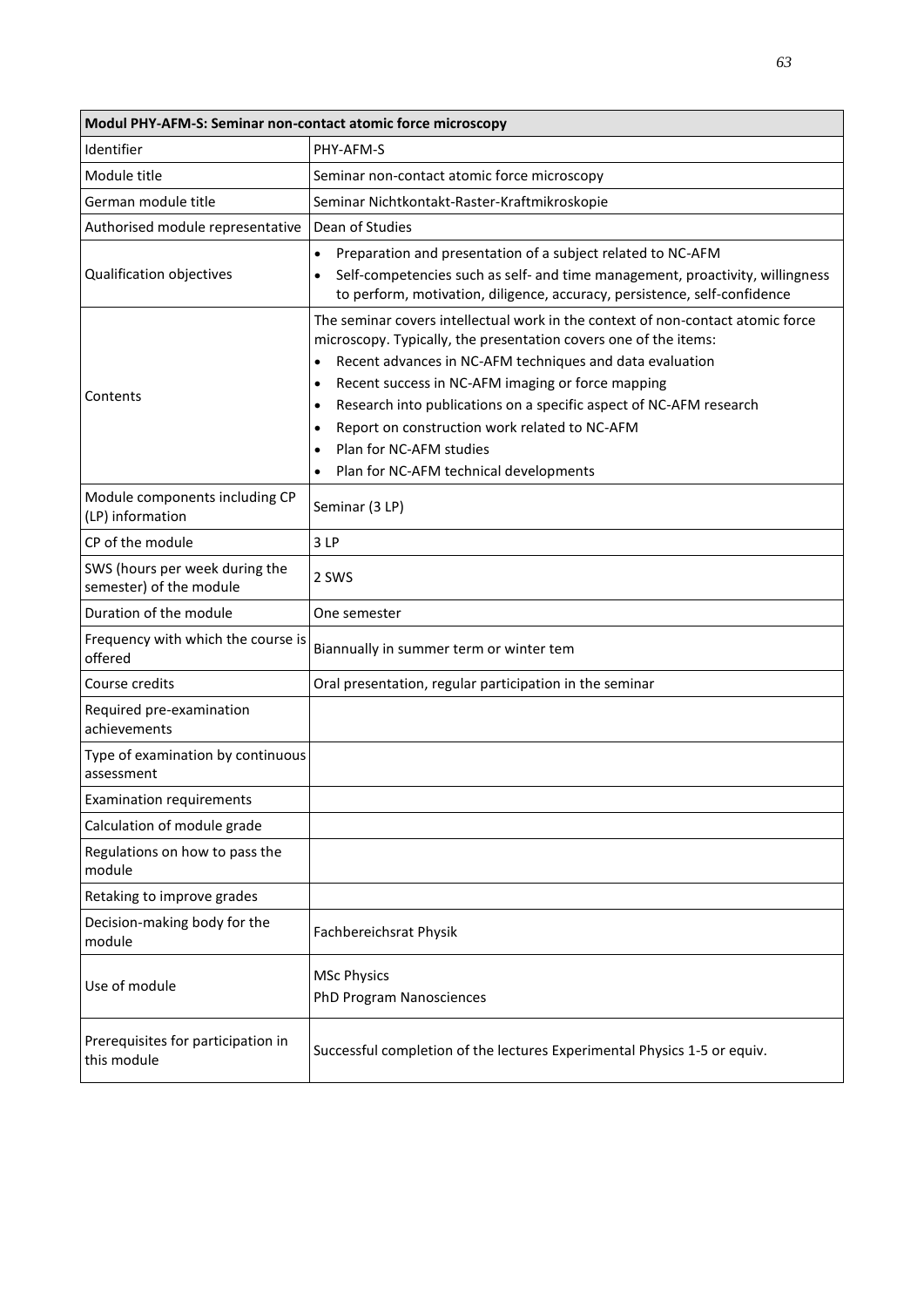| Modul PHY-AS1_v1: Astronomy 1                             |                                                                                                                                                                                                                                                                                                                                                                                                                                                                                                   |
|-----------------------------------------------------------|---------------------------------------------------------------------------------------------------------------------------------------------------------------------------------------------------------------------------------------------------------------------------------------------------------------------------------------------------------------------------------------------------------------------------------------------------------------------------------------------------|
| Identifier                                                | PHY-AS1_v1                                                                                                                                                                                                                                                                                                                                                                                                                                                                                        |
| Module title                                              | Astronomy 1                                                                                                                                                                                                                                                                                                                                                                                                                                                                                       |
| German module title                                       | Astronomie 1                                                                                                                                                                                                                                                                                                                                                                                                                                                                                      |
| Authorised module representative                          | Dean of Studies                                                                                                                                                                                                                                                                                                                                                                                                                                                                                   |
| Qualification objectives                                  | Introduction to classical astronomy<br>$\bullet$<br>Basic knowledge of observational instruments and methods<br>$\bullet$<br>Self-competencies such as self- and time management, proactivity, willingness<br>$\bullet$<br>to perform, motivation, diligence, accuracy, persistence, self-confidence                                                                                                                                                                                              |
| Contents                                                  | Classical astronomy (astrometry) and observational methods<br>$\bullet$<br>Orientation in the sky and astronomical coordinate systems<br>$\bullet$<br>Course of sun, moon and planets (in the planetarium)<br>$\bullet$<br>Time, calender systems, eclipses<br>$\bullet$<br>Planets<br>$\bullet$<br>Observing instruments: light collectors, -analyzers and -detectors<br>$\bullet$<br>Observations over the whole electromagnetic spectrum<br>$\bullet$<br><b>Reduction methods</b><br>$\bullet$ |
| Module components including CP<br>(LP) information        | Lecture with exercises (3 LP)                                                                                                                                                                                                                                                                                                                                                                                                                                                                     |
| CP of the module                                          | 3LP                                                                                                                                                                                                                                                                                                                                                                                                                                                                                               |
| SWS (hours per week during the<br>semester) of the module | 2 SWS                                                                                                                                                                                                                                                                                                                                                                                                                                                                                             |
| Duration of the module                                    | One semester                                                                                                                                                                                                                                                                                                                                                                                                                                                                                      |
| Frequency with which the course is<br>offered             | Annually in summer term                                                                                                                                                                                                                                                                                                                                                                                                                                                                           |
| Course credits                                            |                                                                                                                                                                                                                                                                                                                                                                                                                                                                                                   |
| Required pre-examination<br>achievements                  |                                                                                                                                                                                                                                                                                                                                                                                                                                                                                                   |
| Type of examination by continuous<br>assessment           | Written examination (90 min), oral examination (30 min) or presentation                                                                                                                                                                                                                                                                                                                                                                                                                           |
| <b>Examination requirements</b>                           | Entire content and qualification objectives of the module                                                                                                                                                                                                                                                                                                                                                                                                                                         |
| Calculation of module grade                               |                                                                                                                                                                                                                                                                                                                                                                                                                                                                                                   |
| Regulations on how to pass the<br>module                  |                                                                                                                                                                                                                                                                                                                                                                                                                                                                                                   |
| Retaking to improve grades                                |                                                                                                                                                                                                                                                                                                                                                                                                                                                                                                   |
| Decision-making body for the<br>module                    | Fachbereichsrat Physik                                                                                                                                                                                                                                                                                                                                                                                                                                                                            |
| Use of module                                             | <b>MSc Physics</b>                                                                                                                                                                                                                                                                                                                                                                                                                                                                                |
| Prerequisites for participation in<br>this module         | Possible prerequisites see respective examination regulations                                                                                                                                                                                                                                                                                                                                                                                                                                     |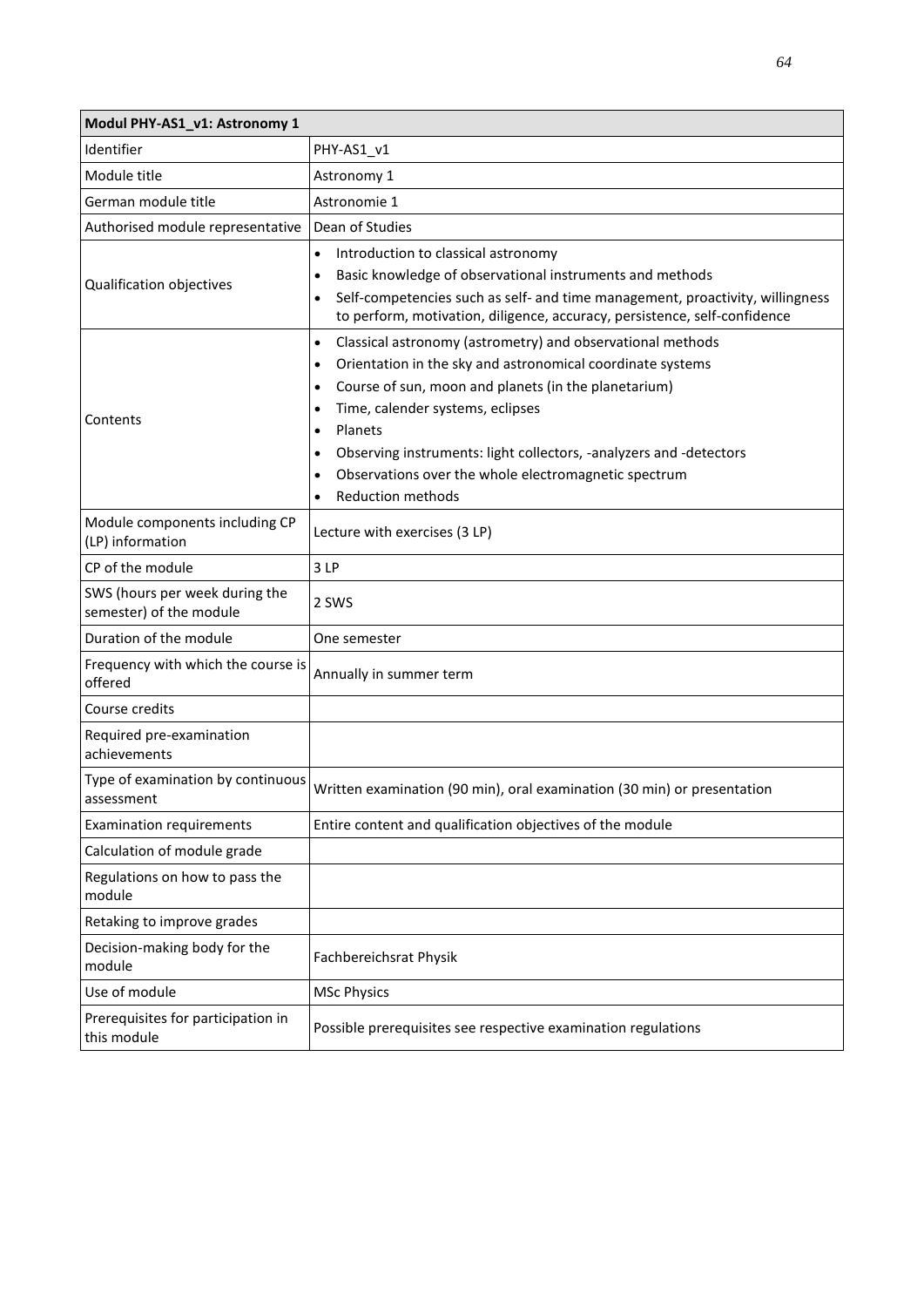| Modul PHY-AS2_v1: Astronomy 2                             |                                                                                                                                                                                                                                                                                                                                                                     |
|-----------------------------------------------------------|---------------------------------------------------------------------------------------------------------------------------------------------------------------------------------------------------------------------------------------------------------------------------------------------------------------------------------------------------------------------|
| Identifier                                                | PHY-AS2_v1                                                                                                                                                                                                                                                                                                                                                          |
| Module title                                              | Astronomy 2                                                                                                                                                                                                                                                                                                                                                         |
| German module title                                       | Astronomie 2                                                                                                                                                                                                                                                                                                                                                        |
| Authorised module representative                          | Dean of Studies                                                                                                                                                                                                                                                                                                                                                     |
| Qualification objectives                                  | Astrophysics of stars and galaxies<br>$\bullet$<br>Self-competencies such as self- and time management, proactivity, willingness<br>$\bullet$<br>to perform, motivation, diligence, accuracy, persistence, self-confidence                                                                                                                                          |
| Contents                                                  | Stars and stellar systems (star clusters)<br>$\bullet$<br>Radiation and properties of stars<br>$\bullet$<br>Sun, peculiar stars, stellar structure and evolution<br>$\bullet$<br>The Galaxy, interstellar medium<br>$\bullet$<br>Structure and kinematics of the Galaxy<br>$\bullet$<br>Galaxies, clusters of galaxies<br>٠<br>Observational cosmology<br>$\bullet$ |
| Module components including CP<br>(LP) information        | Lecture with exercises (3 LP)                                                                                                                                                                                                                                                                                                                                       |
| CP of the module                                          | 3 LP                                                                                                                                                                                                                                                                                                                                                                |
| SWS (hours per week during the<br>semester) of the module | 2 SWS                                                                                                                                                                                                                                                                                                                                                               |
| Duration of the module                                    | One semester                                                                                                                                                                                                                                                                                                                                                        |
| Frequency with which the course is<br>offered             | Annually in winter term                                                                                                                                                                                                                                                                                                                                             |
| Course credits                                            |                                                                                                                                                                                                                                                                                                                                                                     |
| Required pre-examination<br>achievements                  |                                                                                                                                                                                                                                                                                                                                                                     |
| Type of examination by continuous<br>assessment           | Written examination (90 min), oral examination (30 min) or presentation                                                                                                                                                                                                                                                                                             |
| <b>Examination requirements</b>                           | Entire content and qualification objectives of the module                                                                                                                                                                                                                                                                                                           |
| Calculation of module grade                               |                                                                                                                                                                                                                                                                                                                                                                     |
| Regulations on how to pass the<br>module                  |                                                                                                                                                                                                                                                                                                                                                                     |
| Retaking to improve grades                                |                                                                                                                                                                                                                                                                                                                                                                     |
| Decision-making body for the<br>module                    | Fachbereichsrat Physik                                                                                                                                                                                                                                                                                                                                              |
| Use of module                                             | <b>MSc Physics</b>                                                                                                                                                                                                                                                                                                                                                  |
| Prerequisites for participation in<br>this module         | Possible prerequisites see respective examination regulations                                                                                                                                                                                                                                                                                                       |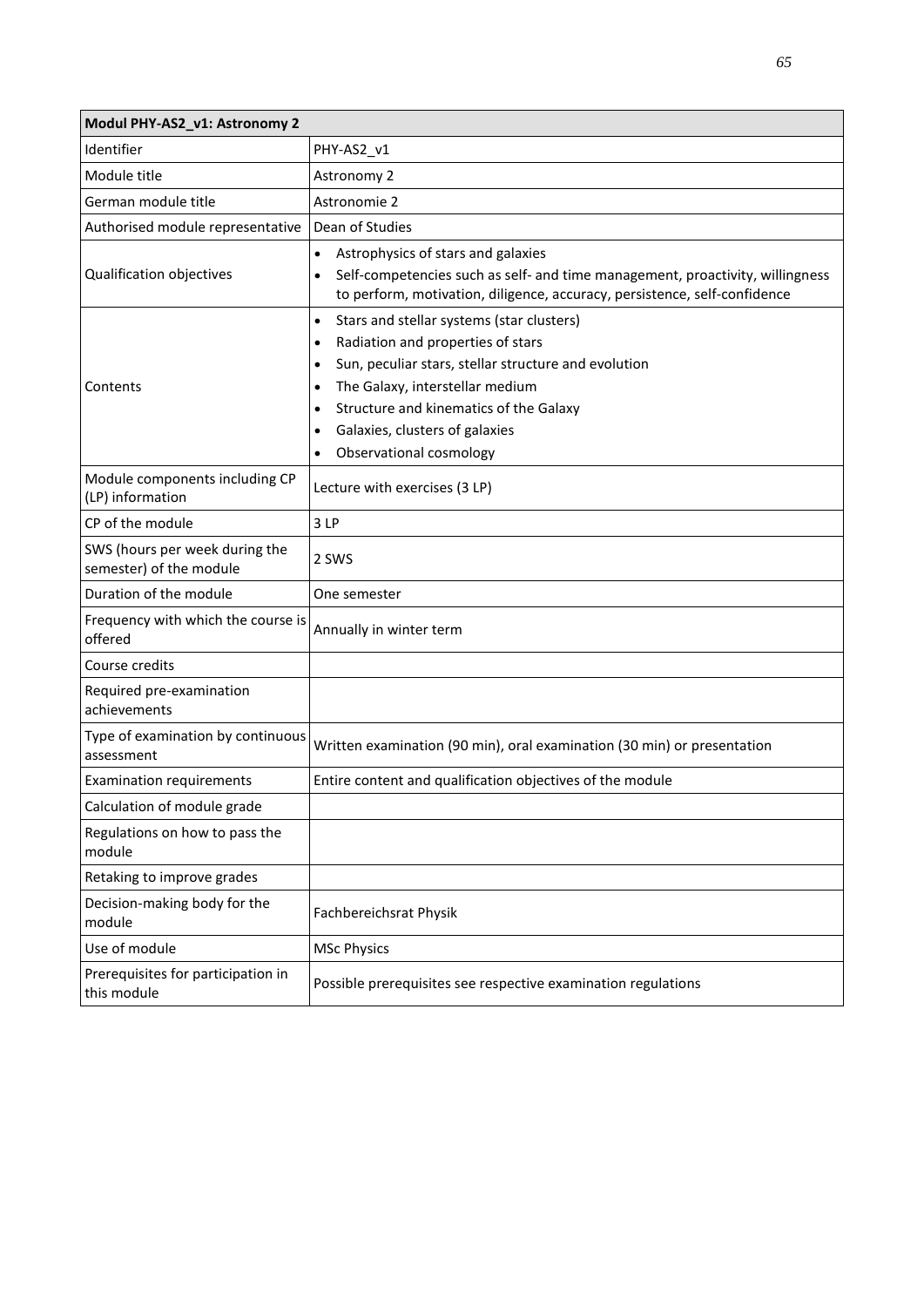| Modul PHY-ASN: Advanced surface physics and nanoscience   |                                                                                                                                                                                                                                                                                                                                                                                                                                                                            |  |
|-----------------------------------------------------------|----------------------------------------------------------------------------------------------------------------------------------------------------------------------------------------------------------------------------------------------------------------------------------------------------------------------------------------------------------------------------------------------------------------------------------------------------------------------------|--|
| Identifier                                                | PHY-ASN                                                                                                                                                                                                                                                                                                                                                                                                                                                                    |  |
| Module title                                              | Advanced surface physics and nanoscience                                                                                                                                                                                                                                                                                                                                                                                                                                   |  |
| German module title                                       | Fortgeschrittene Oberflächen- und Nanophysik                                                                                                                                                                                                                                                                                                                                                                                                                               |  |
| Authorised module representative                          | Dean of Studies                                                                                                                                                                                                                                                                                                                                                                                                                                                            |  |
| Qualification objectives                                  | In-depth knowledge of a special topic in advanced surface physics or<br>nanoscience<br>Self-competencies such as self- and time management, proactivity, willingness<br>to perform, motivation, diligence, accuracy, persistence, self-confidence                                                                                                                                                                                                                          |  |
| Contents                                                  | The lecture provides an in-depth discussion of a special topic in advanced surface<br>physics or nanoscience on a high level<br>Typically, the lecture covers one of the items:<br>Physical background of recent research results<br>Physical background of current research in the working group<br>$\bullet$<br>Discussion of research in an interdisciplinary context<br>$\bullet$<br>Scientific background for the development of a new field of research<br>$\bullet$ |  |
| Module components including CP<br>(LP) information        | Lecture (3 LP)                                                                                                                                                                                                                                                                                                                                                                                                                                                             |  |
| CP of the module                                          | 3LP                                                                                                                                                                                                                                                                                                                                                                                                                                                                        |  |
| SWS (hours per week during the<br>semester) of the module | 2 SWS                                                                                                                                                                                                                                                                                                                                                                                                                                                                      |  |
| Duration of the module                                    | One semester                                                                                                                                                                                                                                                                                                                                                                                                                                                               |  |
| Frequency with which the course is<br>offered             | Annually in summer term                                                                                                                                                                                                                                                                                                                                                                                                                                                    |  |
| Course credits                                            |                                                                                                                                                                                                                                                                                                                                                                                                                                                                            |  |
| Required pre-examination<br>achievements                  |                                                                                                                                                                                                                                                                                                                                                                                                                                                                            |  |
| Type of examination by continuous<br>assessment           | Written examination (60 min) or oral examination (20 min)                                                                                                                                                                                                                                                                                                                                                                                                                  |  |
| <b>Examination requirements</b>                           | Entire content and qualification targets of the module                                                                                                                                                                                                                                                                                                                                                                                                                     |  |
| Calculation of module grade                               |                                                                                                                                                                                                                                                                                                                                                                                                                                                                            |  |
| Regulations on how to pass the<br>module                  |                                                                                                                                                                                                                                                                                                                                                                                                                                                                            |  |
| Retaking to improve grades                                |                                                                                                                                                                                                                                                                                                                                                                                                                                                                            |  |
| Decision-making body for the<br>module                    | Fachbereichsrat Physik                                                                                                                                                                                                                                                                                                                                                                                                                                                     |  |
| Use of module                                             | <b>MSc Physics</b><br><b>PhD Program Nanosciences</b>                                                                                                                                                                                                                                                                                                                                                                                                                      |  |
| Prerequisites for participation in<br>this module         | Successful completion of the lectures Experimental Physics 1-5 or equiv.                                                                                                                                                                                                                                                                                                                                                                                                   |  |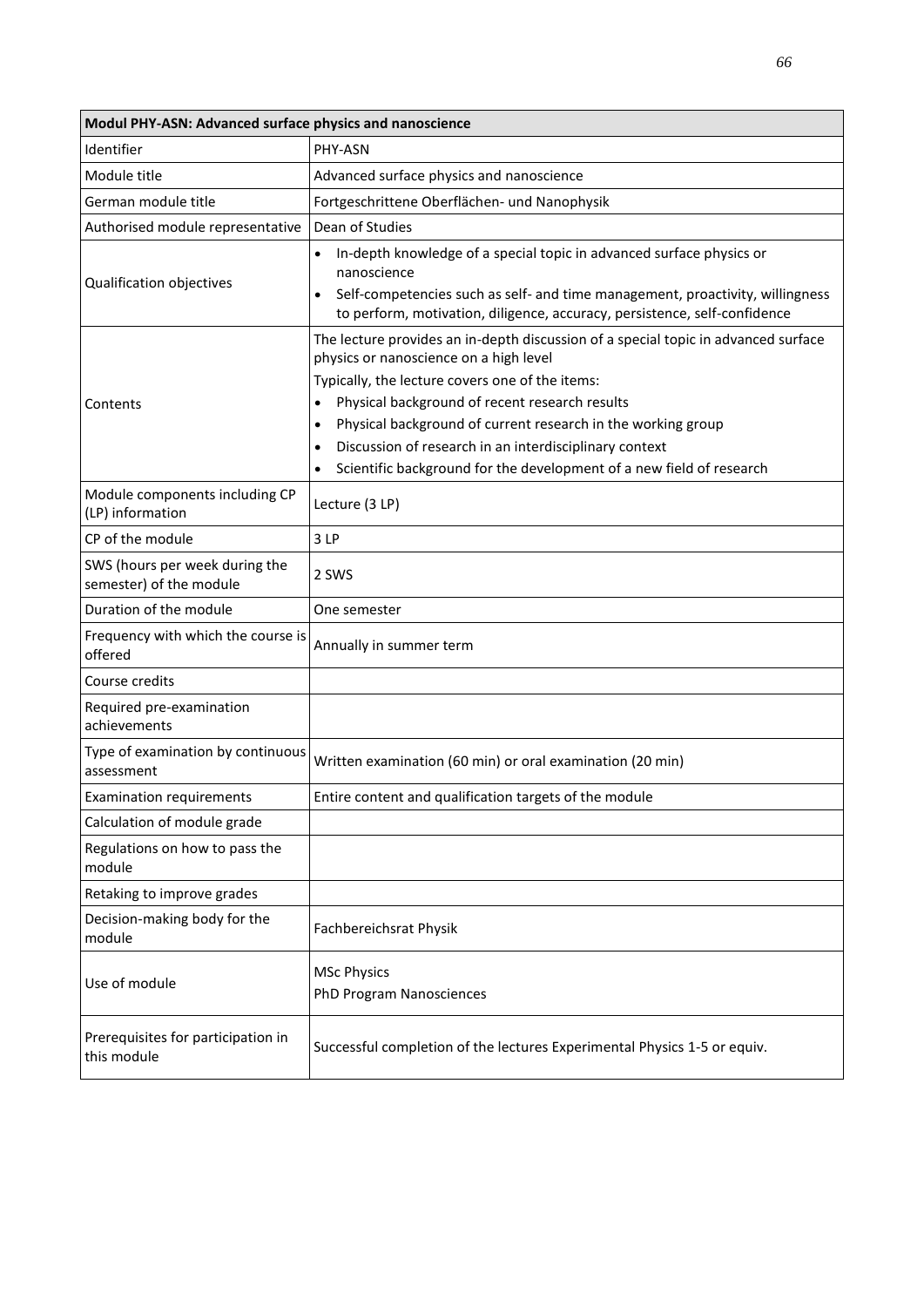| <b>Modul PHY-DDD: Diamond and defects in diamond</b>      |                                                                                                                                                                                                                                                                                                                                                                                                                                                                                                      |  |
|-----------------------------------------------------------|------------------------------------------------------------------------------------------------------------------------------------------------------------------------------------------------------------------------------------------------------------------------------------------------------------------------------------------------------------------------------------------------------------------------------------------------------------------------------------------------------|--|
| Identifier                                                | PHY-DDD                                                                                                                                                                                                                                                                                                                                                                                                                                                                                              |  |
| Module title                                              | Diamond and defects in diamond                                                                                                                                                                                                                                                                                                                                                                                                                                                                       |  |
| German module title                                       | Diamant und Defekte in Diamant                                                                                                                                                                                                                                                                                                                                                                                                                                                                       |  |
| Authorised module representative                          | Dean of Studies                                                                                                                                                                                                                                                                                                                                                                                                                                                                                      |  |
| Qualification objectives                                  | Introduction to diamond, diamond surfaces and defects in diamond<br>$\bullet$<br>Self-competences such as self-management, time management, creativity,<br>$\bullet$<br>proactivity, motivation, carefulness, accurateness, endurance, self-confidence<br>etc.                                                                                                                                                                                                                                       |  |
| Contents                                                  | The lecture provides a survey over diamond materials properties and physical<br>phenomena governing diamond.<br>Topics covered include:<br>Physical properties and classification of diamond<br>Atomic and electronic structure of diamond surfaces<br>$\bullet$<br>Physical description of defects in diamond<br>$\bullet$<br>Methods of diamond synthesis<br>$\bullet$<br>Methods of characterising defects in diamond<br>$\bullet$<br>Applications of diamond and defects in diamond<br>$\bullet$ |  |
| Module components including CP<br>(LP) information        | Lecture (3 LP)                                                                                                                                                                                                                                                                                                                                                                                                                                                                                       |  |
| CP of the module                                          | 3LP                                                                                                                                                                                                                                                                                                                                                                                                                                                                                                  |  |
| SWS (hours per week during the<br>semester) of the module | 2 SWS                                                                                                                                                                                                                                                                                                                                                                                                                                                                                                |  |
| Duration of the module                                    | One semester                                                                                                                                                                                                                                                                                                                                                                                                                                                                                         |  |
| Frequency with which the course is<br>offered             | Annually in summer term                                                                                                                                                                                                                                                                                                                                                                                                                                                                              |  |
| Course credits                                            |                                                                                                                                                                                                                                                                                                                                                                                                                                                                                                      |  |
| Required pre-examination<br>achievements                  |                                                                                                                                                                                                                                                                                                                                                                                                                                                                                                      |  |
| Type of examination by continuous<br>assessment           | Written examination (60 min) or oral examination (20 min)                                                                                                                                                                                                                                                                                                                                                                                                                                            |  |
| <b>Examination requirements</b>                           | Entire content and qualification targets of the module                                                                                                                                                                                                                                                                                                                                                                                                                                               |  |
| Calculation of module grade                               |                                                                                                                                                                                                                                                                                                                                                                                                                                                                                                      |  |
| Regulations on how to pass the<br>module                  |                                                                                                                                                                                                                                                                                                                                                                                                                                                                                                      |  |
| Retaking to improve grades                                |                                                                                                                                                                                                                                                                                                                                                                                                                                                                                                      |  |
| Decision-making body for the<br>module                    | Fachbereichsrat Physik                                                                                                                                                                                                                                                                                                                                                                                                                                                                               |  |
| Use of module                                             | <b>MSc Physics</b><br>PhD Program Nanoscience                                                                                                                                                                                                                                                                                                                                                                                                                                                        |  |
| Prerequisites for participation in<br>this module         | Possible prerequisites see respective examination regulations                                                                                                                                                                                                                                                                                                                                                                                                                                        |  |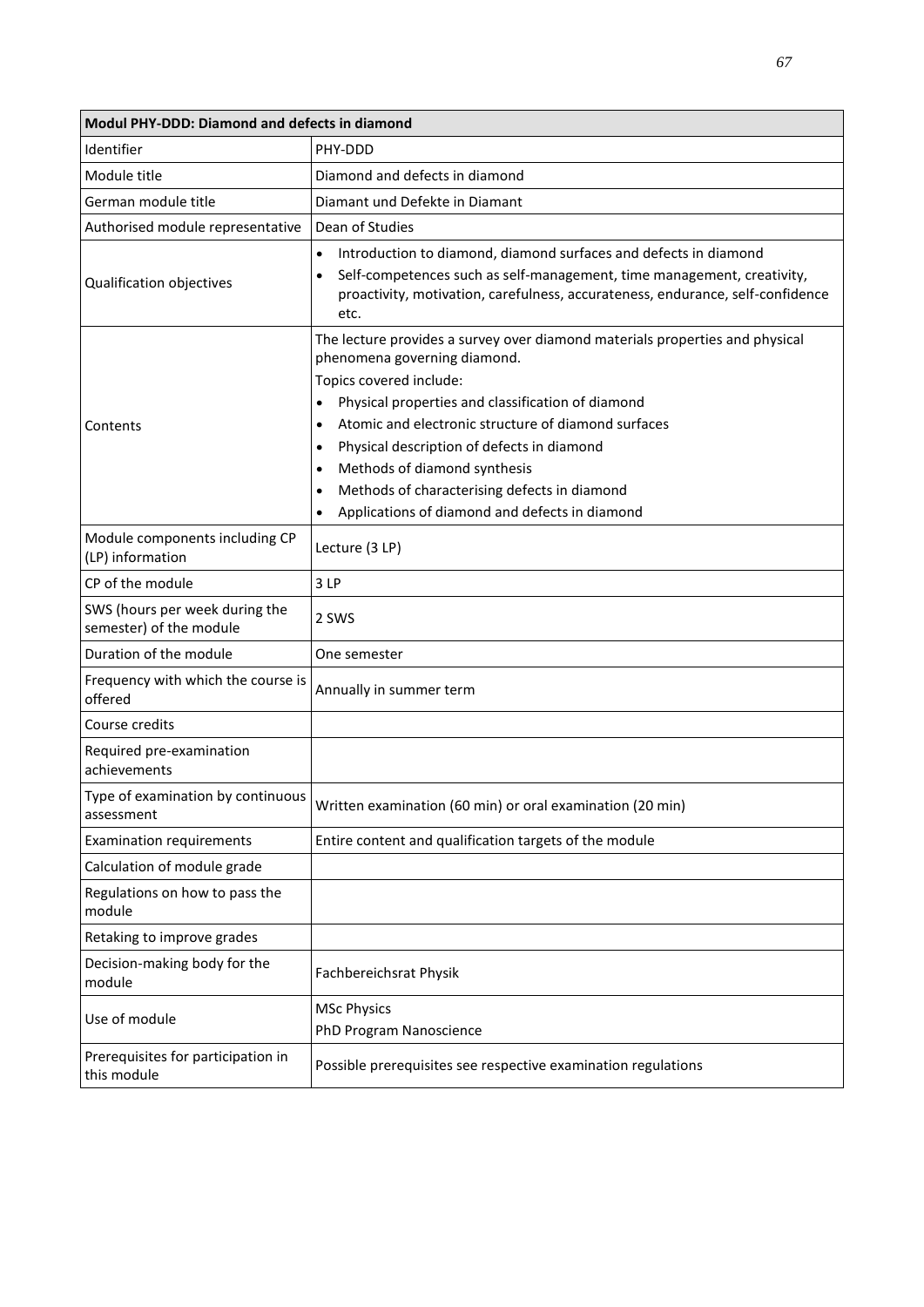| Modul PHY-OFP-P-15: Laboratory Course: Surface Sciences   |                                                                                                                                                                                                                                                                                                                       |  |
|-----------------------------------------------------------|-----------------------------------------------------------------------------------------------------------------------------------------------------------------------------------------------------------------------------------------------------------------------------------------------------------------------|--|
| Identifier                                                | PHY-OFP-P-15                                                                                                                                                                                                                                                                                                          |  |
| Module title                                              | Laboratory Course: Surface Sciences                                                                                                                                                                                                                                                                                   |  |
| German module title                                       | Praktikum zur Oberflächenphysik                                                                                                                                                                                                                                                                                       |  |
| Authorised module representative                          | Dean of Studies                                                                                                                                                                                                                                                                                                       |  |
| Qualification objectives                                  | Learning of advanced knowledge and experimental abilities of special fields of<br>surface science<br>Self-competences such as self-management, time management, creativity,<br>$\bullet$<br>proactivity, motivation, carefulness, accurateness, endurance, self-confidence<br>etc.                                    |  |
| Contents                                                  | The student has to deepen his knowledge on a special subject in the field of surface<br>science and to apply this to practical exercises. Contents are:<br>Settling into a special subject of surface science<br>$\bullet$<br>Practical application of theoretical concepts<br>$\bullet$<br>Final report<br>$\bullet$ |  |
| Module components including CP<br>(LP) information        | Laboratory course (3 LP)                                                                                                                                                                                                                                                                                              |  |
| CP of the module                                          | 3LP                                                                                                                                                                                                                                                                                                                   |  |
| SWS (hours per week during the<br>semester) of the module | 2 SWS                                                                                                                                                                                                                                                                                                                 |  |
| Duration of the module                                    | One semester                                                                                                                                                                                                                                                                                                          |  |
| Frequency with which the course is<br>offered             | Annually in either winter or summer term                                                                                                                                                                                                                                                                              |  |
| Course credits                                            | Successful participation on laboratory course, analysis of distinct experiments,<br>written report or oral presentations                                                                                                                                                                                              |  |
| Required pre-examination<br>achievements                  |                                                                                                                                                                                                                                                                                                                       |  |
| Type of examination by continuous<br>assessment           |                                                                                                                                                                                                                                                                                                                       |  |
| <b>Examination requirements</b>                           |                                                                                                                                                                                                                                                                                                                       |  |
| Calculation of module grade                               |                                                                                                                                                                                                                                                                                                                       |  |
| Regulations on how to pass the<br>module                  |                                                                                                                                                                                                                                                                                                                       |  |
| Retaking to improve grades                                |                                                                                                                                                                                                                                                                                                                       |  |
| Decision-making body for the<br>module                    | Fachbereichsrat Physik                                                                                                                                                                                                                                                                                                |  |
| Use of module                                             | <b>MSc Physics</b><br>MSc Nanosciences - Materials, Molecules and Cells<br>PhD Program Nanosciences                                                                                                                                                                                                                   |  |
| Prerequisites for participation in<br>this module         | Possible prerequisites see respective examination regulations                                                                                                                                                                                                                                                         |  |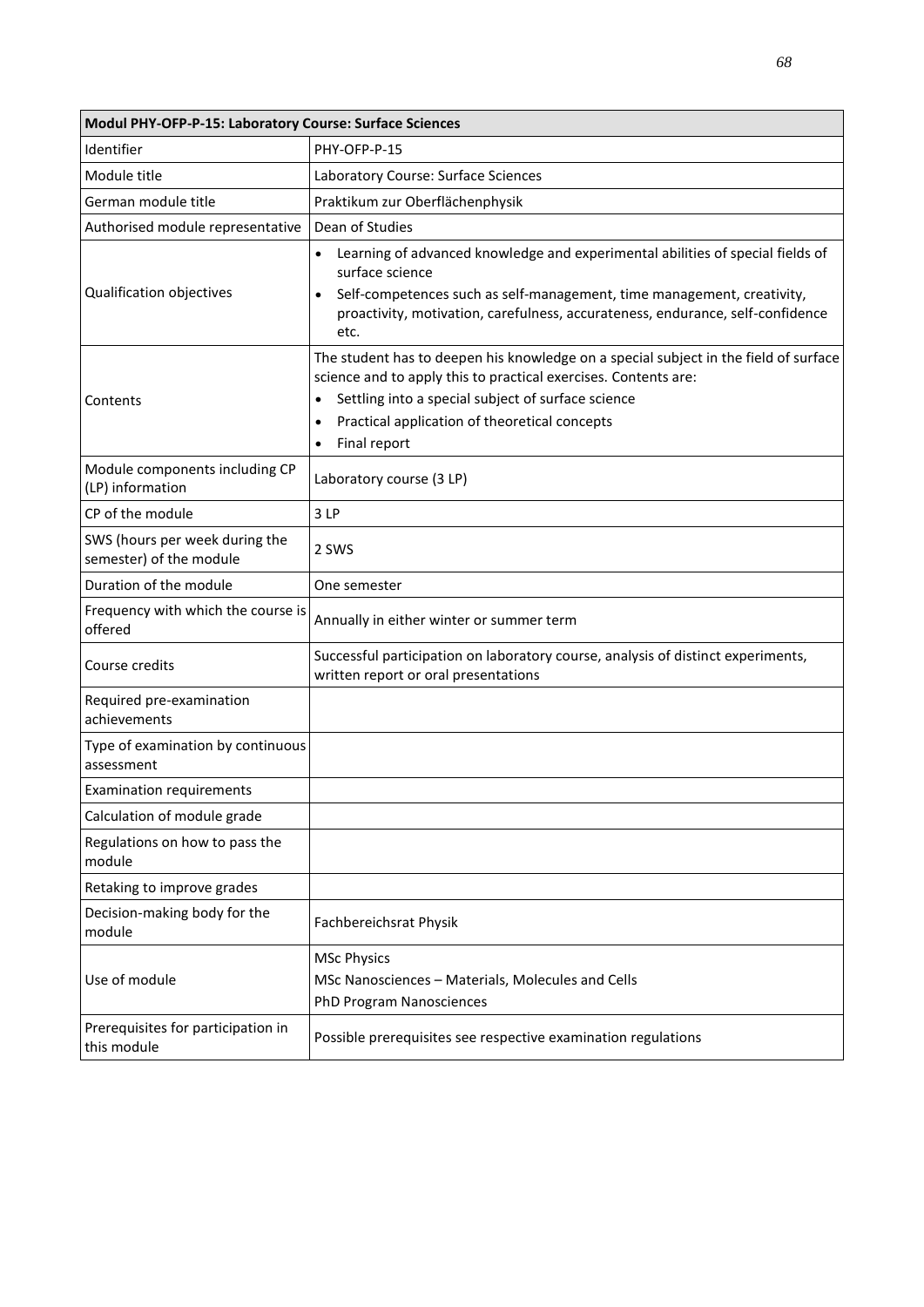| Modul PHY-OFP-S-15: Seminar: Surface Science              |                                                                                                                                                                                                                                                                                                          |  |
|-----------------------------------------------------------|----------------------------------------------------------------------------------------------------------------------------------------------------------------------------------------------------------------------------------------------------------------------------------------------------------|--|
| Identifier                                                | PHY-OFP-S-15                                                                                                                                                                                                                                                                                             |  |
| Module title                                              | Seminar: Surface Science                                                                                                                                                                                                                                                                                 |  |
| German module title                                       | Seminar zur Oberflächenphysik                                                                                                                                                                                                                                                                            |  |
| Authorised module representative                          | Dean of Studies                                                                                                                                                                                                                                                                                          |  |
| Qualification objectives                                  | Gathering knowledge on a special subject of surface science and presenting this<br>to an auditorium<br>Self-competences such as self-management, time management, creativity,<br>$\bullet$<br>proactivity, motivation, carefulness, accurateness, endurance, self-confidence<br>etc.                     |  |
| Contents                                                  | The student has to deepen his knowledge on a special subject in the field of surface<br>science and to present his knowledge to an auditorium. Contents are:<br>Physical concept of distinct phenomena in surface science<br>$\bullet$<br>Physical concept of experimental techniques in surface science |  |
| Module components including CP<br>(LP) information        | Seminar (3 LP)                                                                                                                                                                                                                                                                                           |  |
| CP of the module                                          | 3LP                                                                                                                                                                                                                                                                                                      |  |
| SWS (hours per week during the<br>semester) of the module | 2 SWS                                                                                                                                                                                                                                                                                                    |  |
| Duration of the module                                    | One semester                                                                                                                                                                                                                                                                                             |  |
| Frequency with which the course is<br>offered             | Annually in either winter or summer term                                                                                                                                                                                                                                                                 |  |
| Course credits                                            | Oral presentation and regular participation in the seminar                                                                                                                                                                                                                                               |  |
| Required pre-examination<br>achievements                  |                                                                                                                                                                                                                                                                                                          |  |
| Type of examination by continuous<br>assessment           |                                                                                                                                                                                                                                                                                                          |  |
| <b>Examination requirements</b>                           |                                                                                                                                                                                                                                                                                                          |  |
| Calculation of module grade                               |                                                                                                                                                                                                                                                                                                          |  |
| Regulations on how to pass the<br>module                  |                                                                                                                                                                                                                                                                                                          |  |
| Retaking to improve grades                                |                                                                                                                                                                                                                                                                                                          |  |
| Decision-making body for the<br>module                    | Fachbereichsrat Physik                                                                                                                                                                                                                                                                                   |  |
|                                                           | <b>MSc Physics</b>                                                                                                                                                                                                                                                                                       |  |
| Use of module                                             | MSc Nanosciences - Materials, Molecules and Cells                                                                                                                                                                                                                                                        |  |
|                                                           | PhD Program Nanosciences                                                                                                                                                                                                                                                                                 |  |
| Prerequisites for participation in<br>this module         | Possible prerequisites see respective examination regulations                                                                                                                                                                                                                                            |  |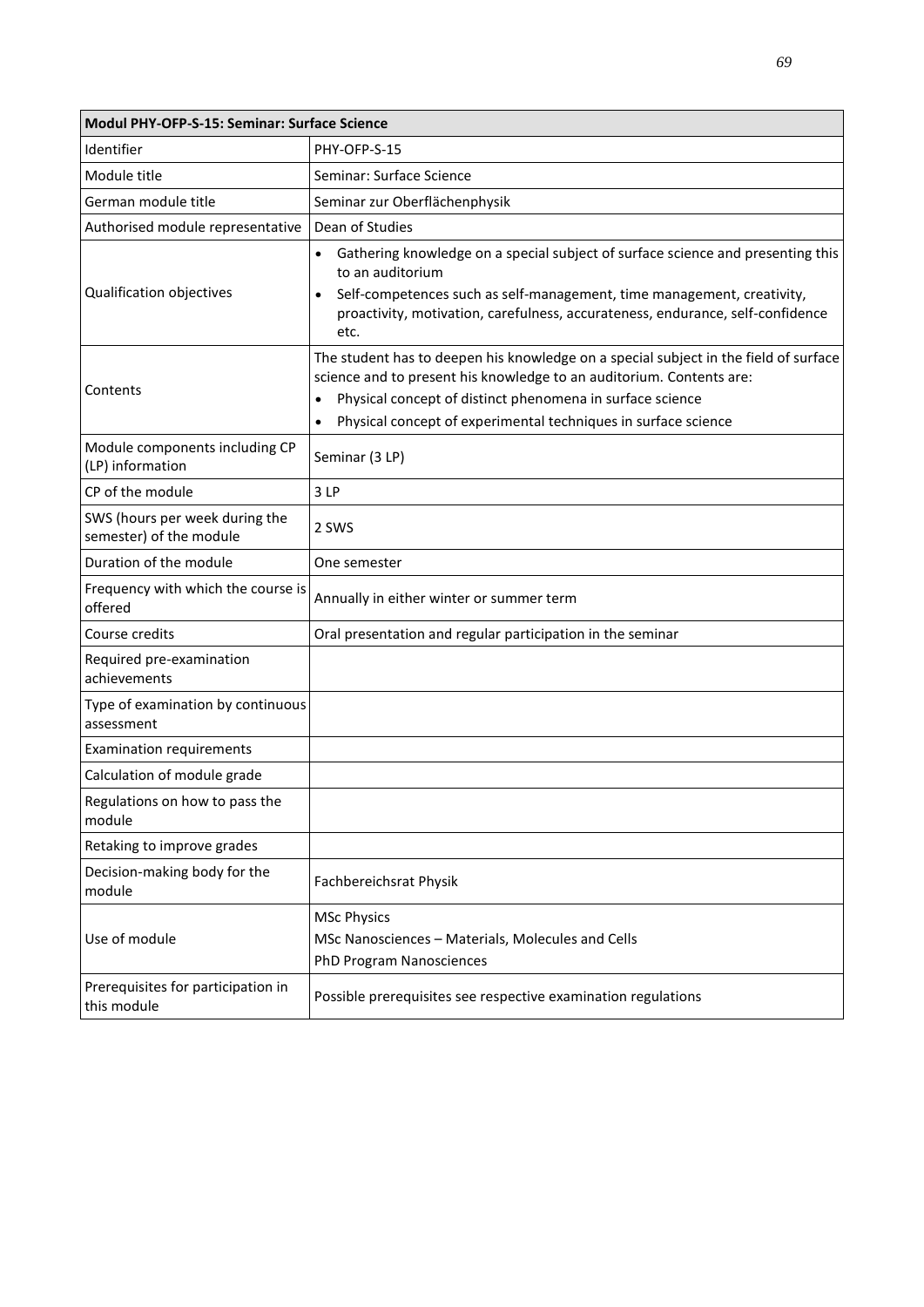| Modul PHY-PCN-15: Physics of Carbon Nanostructures (lecture) |                                                                                                                                           |
|--------------------------------------------------------------|-------------------------------------------------------------------------------------------------------------------------------------------|
| Identifier                                                   | PHY-PCN-15                                                                                                                                |
| Module title                                                 | Physics of Carbon Nanostructures (lecture)                                                                                                |
| German module title                                          | Physik der Kohlenstoff-Nanostrukturen                                                                                                     |
| Authorised module representative                             | Dean of Studies                                                                                                                           |
|                                                              | Specific knowledge in the physics of carbon nanostructures<br>$\bullet$                                                                   |
| Qualification objectives                                     | Personal competences such as time and self-mamagement, proactivity,<br>$\bullet$<br>motivation, diligence, rigor, persistence, confidence |
|                                                              | Introduction to basic concepts and application-relevant methods of physics of                                                             |
|                                                              | carbon nanostructures<br>Exemplary contents:                                                                                              |
| Contents                                                     | Carbon nanostructures - classification and general properties                                                                             |
|                                                              | Fullerenes: chem. modification, quantum and solar applications<br>$\bullet$                                                               |
|                                                              | Nanotubes and graphene: electronic transport and sensing<br>$\bullet$                                                                     |
|                                                              | Diamond: defects, electronics, sensing and quantum application                                                                            |
| Module components including CP<br>(LP) information           | Lecture (3 LP)                                                                                                                            |
| CP of the module                                             | 3LP                                                                                                                                       |
| SWS (hours per week during the<br>semester) of the module    | 2 SWS                                                                                                                                     |
| Duration of the module                                       | One semester                                                                                                                              |
| Frequency with which the course is<br>offered                | Annually                                                                                                                                  |
| Course credits                                               | Regular attendance                                                                                                                        |
| Required pre-examination<br>achievements                     | Open to regular participants                                                                                                              |
| Type of examination by continuous<br>assessment              | Written examination (60 min) or oral examination (20 min)                                                                                 |
| <b>Examination requirements</b>                              | Complete contents of module and qualification objectives                                                                                  |
| Calculation of module grade                                  | Grade of final examination                                                                                                                |
| Regulations on how to pass the<br>module                     | Grade $\leq$ 4.0 ('sufficient' or better) and regular attendance                                                                          |
| Retaking to improve grades                                   | Not allowed                                                                                                                               |
| Decision-making body for the<br>module                       | Fachbereichsrat Physik                                                                                                                    |
|                                                              | <b>MSc Physics</b>                                                                                                                        |
| Use of module                                                | MSc Nanosciences - Materials, Molecules and Cells                                                                                         |
|                                                              | PhD Program Nanosciences                                                                                                                  |
| Prerequisites for participation in<br>this module            | Possible prerequisites see respective examination regulations                                                                             |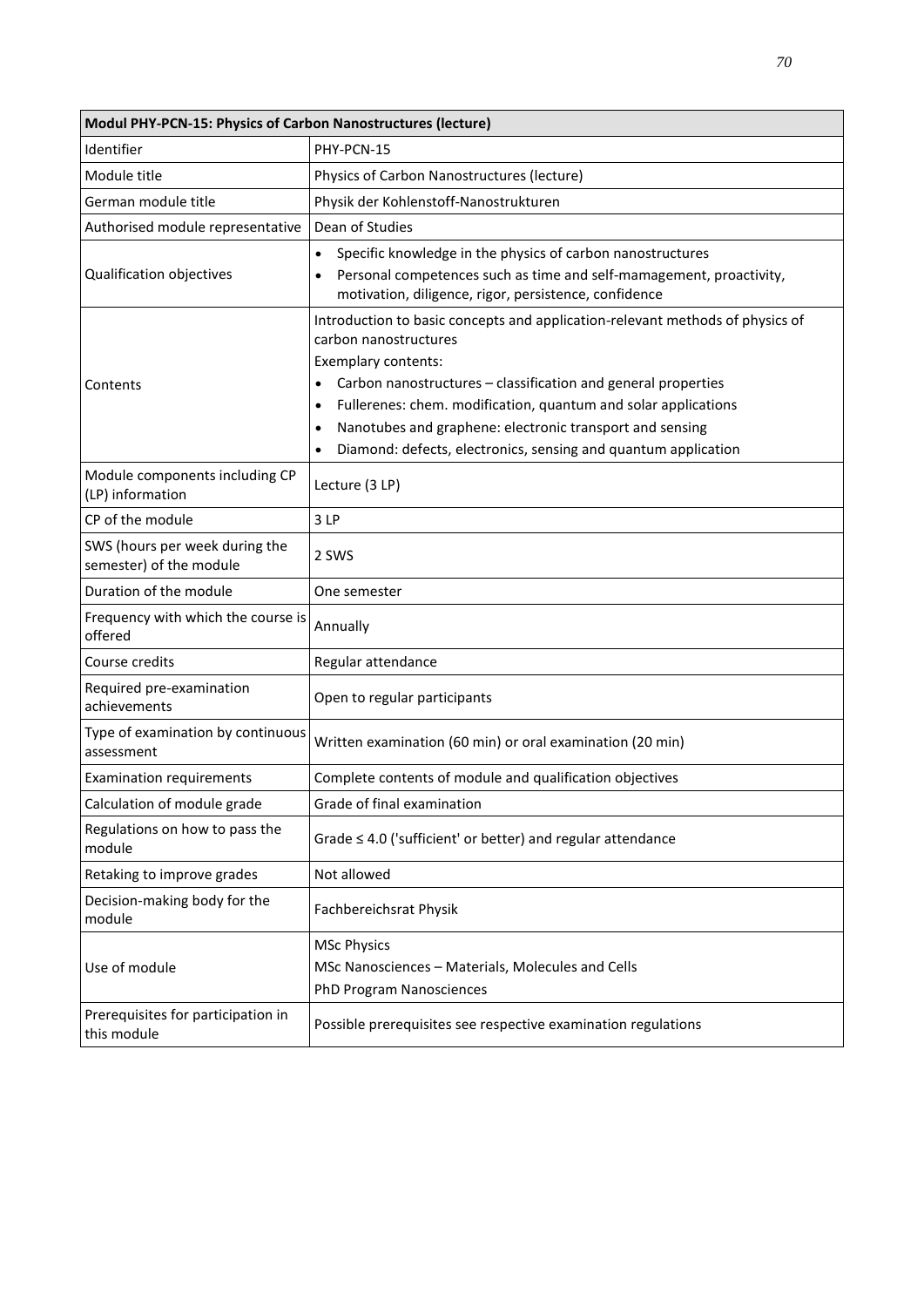| Modul PHY-PCN-P-15: Physics of Carbon Nanostructures (lab course) |                                                                                                                                                                                                                                                                                                                                                                                                                                                                                                                            |  |
|-------------------------------------------------------------------|----------------------------------------------------------------------------------------------------------------------------------------------------------------------------------------------------------------------------------------------------------------------------------------------------------------------------------------------------------------------------------------------------------------------------------------------------------------------------------------------------------------------------|--|
| Identifier                                                        | PHY-PCN-P-15                                                                                                                                                                                                                                                                                                                                                                                                                                                                                                               |  |
| Module title                                                      | Physics of Carbon Nanostructures (lab course)                                                                                                                                                                                                                                                                                                                                                                                                                                                                              |  |
| German module title                                               | Praktikum zur Physik der Kohlenstoff-Nanostrukturen                                                                                                                                                                                                                                                                                                                                                                                                                                                                        |  |
| Authorised module representative                                  | Dean of Studies                                                                                                                                                                                                                                                                                                                                                                                                                                                                                                            |  |
| Qualification objectives                                          | The students<br>gain hands-on experience in experimental physics,<br>$\bullet$<br>learn about good laboratory practices,<br>$\bullet$<br>hone team work skills,<br>$\bullet$<br>acquire personal competences such as time and self-management, proactivity,<br>$\bullet$<br>motivation, diligence, rigor, persistence, confidence.                                                                                                                                                                                         |  |
| Contents                                                          | Project-based work in the physics of carbon nanostructures.<br>Exemplary topics / areas:<br>CVD synthesis of carbon materials (nanotubes, diamond)<br>$\bullet$<br>Physical modification by ion implantation<br>$\bullet$<br>Chemical modification (simple one-pot reactions)<br>$\bullet$<br>Preparative work (purification, surface treatments)<br>$\bullet$<br>Microelectronics methods (metallisation, lithography)<br>$\bullet$<br>Analysis and characterization (structural, optical, electronic, spin)<br>$\bullet$ |  |
| Module components including CP<br>(LP) information                | Lab course (3 LP)                                                                                                                                                                                                                                                                                                                                                                                                                                                                                                          |  |
| CP of the module                                                  | 3LP                                                                                                                                                                                                                                                                                                                                                                                                                                                                                                                        |  |
| SWS (hours per week during the<br>semester) of the module         | 2 SWS                                                                                                                                                                                                                                                                                                                                                                                                                                                                                                                      |  |
| Duration of the module                                            | One semester                                                                                                                                                                                                                                                                                                                                                                                                                                                                                                               |  |
| Frequency with which the course is<br>offered                     | Each semester                                                                                                                                                                                                                                                                                                                                                                                                                                                                                                              |  |
| Course credits                                                    | Participation in lab course + treatment of specific experimental problem + written<br>lab protocol + short oral presentation                                                                                                                                                                                                                                                                                                                                                                                               |  |
| Required pre-examination<br>achievements                          | Lab protocol deemed sufficient                                                                                                                                                                                                                                                                                                                                                                                                                                                                                             |  |
| Type of examination by continuous<br>assessment                   | Oral presentation (20 min)                                                                                                                                                                                                                                                                                                                                                                                                                                                                                                 |  |
| <b>Examination requirements</b>                                   | Complete contents of module and qualification objectives                                                                                                                                                                                                                                                                                                                                                                                                                                                                   |  |
| Calculation of module grade                                       | Grade of presentation (25%) and grade of lab protocol (75%)                                                                                                                                                                                                                                                                                                                                                                                                                                                                |  |
| Regulations on how to pass the<br>module                          | Grade $\leq 4.0$ ('sufficient' or better)                                                                                                                                                                                                                                                                                                                                                                                                                                                                                  |  |
| Retaking to improve grades                                        | Not allowed                                                                                                                                                                                                                                                                                                                                                                                                                                                                                                                |  |
| Decision-making body for the<br>module                            | Fachbereichsrat Physik                                                                                                                                                                                                                                                                                                                                                                                                                                                                                                     |  |
| Use of module                                                     | <b>MSc Physics</b><br>MSc Nanosciences - Materials, Molecules and Cells<br>PhD Program Nanosciences                                                                                                                                                                                                                                                                                                                                                                                                                        |  |
| Prerequisites for participation in<br>this module                 | Possible prerequisites see respective examination regulations                                                                                                                                                                                                                                                                                                                                                                                                                                                              |  |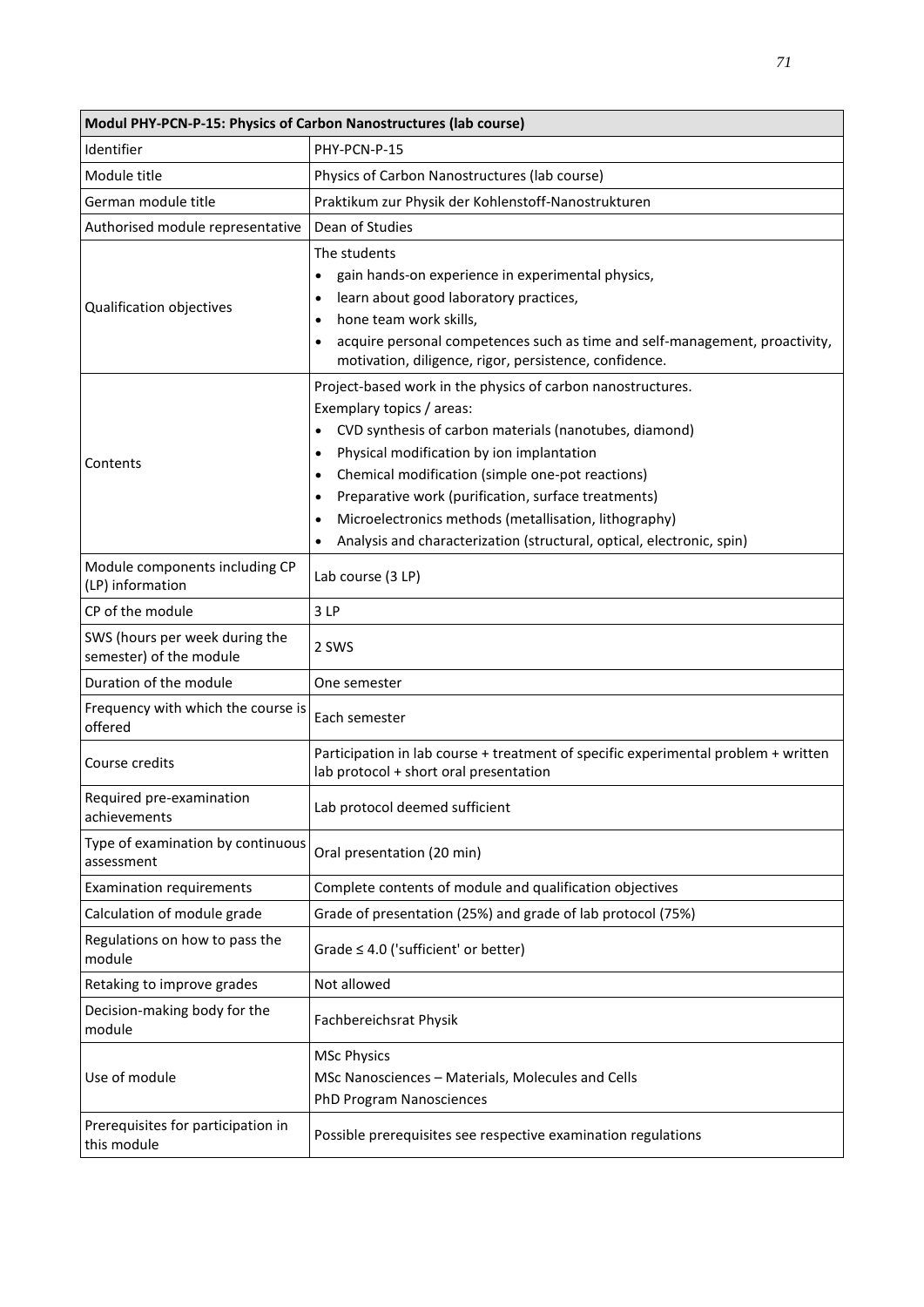| Modul PHY-PCN-S-15: Physics of Carbon Nanostructures (seminar) |                                                                                                                                                                                                                                                                                                                                                                                                                                                                |
|----------------------------------------------------------------|----------------------------------------------------------------------------------------------------------------------------------------------------------------------------------------------------------------------------------------------------------------------------------------------------------------------------------------------------------------------------------------------------------------------------------------------------------------|
| Identifier                                                     | PHY-PCN-S-15                                                                                                                                                                                                                                                                                                                                                                                                                                                   |
| Module title                                                   | Physics of Carbon Nanostructures (seminar)                                                                                                                                                                                                                                                                                                                                                                                                                     |
| German module title                                            | Seminar zur Physik der Kohlenstoff-Nanostrukturen                                                                                                                                                                                                                                                                                                                                                                                                              |
| Authorised module representative                               | Dean of Studies                                                                                                                                                                                                                                                                                                                                                                                                                                                |
| Qualification objectives                                       | (self-)acquisition of experimental und theoretical concepts in the physics of<br>carbon nanostructures<br>communication and presentation skills<br>$\bullet$<br>personal competences such as time and self-mamagement, proactivity,<br>$\bullet$<br>motivation, diligence, rigor, persistence, confidence                                                                                                                                                      |
| Contents                                                       | Detailed discussions of basic topics in the area of applied methods, esp. in the<br>context of carbon nanostrucure physics<br>Exemplary topics:<br>Electronic transport in 1D und 2D materials<br>$\bullet$<br>Electronic bio-sensing with carbon nanotube transistors<br>$\bullet$<br>Methods and concepts of electron spin resonance<br>$\bullet$<br>Optical bio-sensing with nano-diamonds<br>$\bullet$<br>Spin-based quantum sensing and quantum computing |
| Module components including CP<br>(LP) information             | Seminar (3 LP)                                                                                                                                                                                                                                                                                                                                                                                                                                                 |
| CP of the module                                               | 3LP                                                                                                                                                                                                                                                                                                                                                                                                                                                            |
| SWS (hours per week during the<br>semester) of the module      | 2 SWS                                                                                                                                                                                                                                                                                                                                                                                                                                                          |
| Duration of the module                                         | One semester                                                                                                                                                                                                                                                                                                                                                                                                                                                   |
| Frequency with which the course is<br>offered                  | Annually, alternating with lecture PHY-PCN-15                                                                                                                                                                                                                                                                                                                                                                                                                  |
| Course credits                                                 | Participation in seminar and own presentation                                                                                                                                                                                                                                                                                                                                                                                                                  |
| Required pre-examination<br>achievements                       | Independent preparation of a technical topic                                                                                                                                                                                                                                                                                                                                                                                                                   |
| Type of examination by continuous<br>assessment                | Seminar presentation with discussion                                                                                                                                                                                                                                                                                                                                                                                                                           |
| <b>Examination requirements</b>                                | Complete contents of module and qualification objectives                                                                                                                                                                                                                                                                                                                                                                                                       |
| Calculation of module grade                                    | Grade of presentation                                                                                                                                                                                                                                                                                                                                                                                                                                          |
| Regulations on how to pass the<br>module                       | Grade $\leq 4.0$ ('sufficient' or better)                                                                                                                                                                                                                                                                                                                                                                                                                      |
| Retaking to improve grades                                     | Not allowed                                                                                                                                                                                                                                                                                                                                                                                                                                                    |
| Decision-making body for the<br>module                         | Fachbereichsrat Physik                                                                                                                                                                                                                                                                                                                                                                                                                                         |
| Use of module                                                  | <b>MSc Physics</b><br>MSc Nanosciences - Materials, Molecules and Cells<br>PhD Program Nanosciences                                                                                                                                                                                                                                                                                                                                                            |
| Prerequisites for participation in<br>this module              | Possible prerequisites see respective examination regulations                                                                                                                                                                                                                                                                                                                                                                                                  |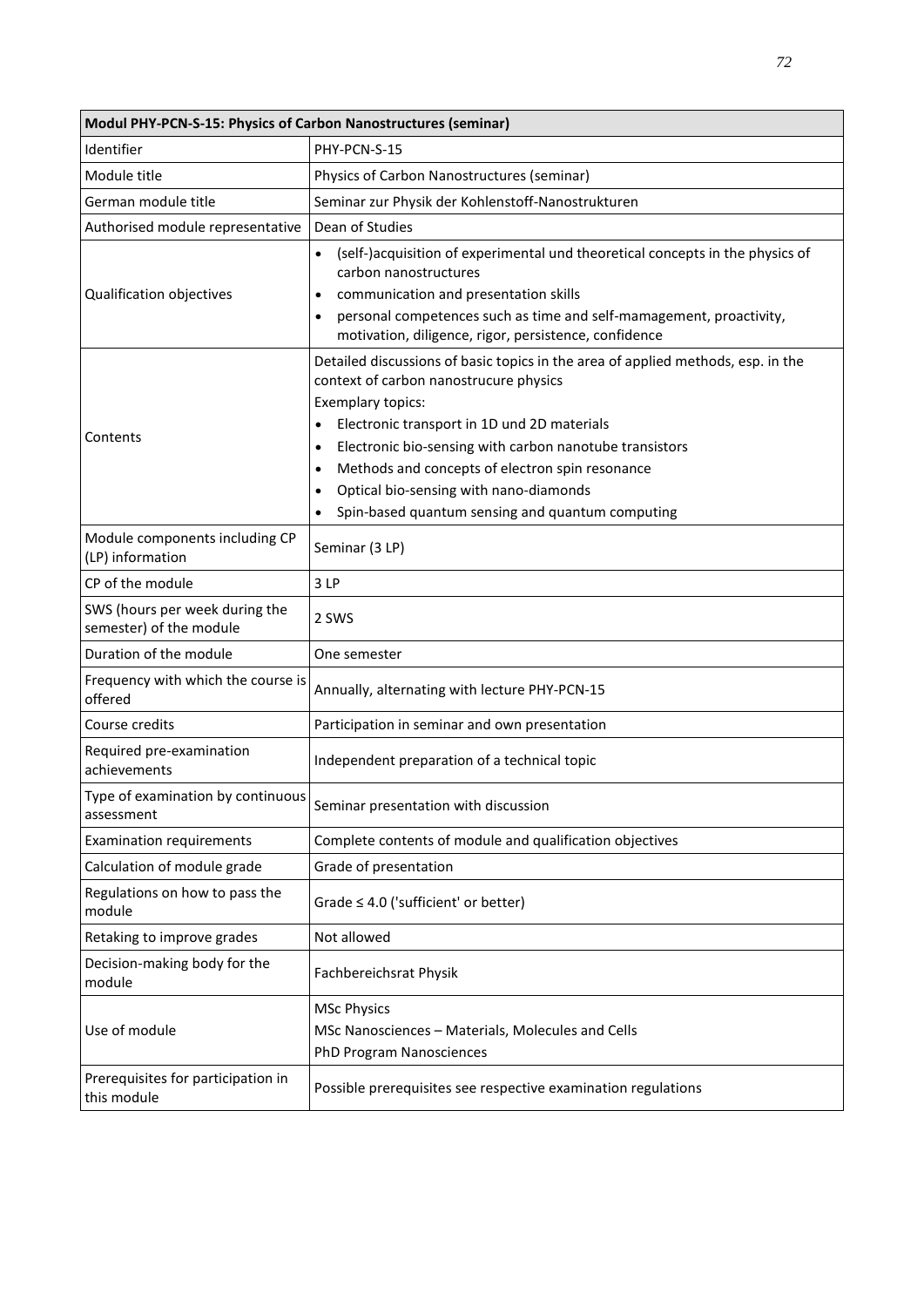| Modul PHY-PFM-15: Physics of Functional Materials         |                                                                                                                                                                                                                                                                                                                                                            |
|-----------------------------------------------------------|------------------------------------------------------------------------------------------------------------------------------------------------------------------------------------------------------------------------------------------------------------------------------------------------------------------------------------------------------------|
| Identifier                                                | PHY-PFM-15                                                                                                                                                                                                                                                                                                                                                 |
| Module title                                              | <b>Physics of Functional Materials</b>                                                                                                                                                                                                                                                                                                                     |
| German module title                                       | Physik funktionaler Materialien                                                                                                                                                                                                                                                                                                                            |
| Authorised module representative                          | Dean of Studies                                                                                                                                                                                                                                                                                                                                            |
| Qualification objectives                                  | Learning of experimental and theoretical concepts of the physics of functional<br>materials<br>Self-competences such as self-management, time management, creativity,<br>$\bullet$<br>proactivity, motivation, carefulness, accurateness, endurance, self-confidence<br>etc.                                                                               |
| Contents                                                  | The module comprises basic concepts and experimental techniques of the physics<br>of functional materials. Contents particularly include:<br>Modification of physical properties due lower dimension<br>$\bullet$<br>Impact of defects and material properties<br>$\bullet$<br>Application in the fields of electronic and magnetic materials<br>$\bullet$ |
| Module components including CP<br>(LP) information        | Lecture with excercises (3 LP)                                                                                                                                                                                                                                                                                                                             |
| CP of the module                                          | 3LP                                                                                                                                                                                                                                                                                                                                                        |
| SWS (hours per week during the<br>semester) of the module | 2 SWS                                                                                                                                                                                                                                                                                                                                                      |
| Duration of the module                                    | One semester                                                                                                                                                                                                                                                                                                                                               |
| Frequency with which the course is<br>offered             | Annually in either winter or summer term                                                                                                                                                                                                                                                                                                                   |
| Course credits                                            |                                                                                                                                                                                                                                                                                                                                                            |
| Required pre-examination<br>achievements                  |                                                                                                                                                                                                                                                                                                                                                            |
| Type of examination by continuous<br>assessment           | Written examination (60 min) or oral examination (20 min)                                                                                                                                                                                                                                                                                                  |
| <b>Examination requirements</b>                           | Mastering of all contents of the module                                                                                                                                                                                                                                                                                                                    |
| Calculation of module grade                               |                                                                                                                                                                                                                                                                                                                                                            |
| Regulations on how to pass the<br>module                  |                                                                                                                                                                                                                                                                                                                                                            |
| Retaking to improve grades                                |                                                                                                                                                                                                                                                                                                                                                            |
| Decision-making body for the<br>module                    | Fachbereichsrat Physik                                                                                                                                                                                                                                                                                                                                     |
| Use of module                                             | <b>MSc Physics</b><br>MSc Nanosciences - Materials, Molecules and Cells<br>PhD Program Nanosciences                                                                                                                                                                                                                                                        |
| Prerequisites for participation in<br>this module         | Possible prerequisites see respective examination regulations                                                                                                                                                                                                                                                                                              |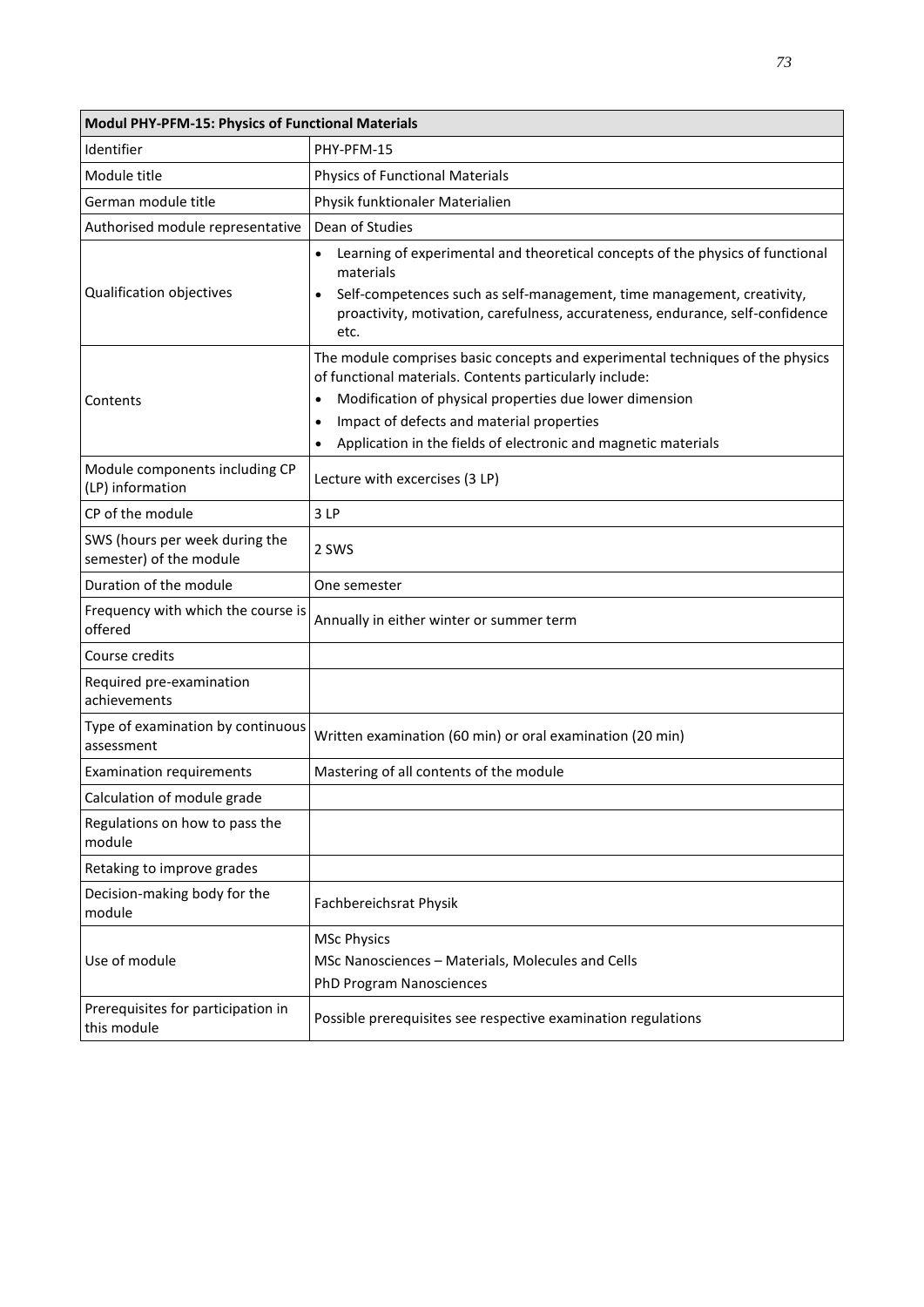| Modul PHY-PSY-15: Physics with Synchrotron Radiation      |                                                                                                                                                                                                                                                                                                                                                                                                                                                      |
|-----------------------------------------------------------|------------------------------------------------------------------------------------------------------------------------------------------------------------------------------------------------------------------------------------------------------------------------------------------------------------------------------------------------------------------------------------------------------------------------------------------------------|
| Identifier                                                | PHY-PSY-15                                                                                                                                                                                                                                                                                                                                                                                                                                           |
| Module title                                              | Physics with Synchrotron Radiation                                                                                                                                                                                                                                                                                                                                                                                                                   |
| German module title                                       | Physik mit Synchrotronstrahlung                                                                                                                                                                                                                                                                                                                                                                                                                      |
| Authorised module representative                          | Dean of Studies                                                                                                                                                                                                                                                                                                                                                                                                                                      |
| Qualification objectives                                  | Learning of experimental and theoretical concepts of the physics using<br>synchrotron radiation<br>Self-competencies such as self- and time management, proactivity, willingness<br>to perform, motivation, diligence, accuracy, persistence, self-confidence                                                                                                                                                                                        |
| Contents                                                  | The module comprises basic concepts and experimental techniques of the physics<br>using synchrotron radiation. Contents particularly include:<br>Interaction of x-rays with matter<br>$\bullet$<br>Sources of synchrotron radiation - generation and instruments<br>٠<br>Techniques and applications of spectroscopy<br>$\bullet$<br>Diffraction techniques and their application<br>$\bullet$<br>Imaging techniques (x-ray microscopy)<br>$\bullet$ |
| Module components including CP<br>(LP) information        | Lecture with excercises (3 LP)                                                                                                                                                                                                                                                                                                                                                                                                                       |
| CP of the module                                          | 3LP                                                                                                                                                                                                                                                                                                                                                                                                                                                  |
| SWS (hours per week during the<br>semester) of the module | 2 SWS                                                                                                                                                                                                                                                                                                                                                                                                                                                |
| Duration of the module                                    | One semester                                                                                                                                                                                                                                                                                                                                                                                                                                         |
| Frequency with which the course is<br>offered             | Annually in either winter or summer term                                                                                                                                                                                                                                                                                                                                                                                                             |
| Course credits                                            |                                                                                                                                                                                                                                                                                                                                                                                                                                                      |
| Required pre-examination<br>achievements                  |                                                                                                                                                                                                                                                                                                                                                                                                                                                      |
| Type of examination by continuous<br>assessment           | Written examination (60 min) or oral examination (20 min)                                                                                                                                                                                                                                                                                                                                                                                            |
| <b>Examination requirements</b>                           | Mastering of all contents of the module                                                                                                                                                                                                                                                                                                                                                                                                              |
| Calculation of module grade                               |                                                                                                                                                                                                                                                                                                                                                                                                                                                      |
| Regulations on how to pass the<br>module                  |                                                                                                                                                                                                                                                                                                                                                                                                                                                      |
| Retaking to improve grades                                |                                                                                                                                                                                                                                                                                                                                                                                                                                                      |
| Decision-making body for the<br>module                    | Fachbereichsrat Physik                                                                                                                                                                                                                                                                                                                                                                                                                               |
| Use of module                                             | <b>MSc Physics</b><br>MSc Nanosciences - Materials, Molecules and Cells<br><b>PhD Program Nanosciences</b>                                                                                                                                                                                                                                                                                                                                           |
| Prerequisites for participation in<br>this module         | Possible prerequisites see respective examination regulations                                                                                                                                                                                                                                                                                                                                                                                        |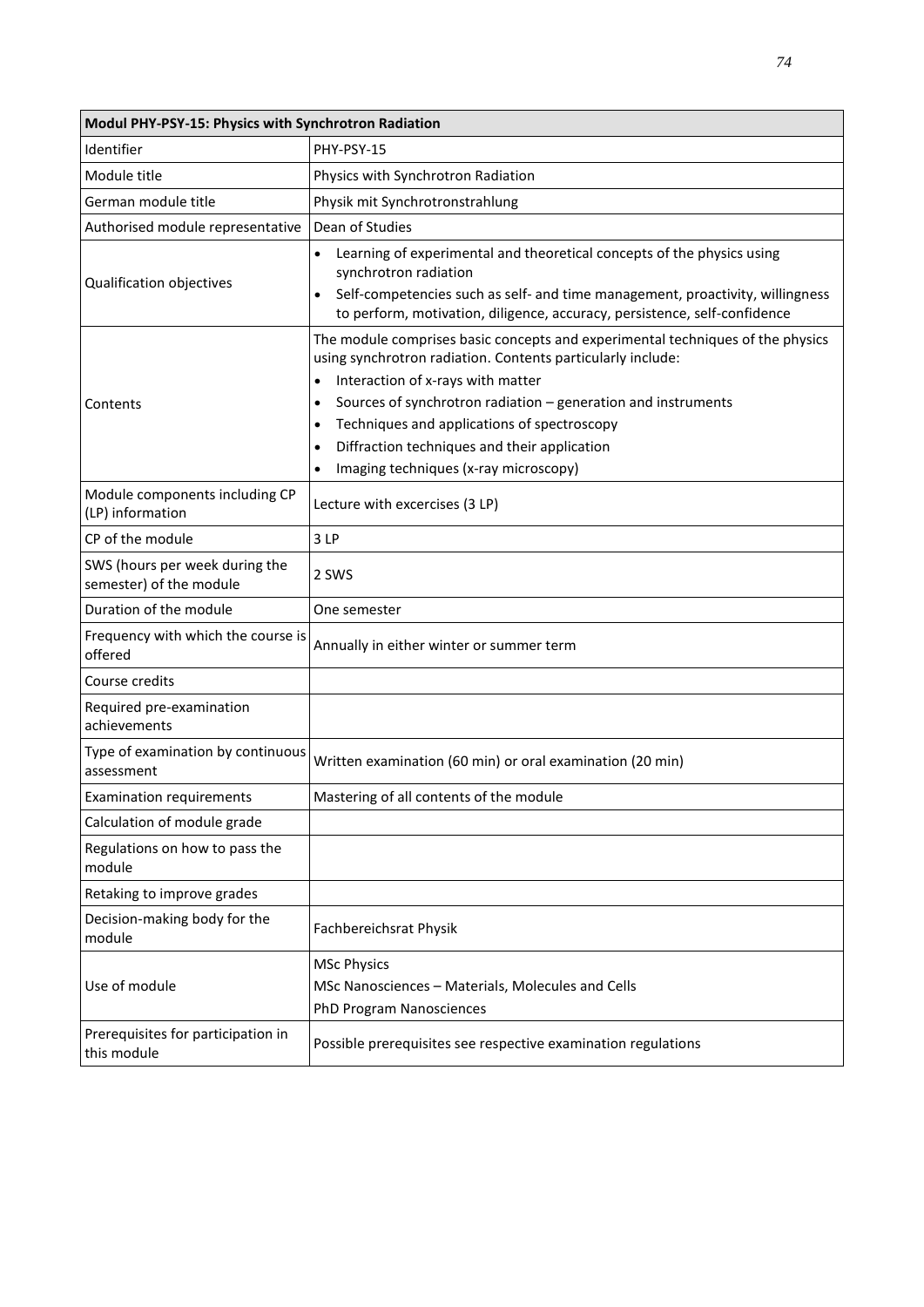| Modul PHY-PUDS-15: Physics of Ultrathin Films             |                                                                                                                                                                                                                                                                                                                                                                                        |
|-----------------------------------------------------------|----------------------------------------------------------------------------------------------------------------------------------------------------------------------------------------------------------------------------------------------------------------------------------------------------------------------------------------------------------------------------------------|
| Identifier                                                | PHY-PUDS-15                                                                                                                                                                                                                                                                                                                                                                            |
| Module title                                              | Physics of Ultrathin Films                                                                                                                                                                                                                                                                                                                                                             |
| German module title                                       | Physik ultradünner Schichten                                                                                                                                                                                                                                                                                                                                                           |
| Authorised module representative                          | Dean of Studies                                                                                                                                                                                                                                                                                                                                                                        |
| Qualification objectives                                  | Learning of experimental and theoretical concepts of the physics of thin and<br>ultrathin films<br>Self-competences such as self-management, time management, creativity,<br>proactivity, motivation, carefulness, accurateness, endurance, self-confidence<br>etc.                                                                                                                    |
| Contents                                                  | The module comprises basic concepts and applied techniques of the physics of<br>ultrathin films. Contents particularly include:<br>Deposition techniques<br>$\bullet$<br>Experimental techniques to characterize ultrathin films<br>Morphology and defects<br>$\bullet$<br>Elektronic, optical and magnetic properties of ultrathin films<br>$\bullet$<br>Transport in ultrathin films |
| Module components including CP<br>(LP) information        | Lecture with excercises (3 LP)                                                                                                                                                                                                                                                                                                                                                         |
| CP of the module                                          | 3LP                                                                                                                                                                                                                                                                                                                                                                                    |
| SWS (hours per week during the<br>semester) of the module | 2 SWS                                                                                                                                                                                                                                                                                                                                                                                  |
| Duration of the module                                    | One semester                                                                                                                                                                                                                                                                                                                                                                           |
| Frequency with which the course is<br>offered             | Annually in either winter or summer term                                                                                                                                                                                                                                                                                                                                               |
| Course credits                                            |                                                                                                                                                                                                                                                                                                                                                                                        |
| Required pre-examination<br>achievements                  |                                                                                                                                                                                                                                                                                                                                                                                        |
| Type of examination by continuous<br>assessment           | Written examination (60 min) or oral examination (20 min)                                                                                                                                                                                                                                                                                                                              |
| <b>Examination requirements</b>                           | Mastering of all contents of the module                                                                                                                                                                                                                                                                                                                                                |
| Calculation of module grade                               |                                                                                                                                                                                                                                                                                                                                                                                        |
| Regulations on how to pass the<br>module                  |                                                                                                                                                                                                                                                                                                                                                                                        |
| Retaking to improve grades                                |                                                                                                                                                                                                                                                                                                                                                                                        |
| Decision-making body for the<br>module                    | Fachbereichsrat Physik                                                                                                                                                                                                                                                                                                                                                                 |
| Use of module                                             | <b>MSc Physics</b><br>MSc Nanosciences - Materials, Molecules and Cells<br><b>PhD Program Nanosciences</b>                                                                                                                                                                                                                                                                             |
| Prerequisites for participation in<br>this module         | Possible prerequisites see respective examination regulations                                                                                                                                                                                                                                                                                                                          |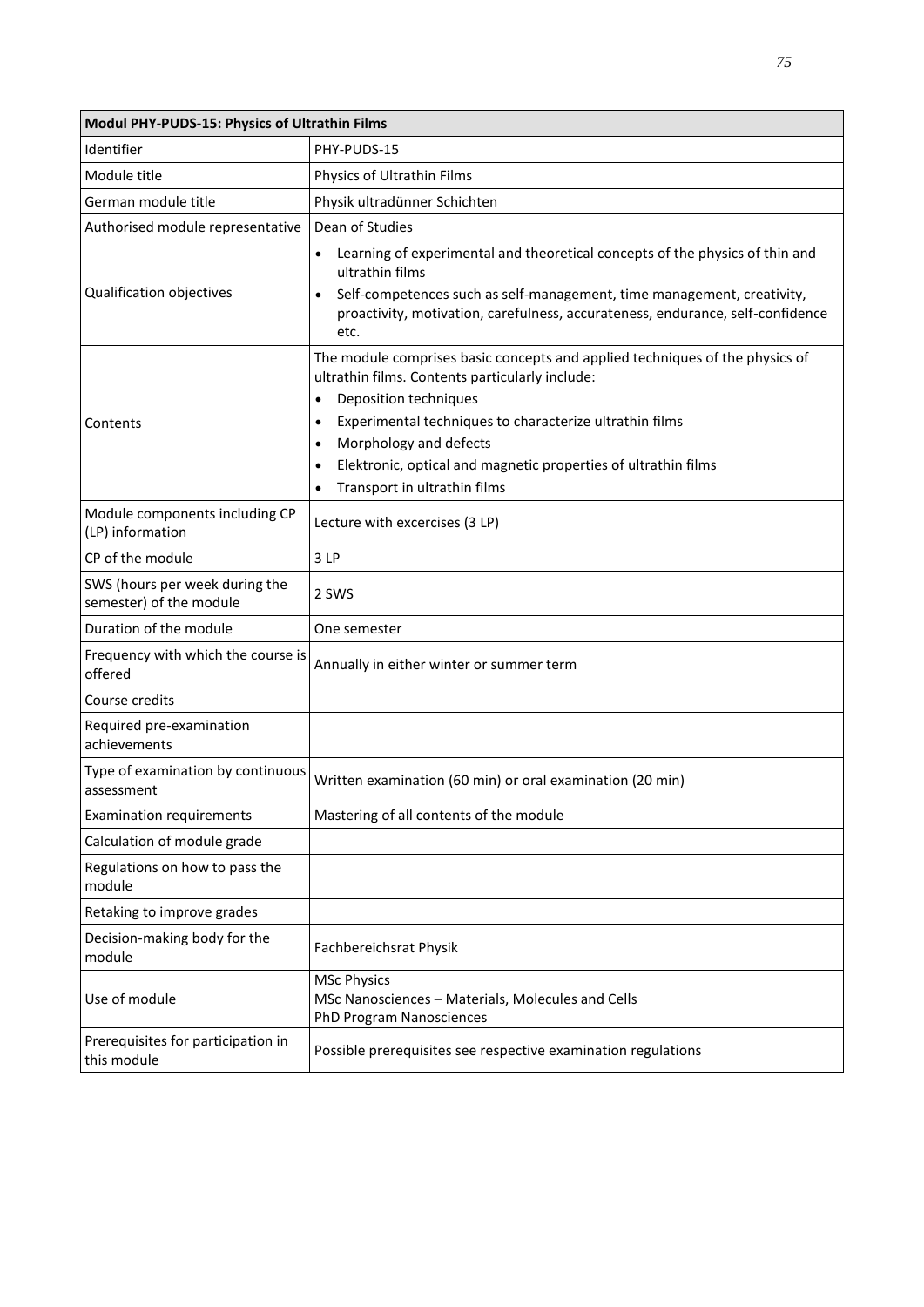| Modul PHY-UKP-P-15: Laboratory Course: Ultrafast Physics  |                                                                                                                                                                                                                                                                  |  |
|-----------------------------------------------------------|------------------------------------------------------------------------------------------------------------------------------------------------------------------------------------------------------------------------------------------------------------------|--|
| Identifier                                                | PHY-UKP-P-15                                                                                                                                                                                                                                                     |  |
| Module title                                              | Laboratory Course: Ultrafast Physics                                                                                                                                                                                                                             |  |
| German module title                                       | Praktikum zur Ultrakurzzeitphysik                                                                                                                                                                                                                                |  |
| Authorised module representative                          | Dean of Studies                                                                                                                                                                                                                                                  |  |
| Qualification objectives                                  | Experience with experimental techniques in the laboratory for ultrafast physics<br>$\bullet$<br>and with ultrashort laser pulses<br>Application to modern research topics<br>$\bullet$<br>Self-competences such as self-management, time management, creativity, |  |
|                                                           | proactivity, motivation, carefulness, accurateness, endurance, self-confidence,<br>etc.                                                                                                                                                                          |  |
|                                                           | The module shows and imparts skills in the context of ultrafast physics. Contents in<br>particular include:<br>Generation of ultrashort laser pulses<br>$\bullet$                                                                                                |  |
| Contents                                                  | Detection of ultrashort laser pulses via detectors and autocorrelation<br>$\bullet$<br>techniques                                                                                                                                                                |  |
|                                                           | Temporal control of ultrashort laser pulses<br>$\bullet$<br>Nonlinear optical fs-spectroscopy, holographic ultrafast spectroscopy,<br>$\bullet$<br>UV/VIS/MIR fs-spektroscopie                                                                                   |  |
|                                                           | Application to modern research topics in the field of (nano-)photonics, solid<br>state- and bio-physics                                                                                                                                                          |  |
| Module components including CP<br>(LP) information        | Practicalum course (3 LP)                                                                                                                                                                                                                                        |  |
| CP of the module                                          | 3LP                                                                                                                                                                                                                                                              |  |
| SWS (hours per week during the<br>semester) of the module | 2 SWS                                                                                                                                                                                                                                                            |  |
| Duration of the module                                    | One semester                                                                                                                                                                                                                                                     |  |
| Frequency with which the course is<br>offered             | Bi-anually in either summer or winter term                                                                                                                                                                                                                       |  |
| Course credits                                            | Successful participation, analysis and study of specific experimental questions,<br>written report or oral presentation                                                                                                                                          |  |
| Required pre-examination<br>achievements                  |                                                                                                                                                                                                                                                                  |  |
| Type of examination by continuous<br>assessment           |                                                                                                                                                                                                                                                                  |  |
| <b>Examination requirements</b>                           |                                                                                                                                                                                                                                                                  |  |
| Calculation of module grade                               |                                                                                                                                                                                                                                                                  |  |
| Regulations on how to pass the<br>module                  |                                                                                                                                                                                                                                                                  |  |
| Retaking to improve grades                                |                                                                                                                                                                                                                                                                  |  |
| Decision-making body for the<br>module                    | Fachbereichsrat Physik                                                                                                                                                                                                                                           |  |
| Use of module                                             | <b>MSc Physics</b><br>MSc Nanosciences - Materials, Molecules and Cells<br>PhD Program Nanosciences                                                                                                                                                              |  |
| Prerequisites for participation in<br>this module         | Possible prerequisites see respective examination regulations                                                                                                                                                                                                    |  |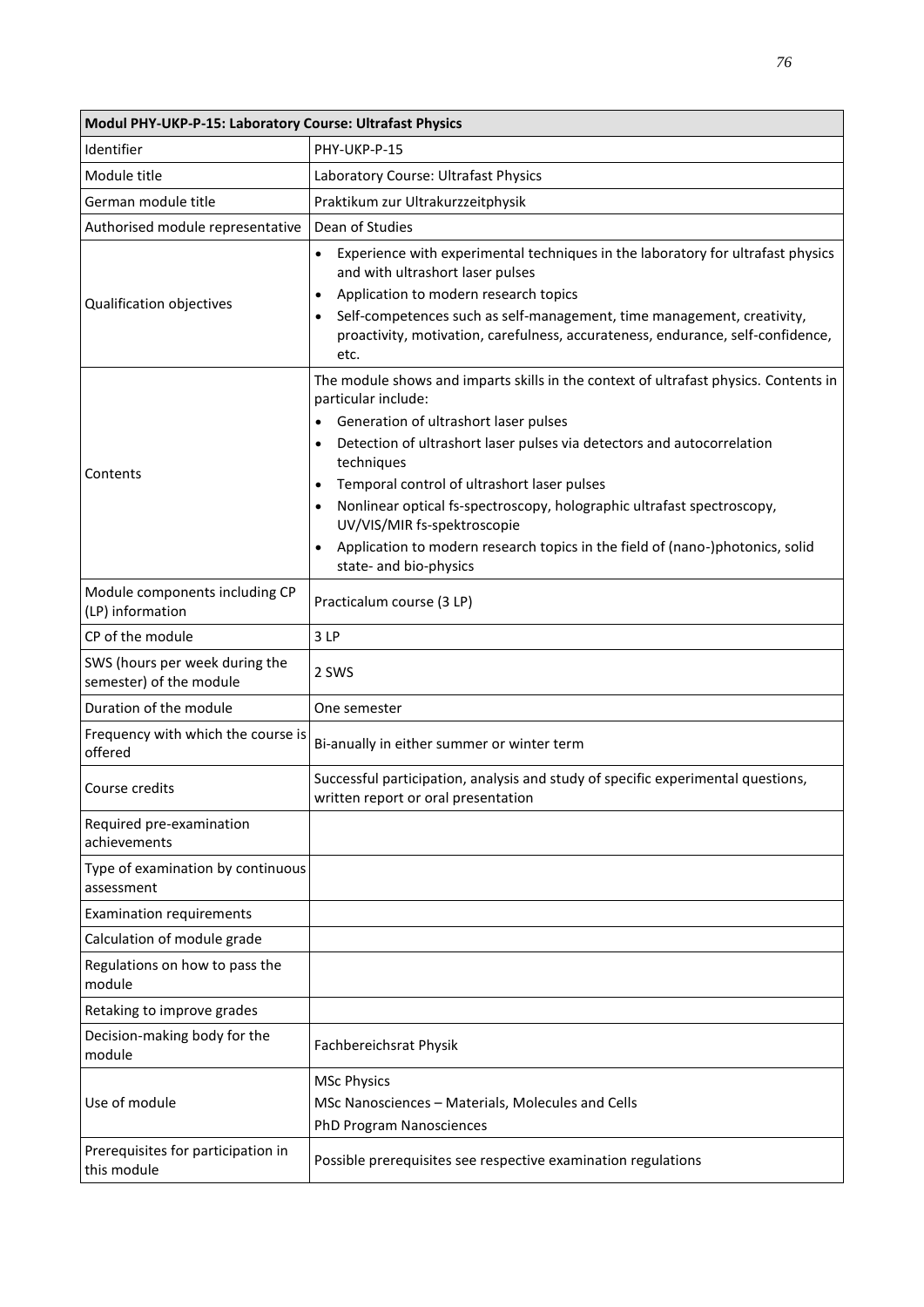| Modul PHY-UKP-S-15: Seminar: Ultrafast Physics            |                                                                                                                                                                                                                                                                                                                                                                                                                                                                                                                                                                                                                                                                                                                                    |
|-----------------------------------------------------------|------------------------------------------------------------------------------------------------------------------------------------------------------------------------------------------------------------------------------------------------------------------------------------------------------------------------------------------------------------------------------------------------------------------------------------------------------------------------------------------------------------------------------------------------------------------------------------------------------------------------------------------------------------------------------------------------------------------------------------|
| Identifier                                                | PHY-UKP-S-15                                                                                                                                                                                                                                                                                                                                                                                                                                                                                                                                                                                                                                                                                                                       |
| Module title                                              | Seminar: Ultrafast Physics                                                                                                                                                                                                                                                                                                                                                                                                                                                                                                                                                                                                                                                                                                         |
| German module title                                       | Seminar zur Ultrakurzzeitphysik                                                                                                                                                                                                                                                                                                                                                                                                                                                                                                                                                                                                                                                                                                    |
| Authorised module representative                          | Dean of Studies                                                                                                                                                                                                                                                                                                                                                                                                                                                                                                                                                                                                                                                                                                                    |
| Qualification objectives                                  | Competence in techniques and giving of professional talks and presentation<br>$\bullet$<br>Application to modern research topics in the field of ultrafasts physics<br>$\bullet$<br>Self-competences such as self-management, time management, creativity,<br>$\bullet$<br>proactivity, motivation, carefulness, accurateness, endurance, self-confidence,<br>etc.                                                                                                                                                                                                                                                                                                                                                                 |
| Contents                                                  | The module introduces into the techniques and the giving of talks and<br>presentations with modern research topics in the field of ultrafast physics as an<br>example. Content particularly includes:<br>Selection and finding of topics, outline and search<br>$\bullet$<br>Time management and planning of the preparation phase<br>$\bullet$<br>Techniques of presentation (i.e. with power point or prezi)<br>$\bullet$<br>Creative elements of presentations, implementation of media<br>$\bullet$<br>Speech techniques, rhetoric, voice control<br>$\bullet$<br>Self reflection and critical discussion with seminar participants<br>$\bullet$<br>Detailed study of modern research topics in the field of ultrafast physics |
| Module components including CP<br>(LP) information        | Seminar (3 LP)                                                                                                                                                                                                                                                                                                                                                                                                                                                                                                                                                                                                                                                                                                                     |
| CP of the module                                          | 3LP                                                                                                                                                                                                                                                                                                                                                                                                                                                                                                                                                                                                                                                                                                                                |
| SWS (hours per week during the<br>semester) of the module | 2 SWS                                                                                                                                                                                                                                                                                                                                                                                                                                                                                                                                                                                                                                                                                                                              |
| Duration of the module                                    | One semester                                                                                                                                                                                                                                                                                                                                                                                                                                                                                                                                                                                                                                                                                                                       |
| Frequency with which the course is<br>offered             | Bi-anually in either summer or winter term                                                                                                                                                                                                                                                                                                                                                                                                                                                                                                                                                                                                                                                                                         |
| Course credits                                            | Successful presentation of a talk and regular participation at the seminar. Presence<br>at talk and discussion                                                                                                                                                                                                                                                                                                                                                                                                                                                                                                                                                                                                                     |
| Required pre-examination<br>achievements                  |                                                                                                                                                                                                                                                                                                                                                                                                                                                                                                                                                                                                                                                                                                                                    |
| Type of examination by continuous<br>assessment           |                                                                                                                                                                                                                                                                                                                                                                                                                                                                                                                                                                                                                                                                                                                                    |
| <b>Examination requirements</b>                           |                                                                                                                                                                                                                                                                                                                                                                                                                                                                                                                                                                                                                                                                                                                                    |
| Calculation of module grade                               |                                                                                                                                                                                                                                                                                                                                                                                                                                                                                                                                                                                                                                                                                                                                    |
| Regulations on how to pass the<br>module                  |                                                                                                                                                                                                                                                                                                                                                                                                                                                                                                                                                                                                                                                                                                                                    |
| Retaking to improve grades                                |                                                                                                                                                                                                                                                                                                                                                                                                                                                                                                                                                                                                                                                                                                                                    |
| Decision-making body for the<br>module                    | Fachbereichsrat Physik                                                                                                                                                                                                                                                                                                                                                                                                                                                                                                                                                                                                                                                                                                             |
| Use of module                                             | <b>MSc Physics</b><br>MSc Nanosciences - Materials, Molecules and Cells<br>PhD Program Nanosciences                                                                                                                                                                                                                                                                                                                                                                                                                                                                                                                                                                                                                                |
| Prerequisites for participation in<br>this module         | Possible prerequisites see respective examination regulations                                                                                                                                                                                                                                                                                                                                                                                                                                                                                                                                                                                                                                                                      |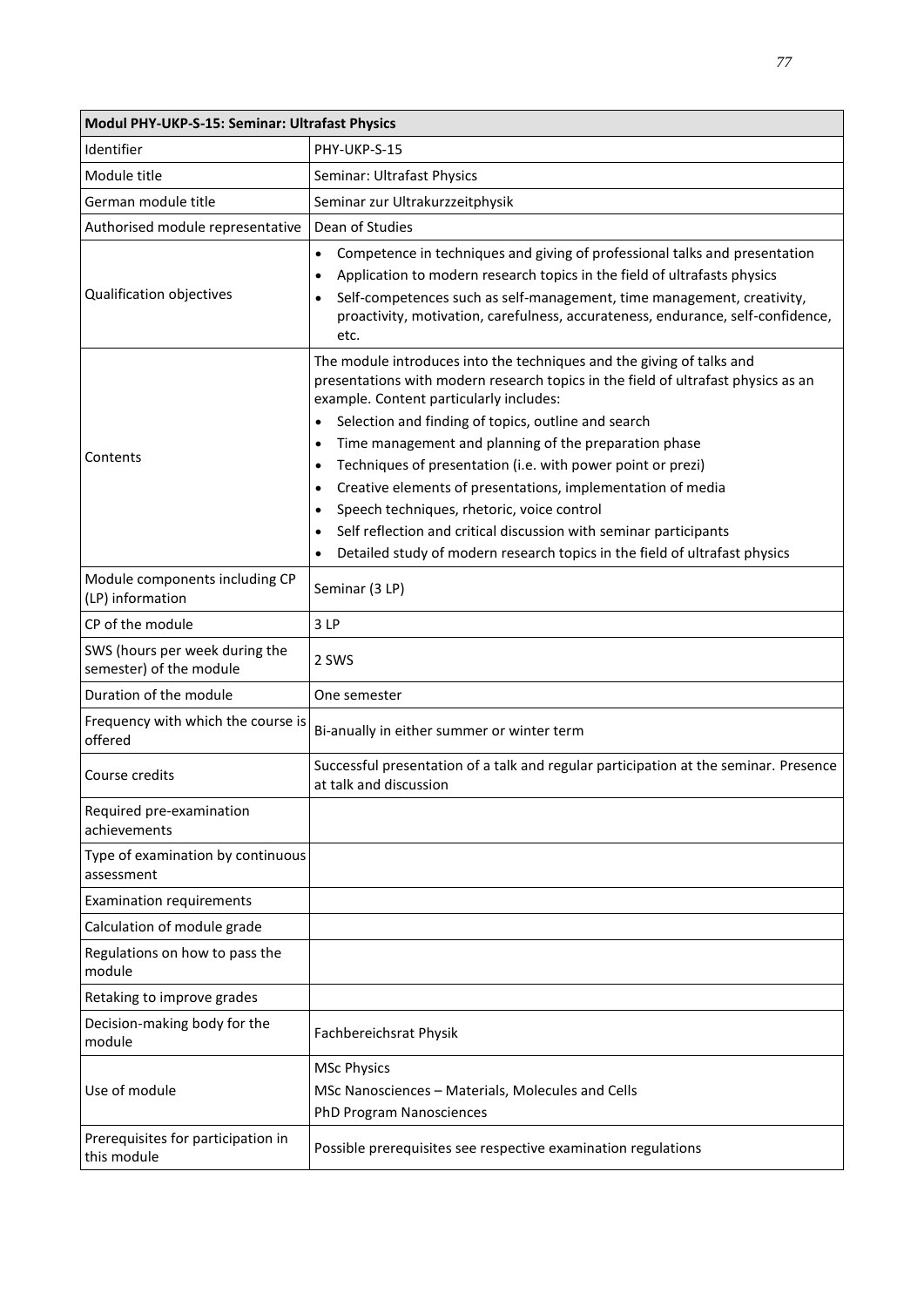| Module PHY-FS_v1: Professional Specialization             |                                                                                                                                                                                                                                                                                                                                                                                                                                                                                           |
|-----------------------------------------------------------|-------------------------------------------------------------------------------------------------------------------------------------------------------------------------------------------------------------------------------------------------------------------------------------------------------------------------------------------------------------------------------------------------------------------------------------------------------------------------------------------|
| Identifier                                                | PHY-FS_v1                                                                                                                                                                                                                                                                                                                                                                                                                                                                                 |
| Module title                                              | Professional Specialization                                                                                                                                                                                                                                                                                                                                                                                                                                                               |
| German module title                                       | Fachliche Spezialisierung                                                                                                                                                                                                                                                                                                                                                                                                                                                                 |
| Authorised module representative                          | Dean of Studies                                                                                                                                                                                                                                                                                                                                                                                                                                                                           |
| Qualification objectives                                  | Independent specialization in a specific topic of physics<br>$\bullet$<br>Understanding of essential topics<br>$\bullet$<br>Summarizing results by oral or written presentation<br>$\bullet$<br>Self-competencies such as self- and time management, proactivity, willingness<br>to perform, motivation, diligence, accuracy, persistence, self-confidence                                                                                                                                |
| Contents                                                  | Guided by a lecturer, the module serves to work independently and deeply on a<br>current research project in experimental and/or theoretical physics.<br>Contents are fixed individually. Examples are:<br>Reading current literature to acquire survey knowledge<br>$\bullet$<br>Reproducing basic elements by studying literature or lab work<br>$\bullet$<br>Evaluating various arguments<br>$\bullet$<br>Writing or presenting the central aspects of the research topic<br>$\bullet$ |
| Module components including CP<br>(LP) information        | Professional Specialization (12 LP)                                                                                                                                                                                                                                                                                                                                                                                                                                                       |
| CP of the module                                          | 12 LP                                                                                                                                                                                                                                                                                                                                                                                                                                                                                     |
| SWS (hours per week during the<br>semester) of the module | 8 SWS                                                                                                                                                                                                                                                                                                                                                                                                                                                                                     |
| Duration of the module                                    | One semester                                                                                                                                                                                                                                                                                                                                                                                                                                                                              |
| Frequency with which the course is<br>offered             | Annually in winter and summer term                                                                                                                                                                                                                                                                                                                                                                                                                                                        |
| Course credits                                            | Oral examination (30min)                                                                                                                                                                                                                                                                                                                                                                                                                                                                  |
| Required pre-examination<br>achievements                  |                                                                                                                                                                                                                                                                                                                                                                                                                                                                                           |
| Type of examination by continuous<br>assessment           |                                                                                                                                                                                                                                                                                                                                                                                                                                                                                           |
| <b>Examination requirements</b>                           | Complete contents of module and qualification objectives                                                                                                                                                                                                                                                                                                                                                                                                                                  |
| Calculation of module grade                               |                                                                                                                                                                                                                                                                                                                                                                                                                                                                                           |
| Regulations on how to pass the<br>module                  |                                                                                                                                                                                                                                                                                                                                                                                                                                                                                           |
| Retaking to improve grades                                |                                                                                                                                                                                                                                                                                                                                                                                                                                                                                           |
| Decision-making body for the<br>module                    | Fachbereichsrat Physik                                                                                                                                                                                                                                                                                                                                                                                                                                                                    |
| Use of module                                             | <b>MSc Physics</b><br>MSc Nanosciences - Materials, Molecules and Cells                                                                                                                                                                                                                                                                                                                                                                                                                   |
| Prerequisites for participation in<br>this module         | Possible prerequisites see respective examination regulations                                                                                                                                                                                                                                                                                                                                                                                                                             |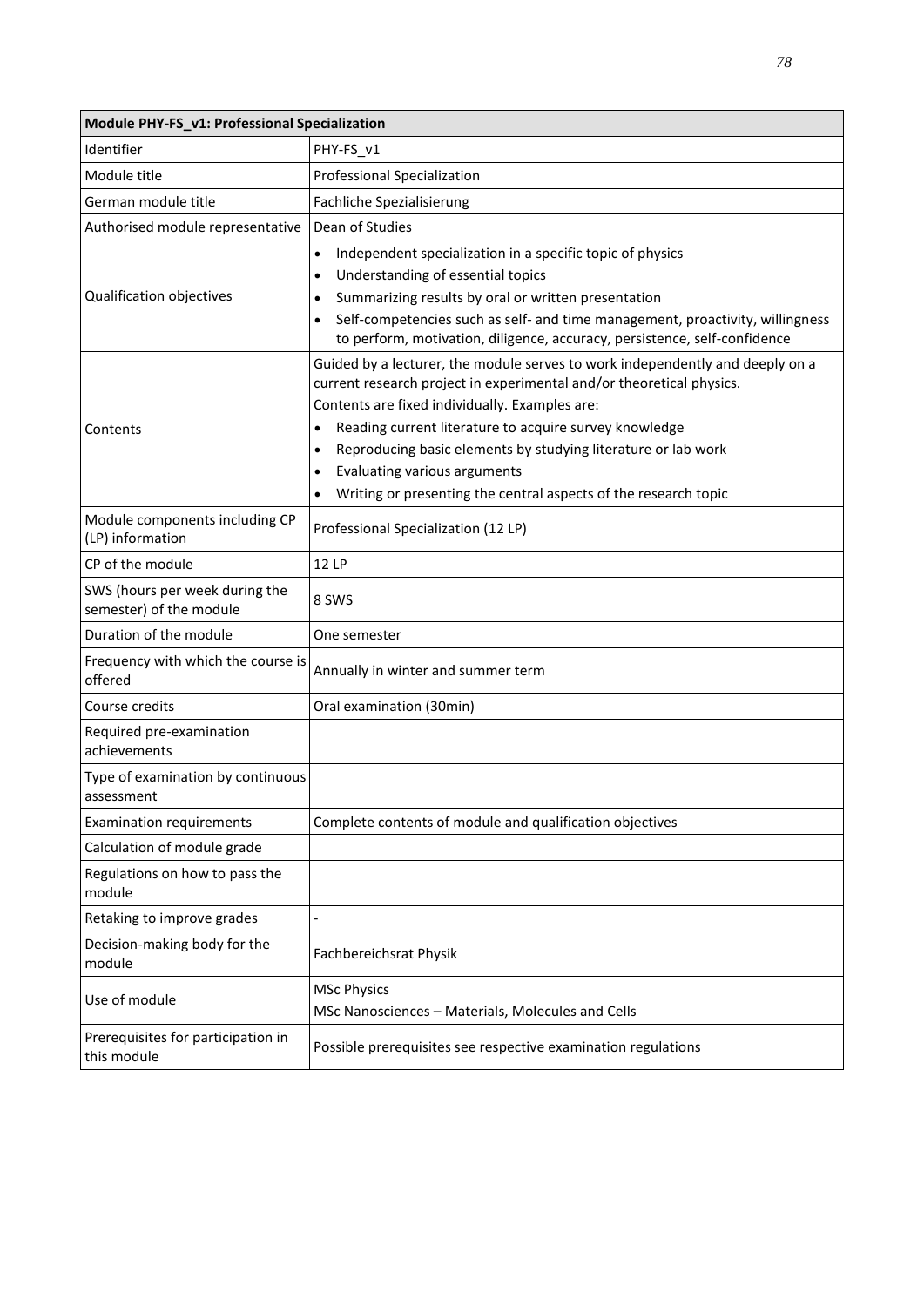| Modul PHY-FP_v1: Research Project                         |                                                                                                                                                                                                                                                                                                                                                                                                                                                                                                                                                                     |
|-----------------------------------------------------------|---------------------------------------------------------------------------------------------------------------------------------------------------------------------------------------------------------------------------------------------------------------------------------------------------------------------------------------------------------------------------------------------------------------------------------------------------------------------------------------------------------------------------------------------------------------------|
| Identifier                                                | PHY-FP_v1                                                                                                                                                                                                                                                                                                                                                                                                                                                                                                                                                           |
| Module title                                              | Research Project                                                                                                                                                                                                                                                                                                                                                                                                                                                                                                                                                    |
| German module title                                       | Forschungsprojekt                                                                                                                                                                                                                                                                                                                                                                                                                                                                                                                                                   |
| Authorised module representative                          | Dean of Studies                                                                                                                                                                                                                                                                                                                                                                                                                                                                                                                                                     |
| Qualification objectives                                  | Familiarisation with current (experimental or theoretical) research techniques<br>$\bullet$<br>Tracking prototypical results<br>$\bullet$<br>Development of exemplary new results<br>$\bullet$<br>Summary by oral presentation or written elaboration<br>$\bullet$<br>Self-competencies such as self- and time management, proactivity, willingness<br>$\bullet$<br>to perform, motivation, diligence, accuracy, persistence, self-confidence                                                                                                                       |
| Contents                                                  | The module serves as an autonomous in-depth introduction to experimental or<br>theoretical physics techniques in a current field of research under the guidance of a<br>physics lecturer. Contents of the module are determined individually. Examples are:<br>Understanding of the mechanisms and techniques used<br>Tracking of known and established results on prototypical systems<br>$\bullet$<br>Developing your own results by means of suitable tests<br>$\bullet$<br>Presentation of the techniques in the form of a written summary or a<br>presentation |
| Module components including CP<br>(LP) information        | Research Project (15 LP)                                                                                                                                                                                                                                                                                                                                                                                                                                                                                                                                            |
| CP of the module                                          | 15 LP                                                                                                                                                                                                                                                                                                                                                                                                                                                                                                                                                               |
| SWS (hours per week during the<br>semester) of the module | <b>10 SWS</b>                                                                                                                                                                                                                                                                                                                                                                                                                                                                                                                                                       |
| Duration of the module                                    | One semester                                                                                                                                                                                                                                                                                                                                                                                                                                                                                                                                                        |
| Frequency with which the course is<br>offered             | Annually in winter and summer term                                                                                                                                                                                                                                                                                                                                                                                                                                                                                                                                  |
| Course credits                                            | Oral examination (30 min)                                                                                                                                                                                                                                                                                                                                                                                                                                                                                                                                           |
| Required pre-examination<br>achievements                  |                                                                                                                                                                                                                                                                                                                                                                                                                                                                                                                                                                     |
| Type of examination by continuous<br>assessment           |                                                                                                                                                                                                                                                                                                                                                                                                                                                                                                                                                                     |
| <b>Examination requirements</b>                           |                                                                                                                                                                                                                                                                                                                                                                                                                                                                                                                                                                     |
| Calculation of module grade                               |                                                                                                                                                                                                                                                                                                                                                                                                                                                                                                                                                                     |
| Regulations on how to pass the<br>module                  |                                                                                                                                                                                                                                                                                                                                                                                                                                                                                                                                                                     |
| Retaking to improve grades                                |                                                                                                                                                                                                                                                                                                                                                                                                                                                                                                                                                                     |
| Decision-making body for the<br>module                    | Fachbereichsrat Physik                                                                                                                                                                                                                                                                                                                                                                                                                                                                                                                                              |
| Use of module                                             | <b>MSc Physics</b>                                                                                                                                                                                                                                                                                                                                                                                                                                                                                                                                                  |
| Prerequisites for participation in<br>this module         | Possible prerequisites see respective examination regulations                                                                                                                                                                                                                                                                                                                                                                                                                                                                                                       |